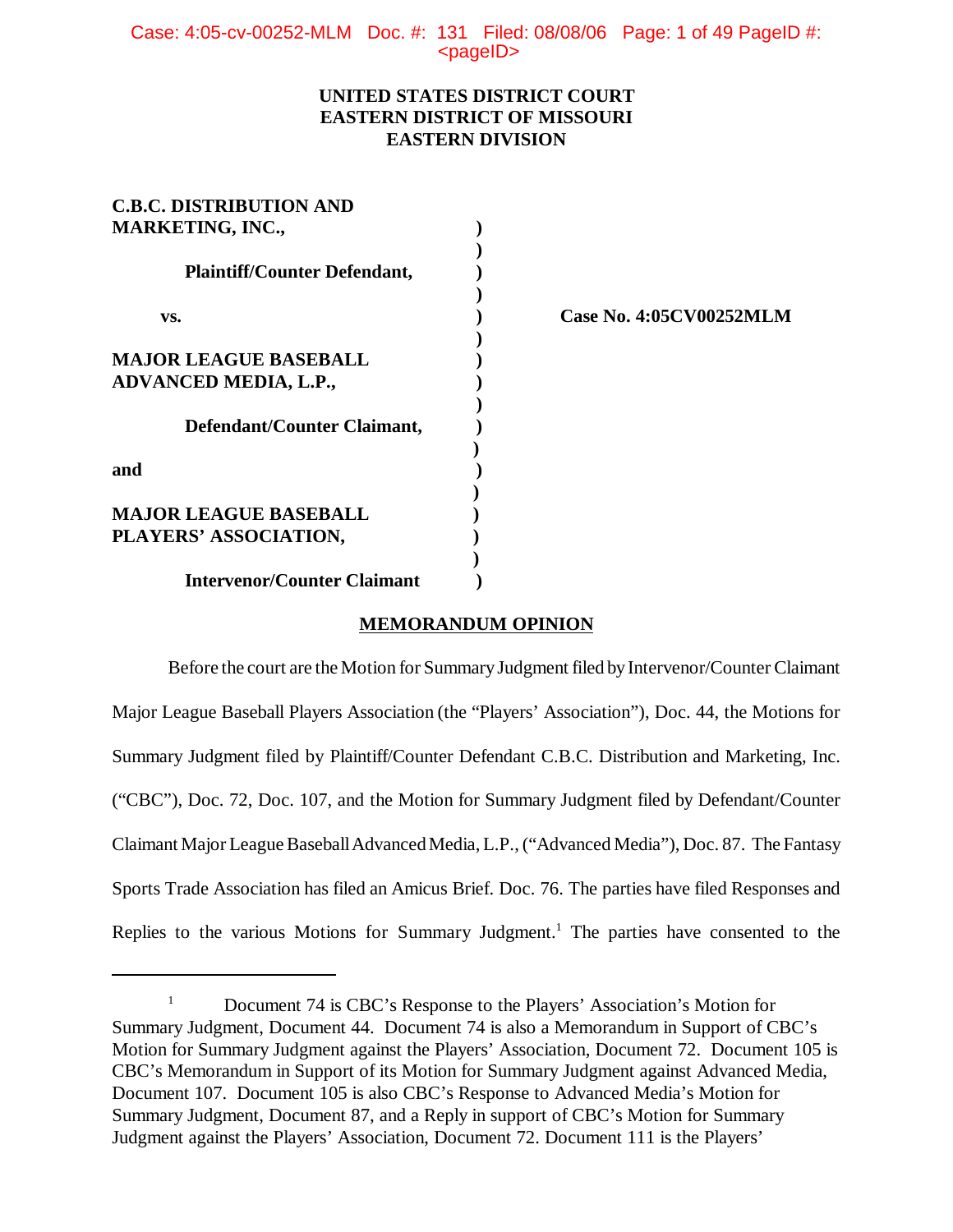## Case: 4:05-cv-00252-MLM Doc. #: 131 Filed: 08/08/06 Page: 2 of 49 PageID #:  $<$ pageID $>$

jurisdiction of the undersigned United States Magistrate Judge pursuant to 28 U.S.C.  $\S 636(c)(1)$ . Doc. 13.

# **I. BACKGROUND AND UNDISPUTED FACTS**<sup>2</sup>

The Players' Association is the bargaining representative for Major League baseball players and is comprised of almost all persons who are employed as Major League baseball players. Advanced Media was formed in 2000 by various owners of Major League Baseball teams to serve as the interactive media and internet arm of Major League Baseball. As part of its responsibilities Advanced Media is in charge of running Major League Baseball's internet site, MLB.com.

CBC, which uses the trade name CDM Fantasy Sports, is a Missouri corporation whose primary offices are located in St. Louis, Missouri. CBC markets, distributes and sells fantasy sports products, including fantasy baseball games accessible over the Internet. To date, the business of fantasy sports games is a multimillion dollar industry in the United States.

CBC offers its fantasy sports products via telephone, mail, e-mail, and the Internet through its website, www.CDMsports.com. CBC currently offers eleven fantasy baseball games, two midseason fantasy baseball games, and one fantasy baseball playoff game. CBC provides lists of Major

Association's Response to the Amicus Brief filed by the Fantasy Sports Trade Association, Document 76. Document 111 is also the Players' Association's Reply in support of its Motion for Summary Judgment against CBC, Document 44, and a Response to CBC's Motion for Summary Judgment against the Players' Association, Document 72. Document 119 is Advanced Media's Response to CBC's Motion for Summary Judgment against Advanced Media, Document 107, and is also Advanced Media's Reply in support of its Motion for Summary Judgment against CBC, Document 87. Document 124 is CBC's Reply in support of its Motion for Summary Judgment against Advanced Media, Document 107.

The facts as stated above are undisputed unless otherwise stated. The court notes that the parties have filed statements of fact in support of their respective motions for summary judgment and that upon responding to these facts each of the parties has denied the truth of numerous facts. The facts which are disputed, however, are not relevant to this court's determination of the issues before it.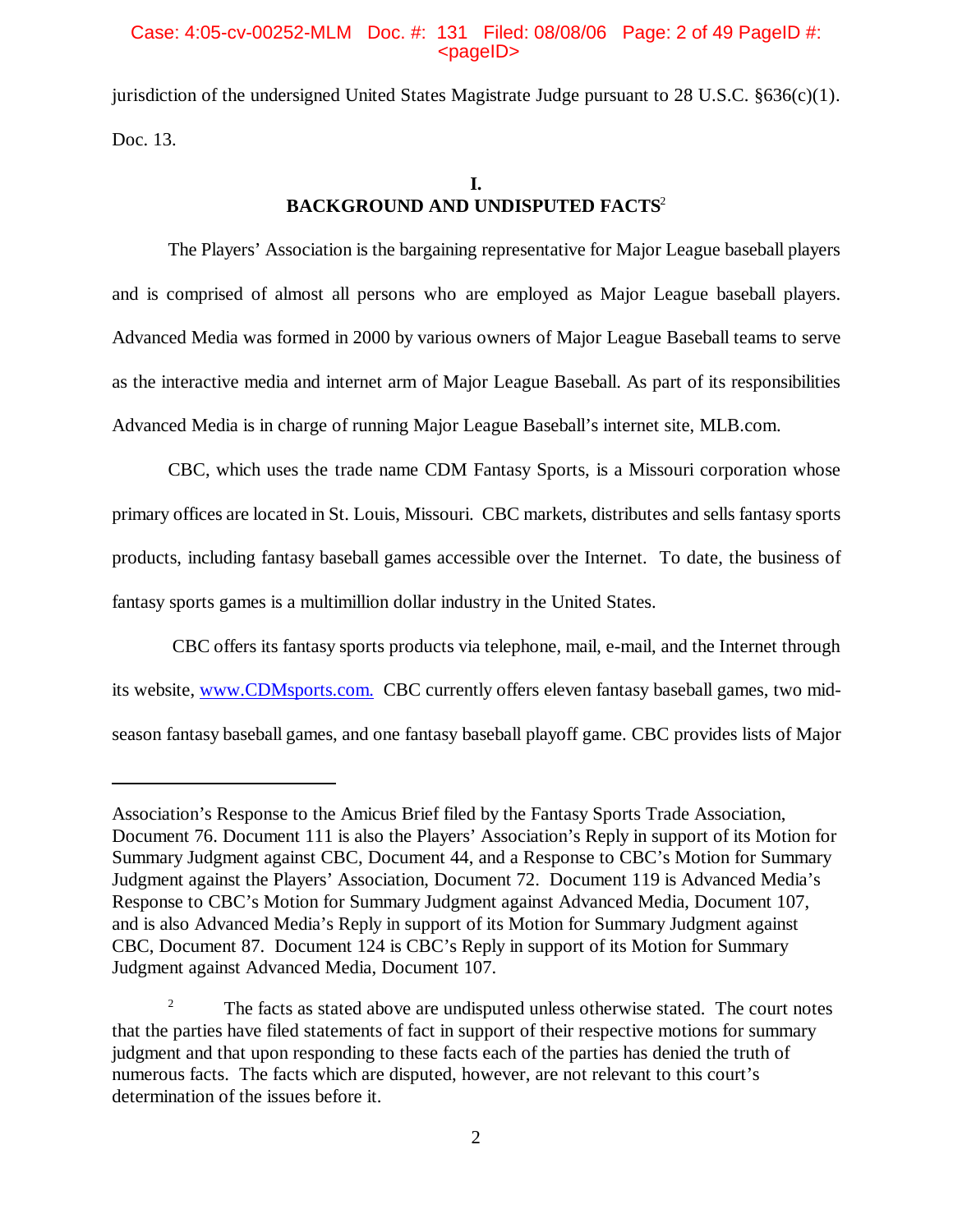#### Case: 4:05-cv-00252-MLM Doc. #: 131 Filed: 08/08/06 Page: 3 of 49 PageID #: <pageID>

League baseball players for selection by participants in its games. Game participants pay fees to CBC to play its games and pay additional amounts to trade players.<sup>3</sup> Prior to the start of the professional baseball season participants form their teams by "drafting" players from various Major League baseball teams. Participants or "owners" compete against other fantasy owners who have drafted their own teams. The success of one's fantasy team over the course of the baseball season is dependent on one's chosen players' actual performances on their respective actual teams.

In addition to fantasy sports games, CBC's website provides up-to-date information on each player to assist game participants in selecting players for and trading players on their fantasy teams.<sup>4</sup> This information includes information which is typically found in box scores in newspapers such as players' batting averages, at bats, hits, runs, doubles, triples, home runs, etc. See CBC's Ex. 16E, attached hereto. CBC also hires journalists to write stories relevant to fantasy owners, such as the latest injury reports, player profiles, and player reports.

CBC entered into license agreements with the Players' Association covering the period from July 1, 1995, through December 31, 2004 (the "1995 and 2002 License Agreements" or the "Agreements"). Doc. 44, Ex. B1 and B2. The 2002 License Agreement stated that it "represents the entire understanding between the parties and supercedes all previous representations." The court, therefore, need only address the terms of the 2002 License Agreement. The 2002 License Agreement stated that the Players' Association was acting on behalf of all the active baseball players of the National League and the American League who entered into a Commercial Authorization Agreement with the Players' Association; that the Players' Association in this capacity had the right to negotiate

<sup>&</sup>lt;sup>3</sup> CBC's most popular fantasy baseball game is called Diamond Challenge, in which game customers are charged a transaction fee every time they make a trade.

<sup>&</sup>lt;sup>4</sup> One does not have to be a customer of CBC or a game participant to obtain the statistics which CBC provides on its website.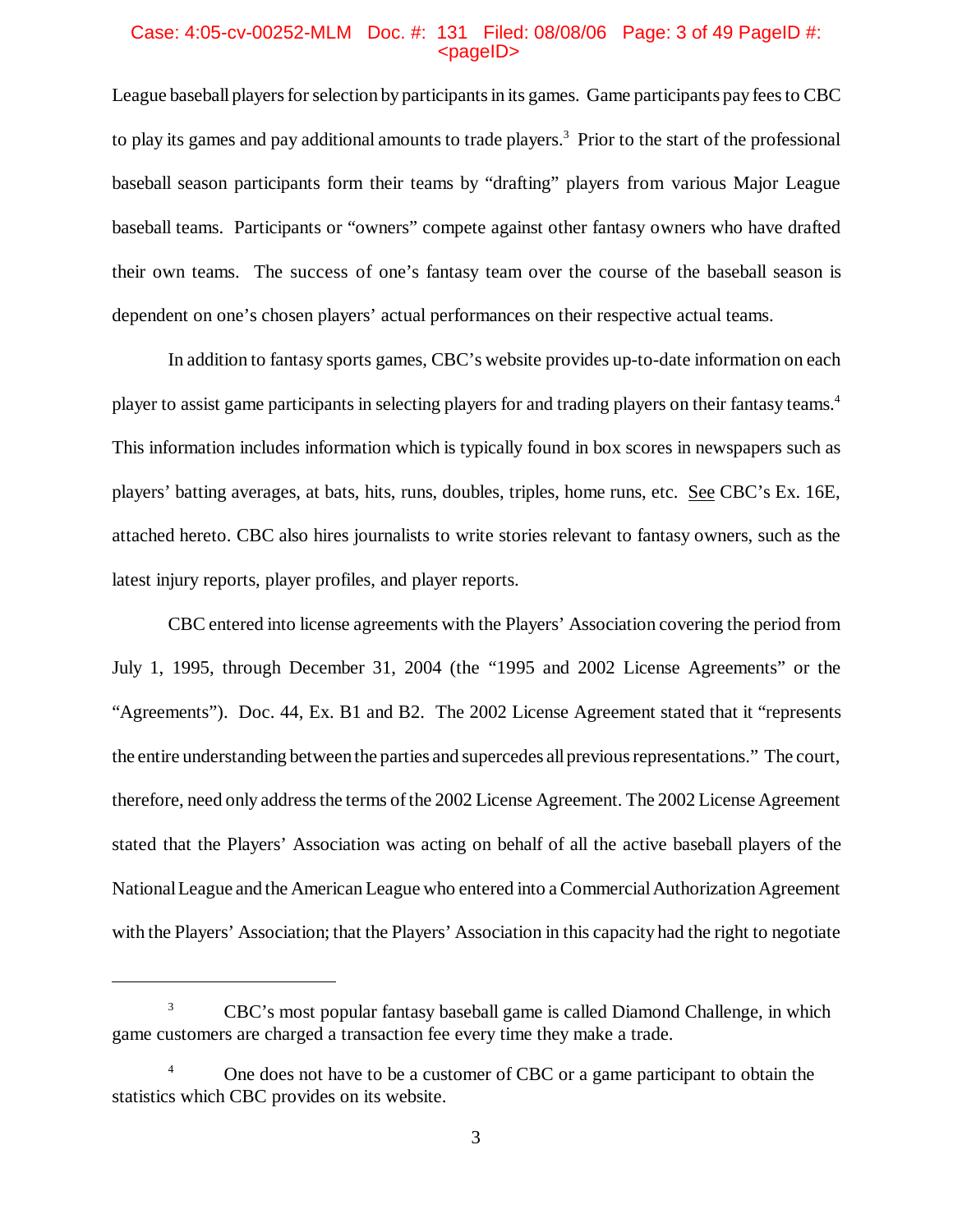#### Case: 4:05-cv-00252-MLM Doc. #: 131 Filed: 08/08/06 Page: 4 of 49 PageID #: <pageID>

the Agreements and to grant rights in and to the logo, name, and symbol of the Players' Association, identified as the Trademarks, and "the names, nicknames, likenesses, signatures, pictures, playing records, and/or biographical data of each player," identified as the "Players' Rights"; and that CBC desired to use the "Rights and/or the Trademarks on or in association with the manufacture, offering for sale, sale, advertising, promotion, and distribution of certain products(the'Licensed Products')."

The 2002 License Agreement included a no-challenge provision which provided that "during any License Period ... [CBC] will not dispute or attack the title or any rights of Players' Association in and to the Rights and/or the Trademarks or the validity of the license granted." The 2002 License Agreement further stated that upon termination CBC would have no right "... to use in any way the Rights, the Trademarks, or any Promotional Material relating to the Licensed Products" and that upon expiration or termination of the License Agreement, CBC shall "refrain from further use of the Rights and/or the Trademarks or any further reference to them, either directly or indirectly ... ."

Between 2001 and January 2004, Advanced Media offered fantasy baseball games on MLB.com without obtaining a license and without obtaining permission from the Players' Association.

In 2005, Advanced Media entered into an agreement (the "Advanced Media License Agreement") with the Players' Association whereby the Players' Association granted to Advanced Media a license to use "Rights and Trademarks for exploitation via all interactive media," with some exclusions.

On or around January 19, 2005, Advanced Media executive George Kliavkoff sent a request for proposals (the "RFP") to various fantasy game operators and providers including CBC. The RFP invited CBC to submit a proposal under which it would enter into a license agreement with Advanced Media and participate in Advanced Media's fantasy baseball licensing program for the 2005 season.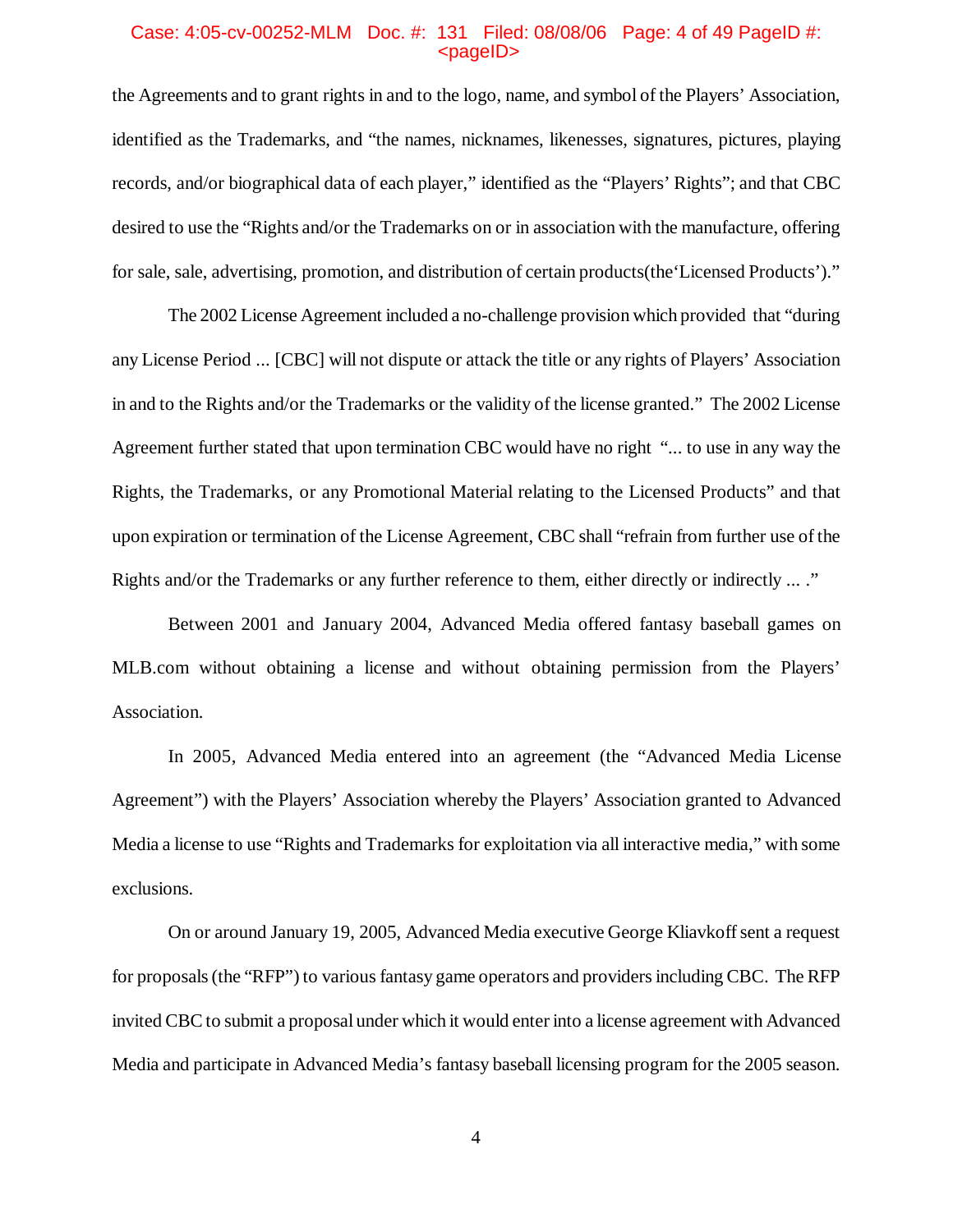#### Case: 4:05-cv-00252-MLM Doc. #: 131 Filed: 08/08/06 Page: 5 of 49 PageID #:  $<$ pageID $>$

On February 4, 2005, Advanced Media offered CBC a license to promote Advanced Media's fantasy baseball games on CBC's website in exchange for a percentage share of all related revenue. Doc. 74, Ex. 4N. In particular, Advanced Media stated that it was offering "a full suite of MLB fantasy games" and that CBC could use its "online presence and customer relationships, in conjunction with [Major League Baseball's] marks, to promote the MLB.com fantasy games to [CBC's] customers in exchange for a 10% revenue share from MLB.com on all related revenue." As such, Advanced Media was not offering CBC "a license to promote its own MLB fantasy game for the 2005 season." Doc. 74, Ex. 4N.

On February 7, 2005, CBC filed the Complaint for declaratory judgment in the matter under consideration in which it alleges that it has a reasonable apprehension that it will be sued by Advanced Media if it continues to operate its fantasy baseball games. The Complaint further alleges that Advanced Media has maintained that it has exclusive ownership of statistics associated with players' names and that it can, therefore, preclude all fantasy sports league providers from using this statistical information to provide fantasy baseball games to the consuming public.<sup>5</sup> CBC also seeks injunctive

<sup>&</sup>lt;sup>5</sup> Count III of CBC's Complaint addressed the right of publicity. CBC also sought declaratory judgment in Count I, pursuant to the Lanham Act, 15 U.S.C. §1051 et seq., in Count II, pursuant to copyright law, and in Count IV, pursuant to state unfair competition or false advertising laws. Advanced Media filed counterclaims alleging violations of state trademark and unfair competition laws, state false advertising laws, and the Lanham Act. The parties have entered into a Stipulation pursuant to which CBC dismissed Counts I, II, and IV of its Complaint and pursuant to which Advanced Media dismissed its counterclaims alleging violations of state trademark and unfair competition laws, state false advertising laws, and the Lanham Act. Doc. 126.

The only count remaining in CBC's Complaint is its allegations regarding the right of publicity which, as discussed below, is a matter of state and common law. Because the federal claims have been dismissed, the court has the discretion to decline to exercise supplemental jurisdiction pursuant to 28 U.S.C.  $\S 1367(c)(3)$ . The parties have stipulated that the court can and should retain subject matter jurisdiction pursuant to 28 U.S.C. § 1367(a). Doc. 126. The court has considered that the parties' Stipulation dismissing Counts I, II, and IV comes late in the progress of this case, has considered generally accepted principles of judicial economy,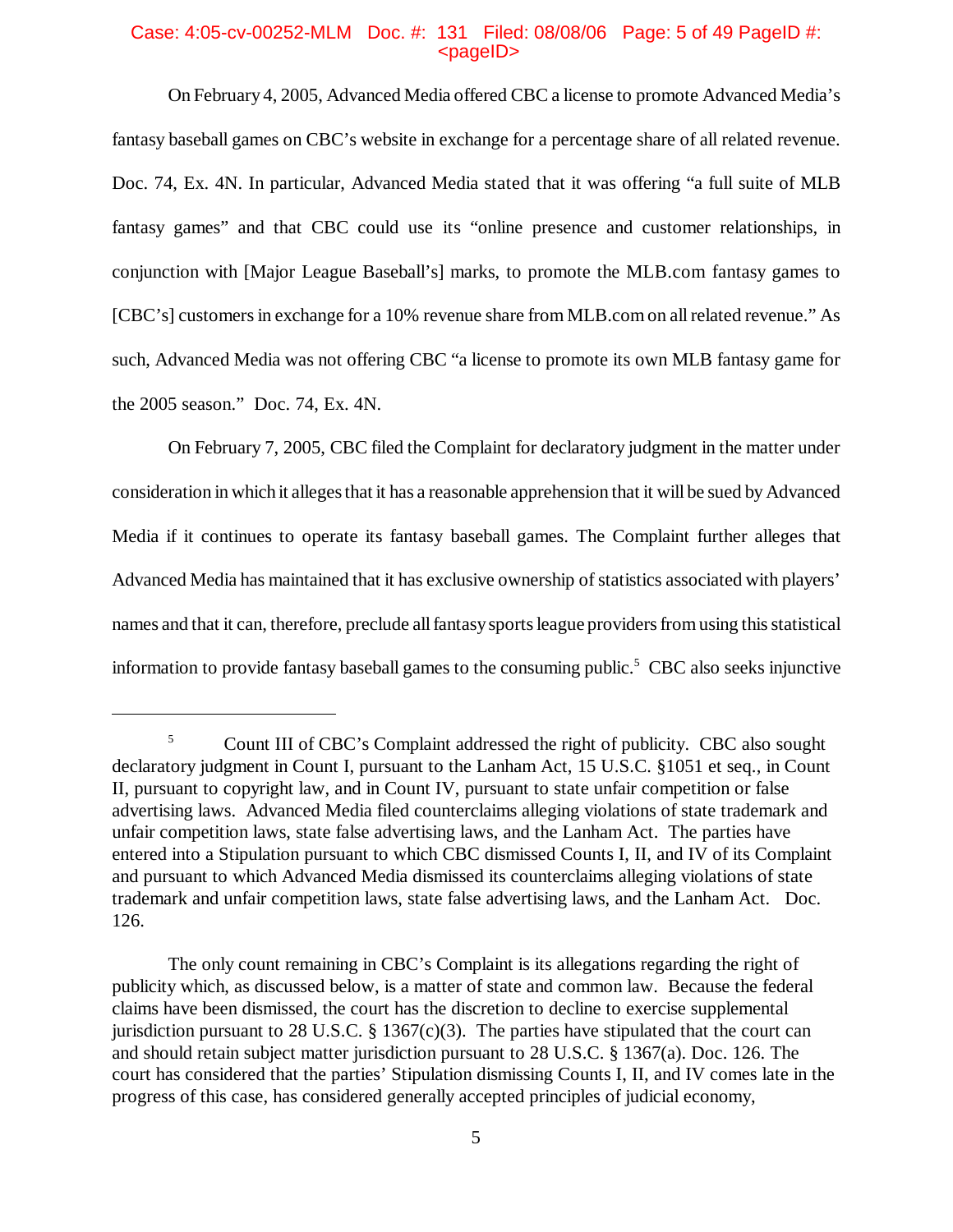#### Case: 4:05-cv-00252-MLM Doc. #: 131 Filed: 08/08/06 Page: 6 of 49 PageID #:  $<$ pageID $>$

relief asking that Advanced Media and its affiliates be enjoined from interfering with CBC's business related to sports fantasy teams. Doc. 1.

Advanced Media and the Players' Association, the latter of which intervened in this matter, assert counterclaims, including a contract violation based on the 2002 License Agreement between the Players' Association and CBC. Advanced Media and the Players' Association further assert as a counterclaimthat CBC violated the players' right of publicity based onCBC's exploiting the rights of playersincluding their names, nicknames, likenesses, signatures, jersey numbers, pictures, playing records and biographical data (the "Player Rights") via all interactive media with respect to fantasy baseball games. Advanced Media and the Players' Association also seek injunctive relief and exemplary and punitive damages. Doc. 7.

Because the claims and counterclaims asserted in the parties' pleadings and arguments in some, but not all, of the summary judgment briefs are considerably broader than the use of players' names and statistics, the court requested a teleconference with the partiesto clarify the precise scope of the matters at issue. On the record, in a teleconference of May 24, 2006, CBC clarified that when it speaks of statistics it is referring to players' names and performance records, also referenced as players' playing records or players' records; "player[s'] names plus their performance records are the only thing[s] at issue in this litigation." Doc. 129 at 6, 9. Additionally, the Players' Association and Advanced Media clarified that they are not claiming that CBC cannot use players' playing records or biographical data; that they are challenging CBC's use of players' names in conjunction with its

convenience and fairness to the litigants, and has determined that the court will retain supplemental jurisdiction over the claims remaining in this matter. The court notes that CBC's affirmative defenses of copyright preemption and the First Amendment do not affect the jurisdictional issue. See Cardtoons, L.C., v. Major League Baseball Players Ass'n, 95 F.3d 959, 964 (10th Cir. 1996) (holding that in a declaratory judgment action "[i]t is the character of the impending action, not the plaintiff's defense, that determines whether there is federal question jurisdiction") (citation omitted).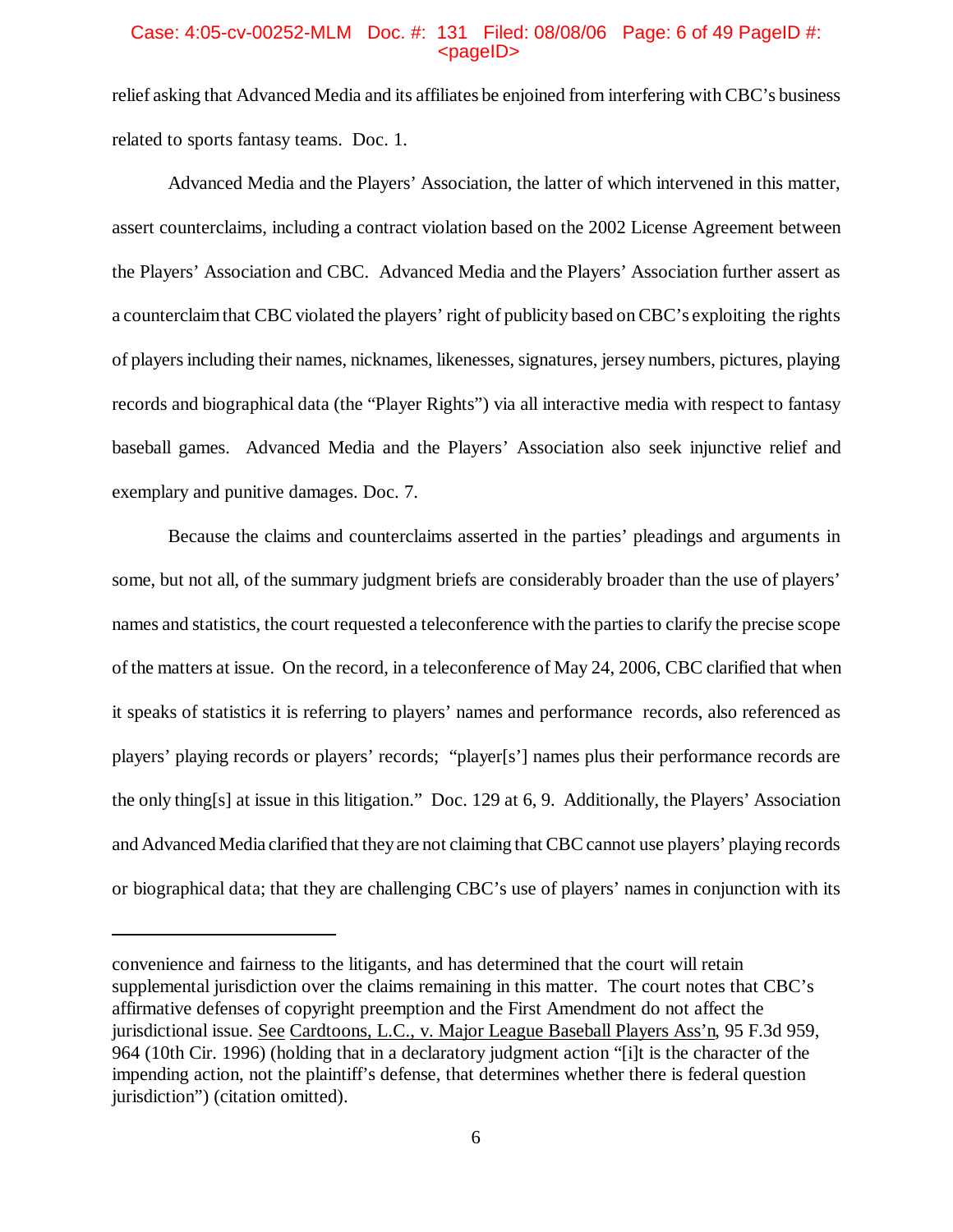#### Case: 4:05-cv-00252-MLM Doc. #: 131 Filed: 08/08/06 Page: 7 of 49 PageID #: <pageID>

fantasy baseball games; that they are claiming that the identities of players are represented by their names; that they are concerned with protecting the players' names; and that they are claiming that CBC uses players' names in its fantasy baseball games in violation of the players' right of publicity. Doc. 129 at 8, 13. Also, in the teleconference CBC stated that its position is that players' names and playing records, as used in its fantasy baseball games, are preempted by copyright law; that CBC's use of players' names and playing records in its fantasy baseball games does not violate the players' claimed right of publicity; and that even assuming, arguendo, that CBC's use of players' names and playing records violates the players' right of publicity, the First Amendment controls. Doc. 129 at 6.

Thus, the only remaining issues before this court are whether the players have a right of publicity in their names and playing records as used in CBC'sfantasy games; whether, if the players have such a right, CBC has, and is, violating the players' claimed right of publicity; whether, if the players have a right of publicity and if this right has been violated by CBC, such a violation is preempted by copyright law; whether, if the players have a right of publicity which has been violated by CBC, the First Amendment applies and, if so, whether it takes precedence over the players' claimed right of publicity; and whether CBC has breached the 2002 Licensing Agreement.

## **II. STANDARD FOR SUMMARY JUDGMENT**

The court may grant a motion for summary judgment if "the pleadings, depositions, answers to interrogatories, and admissions on file, together with the affidavits, if any, show that there is no genuine issue as to any material fact and that the moving party is entitled to judgment as a matter of law." Fed. R. Civ. P. 56(c); <u>see also Celotex Corp. v. Catrett</u>, 477 U.S. 317, 322 (1986). The substantive law determines which facts are critical and which are irrelevant. Only disputes over facts that might affect the outcome will properly preclude summary judgment. Anderson v. LibertyLobby,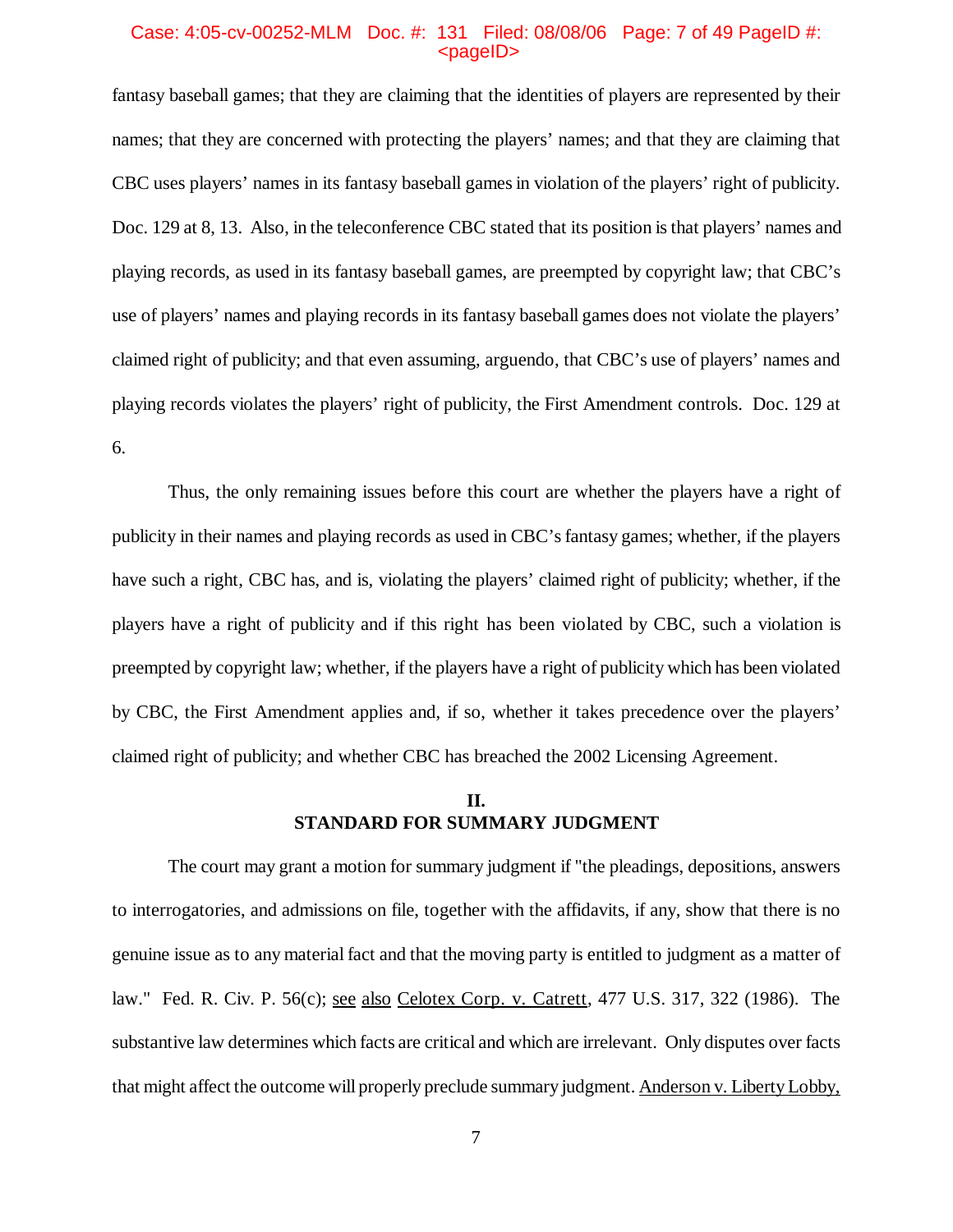#### Case: 4:05-cv-00252-MLM Doc. #: 131 Filed: 08/08/06 Page: 8 of 49 PageID #: <pageID>

Inc., 477 U.S. 242, 248 (1986). Summary judgment is not proper if the evidence is such that a reasonable jury could return a verdict for the nonmoving party. Id. See also Fenny v. Dakota, Minn. & E.R.R. Co., 327 F.3d 707, 711 (8th Cir. 2003) (holding that an issue is genuine "if the evidence is sufficient to allow a reasonable jury to return a verdict for the non-moving party").

A moving party always bears the burden of informing the court of the basis of its motion. Celotex, 477 U.S. at 323. Once the moving party discharges this burden, the nonmoving party must set forth specific facts demonstrating that there is a dispute as to a genuine issue of material fact, not the "mere existence of some alleged factual dispute." Fed. R. Civ. P. 56(e); Anderson, 477 U.S. at 247. The nonmoving party may not rest upon mere allegations or denials of his pleading. Anderson, 477 U.S. at 256.

In passing on a motion for summary judgment, the court must view the facts in the light most favorable to the nonmoving party and all justifiable inferences are to be drawn in its favor. Id. at 255; Raschick v. Prudent Supply, Inc., 830 F.2d 1497, 1499 (8th Cir. 1987). The court's function is not to weigh the evidence, but to determine whether there is a genuine issue for trial. Anderson, 477 U.S. at 249.However, "[t]he mere existence of a scintilla of evidence in support of the [nonmoving party's] position will be insufficient." Id. at 252. With these principles in mind, the court turns to an analysis of the pending motions for summary judgment.

## **III. APPLICABLE LAW AND DISCUSSION**

The court will first determine whether the undisputed facts of this case establish that CBC has violated the players' claimed right of publicity. Only if that right is violated need the court consider whether under the facts of this case federal copyright law preempts the right of publicity and/or whether the First Amendment trumps the right of publicity. See Bonito Boats, Inc. v. Thunder Craft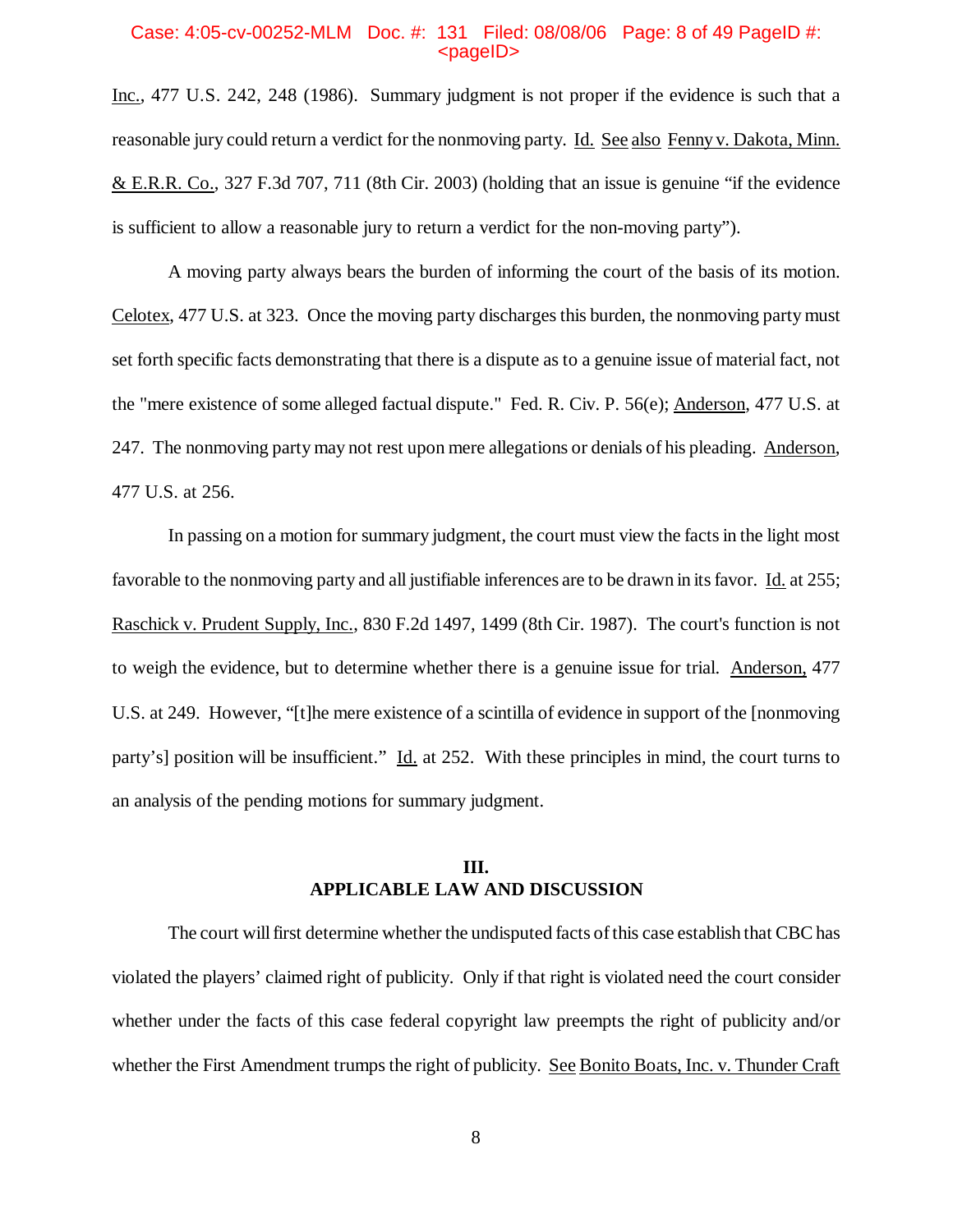### Case: 4:05-cv-00252-MLM Doc. #: 131 Filed: 08/08/06 Page: 9 of 49 PageID #:  $<$ pageID $>$

Boats, Inc., 489 U.S. 141, 161 (1989) (holding that state laws must yield to federal law when the former "pose[s] a substantial threat to [federal law's] ability to accomplish its mission"). Nevertheless, the court will discuss each of the issues raised by the parties.

## **A. Right of Publicity:**<sup>6</sup>

The Players' Association and Advanced Media both contend that CBC has violated the players' right of publicity, which right is a creature of state and common law. See e.g., Zacchini v. Scripps-Howard Broadcasting, Co., 433 U.S. 562, 566 (1977); Doe v. TCI Cablevision,110 S.W.3d 363 (Mo. 2003) (en banc), cert denied, 540 U.S. 1106 (2004), appeal after remand, 2006 WL 1677856 (Mo. App. E.D.June 20, 2006); Gionfriddo v. Major League Baseball, 94 Ca. App.4th 400, 408 (Cal. Ct. App. 2001).

The right of publicity is recognized by statute and/or common law in many states.<sup>7</sup> J. Thomas McCarthy, The Right of Publicity and Privacy § 63 (2d ed. 2005). Among those states recognizing the right of publicity is Missouri. TCI,110 S.W.3d at 368.<sup>8</sup> A fairly recent concept, according to the Sixth Circuit in ETW Corporation v. Jireh Publishing, Inc., 332 F.3d 915, 929 (6th Cir. 2003), this

<sup>&</sup>lt;sup>6</sup> Sources, including case law and treatises, refer to this right as both the "right to" publicity" and "the right of publicity." This decision, therefore, reflects such references.

<sup>7</sup> According to John Grady, Steve McKelvey and Annie Clement, A New Twist for the Home Guys?: An Analysis of the Right of Publicity Versus Parody, 15 J. Legal Aspects of Sport 267, 271 (2005), twenty-eight states recognize the right of publicity.

<sup>8</sup> In TCI a former professional hockey player known as Tony Twist brought suit regarding a comic book titled Spawn which included a character named "Anthony 'Tony Twist' Twistelli." 110 S.W.3d at 365-66. The jury found in favor of the real Tony Twist and awarded him \$24.5 million dollars. The trial court entered a judgment notwithstanding the verdict on the grounds that Twist had not made a submissible case. On appeal, the Missouri Supreme Court concluded that Twist had in fact made a submissible case. The court, however, remanded the matter based on an instructional error. Upon retrial, the jury awarded Twist \$15 million dollars. The defendants filed an appeal asserting, among other things, that their use of Twist's name was protected speech under the First Amendment. The Missouri Court of Appeals, Eastern District affirmed the judgment of the trial court. Doe v. McFarlane, 2006 WL 1677856 (Mo. Ct. App. June 20, 2006).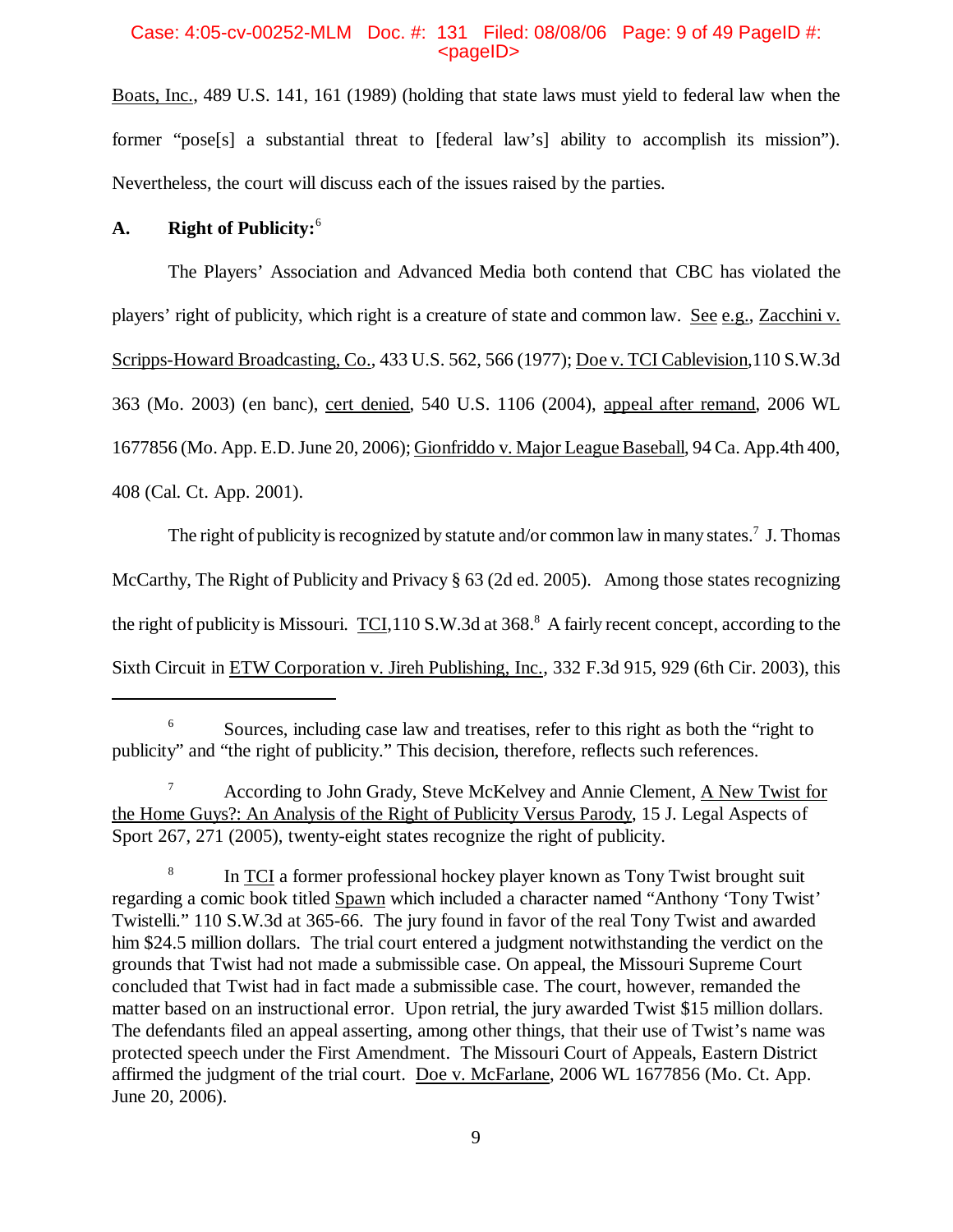#### Case: 4:05-cv-00252-MLM Doc. #: 131 Filed: 08/08/06 Page: 10 of 49 PageID #: <pageID>

right "was first recognized in Haelan Laboratories, Inc. v. Topps Chewing Gum. Inc., 202 F.2d 866 (2nd Cir. 1953), where the Second Circuit held that New York's common law protected a baseball player's right in the publicity value of his photograph, and, in the process, coined the phrase 'right of publicity' as the name of this right." Subsequently, in Zacchini, 433 U.S. at 573, where a performer in a "human cannonball" act sought to recover damages from a television broadcast of his entire performance, the Supreme Court recognized that the right of publicity protects the proprietary interest of an individual to "reap the reward of his endeavors."

The right of publicity is described in Section 46 of the Restatement (Third) of Unfair Competition (2005), Appropriation of the Commercial Value of a Person's Identity: The Right of Publicity. This Restatement provision states that "[o]ne who appropriates the commercial value of a person's identity by using without consent the person's name, likeness, or other indicia of identity for purposes of trade is subject to liability ... ." Relying on the Restatement, the Missouri Supreme Court held in TCI, 110 S.W.3d at 369, that "the elements of a right of publicity action include: (1) That defendant used plaintiff's name as a symbol of his identity (2) without consent (3) and with the intent to obtain a commercial advantage." See also Gionfriddo, 94 Cal. App.4th at 409 ("The elements of [the tort of the right of publicity], at common law, are: '(1) the defendant's use of the plaintiff's identity; (2) the appropriation of plaintiff's name or likeness to defendant's advantage, commercially or otherwise; (3) lack of consent; and (4) resulting injury.'"). To prove a violation of one's right of publicity a plaintiff must establish that the defendant commercially exploited the plaintiff'sidentitywithout the plaintiff's consent to obtain a commercial advantage. Carson v. Here's Johnny Portable Toilets, Inc., 698 F.2d 831, 835 (6th Cir. 1983). Thus, the court will proceed to determine whether the elements of the right of publicity are present in the matter under consideration.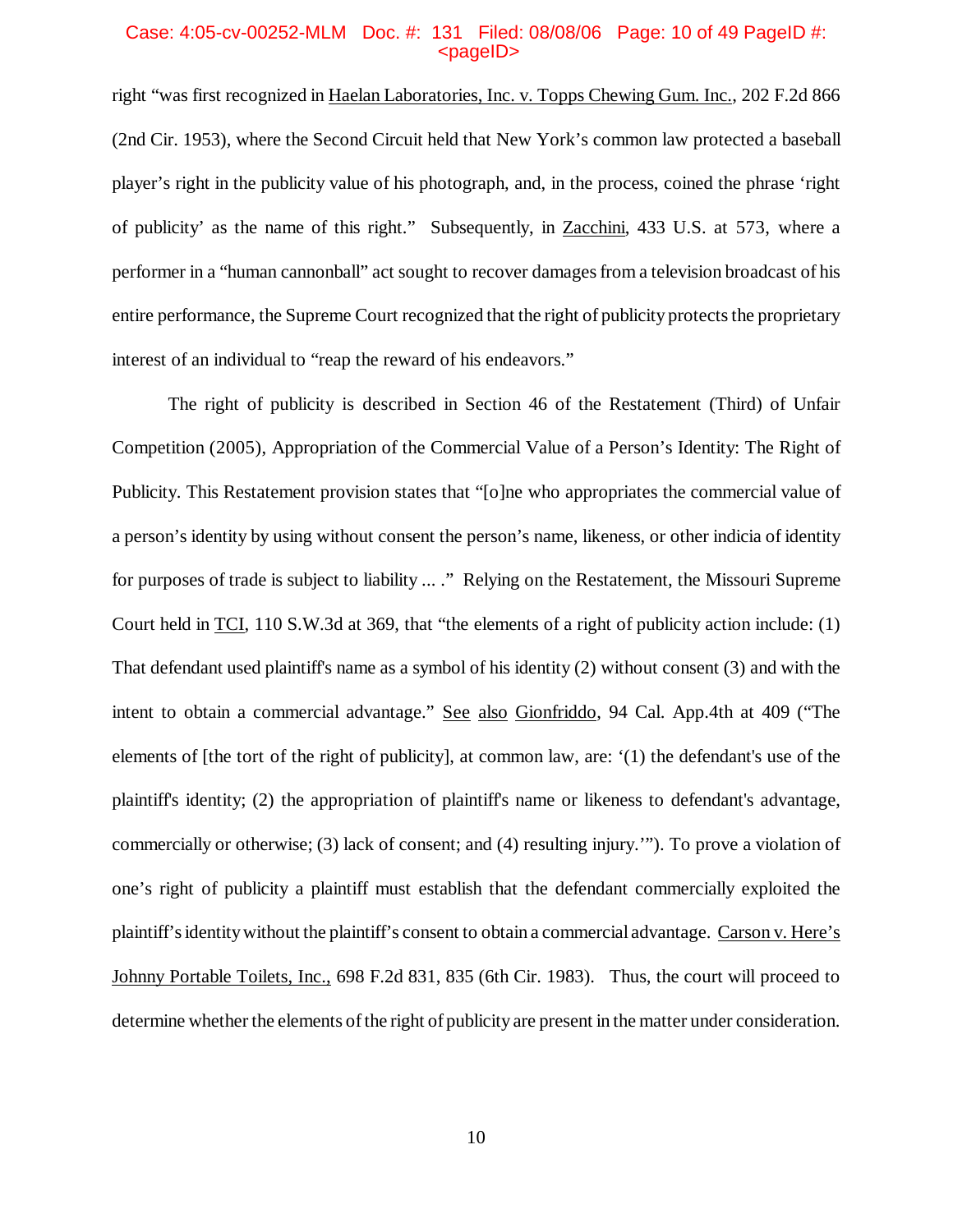### Case: 4:05-cv-00252-MLM Doc. #: 131 Filed: 08/08/06 Page: 11 of 49 PageID #:  $<$ pageID $>$

## **1. Commercial Advantage Element of the Right of Publicity:**

It is undisputed that CBC is using the players' names and playing records without the consent ofthe players. Assuch, the court must consider whether CBC's use of players' namesin conjunction with their playing records in its fantasy baseball games utilizes the players' names as a symbol of their identities to obtain a commercial advantage and, if so, whether there is resulting injury.

In regard to the commercial advantage element of the right of publicity, "it is *irrelevant* whether [a] defendant *intended to injure* the plaintiff." TCI, 110 S.W.3d at 371 (citing McCarthy, Rights of Publicity, § 3.28) (emphasis added). The *intent* must be *to obtain a commercial advantage*. Id. See also Carson, 698 F.2d at 837 ("[U]nder the existing authorities, a celebrity's legal right of publicity is invaded whenever his identity is intentionally appropriated for commercial purposes."). Evidence which showsthat a defendant *intended to create an impression* that a *plaintiff is associated* with the defendant's product "alone is sufficient to establish the commercial advantage element in a right of publicity action." TCI, 110 S.W.3d at 371 (citations omitted). Additionally, using a plaintiff's name "to attract attention to [a] product" is evidence supporting a conclusion that a defendant sought to obtain a commercial advantage. *Id.* at 372.<sup>9</sup> For example, in Henley v. Dillard

The court in Moglen v. Varsity Pajamas, Inc.*,* found an "incidental use"

<sup>&</sup>lt;sup>9</sup> Use of a plaintiff's name, however, must be more than "incidental" to violate the right of publicity. TCI, 110 S.W.3d at 375 (holding that when a plaintiff's name and identity are used without intent to obtain a commercial advantage but where they are used for some other purpose, the use is incidental and does not violate the right of publicity). The court in Henley, 46 F. Supp.2d at 594 n.6, provided the following examples of incidental use:

<sup>&</sup>quot;Incidental use" was found where a motion picture showed a factory building upon which there was a sign bearing the name and business of the plaintiff. Merle v. Sociological Research Film Corp., 166 A.D. 376, 152 N.Y.S. 829 (1 Dept. 1915)). The court held that no violation of the New York statute had taken place, since in order to constitute such a violation, it must appear that the use of plaintiff's picture or name is itself for the purpose of trade and is not merely an incidental part of a photograph of an actual building.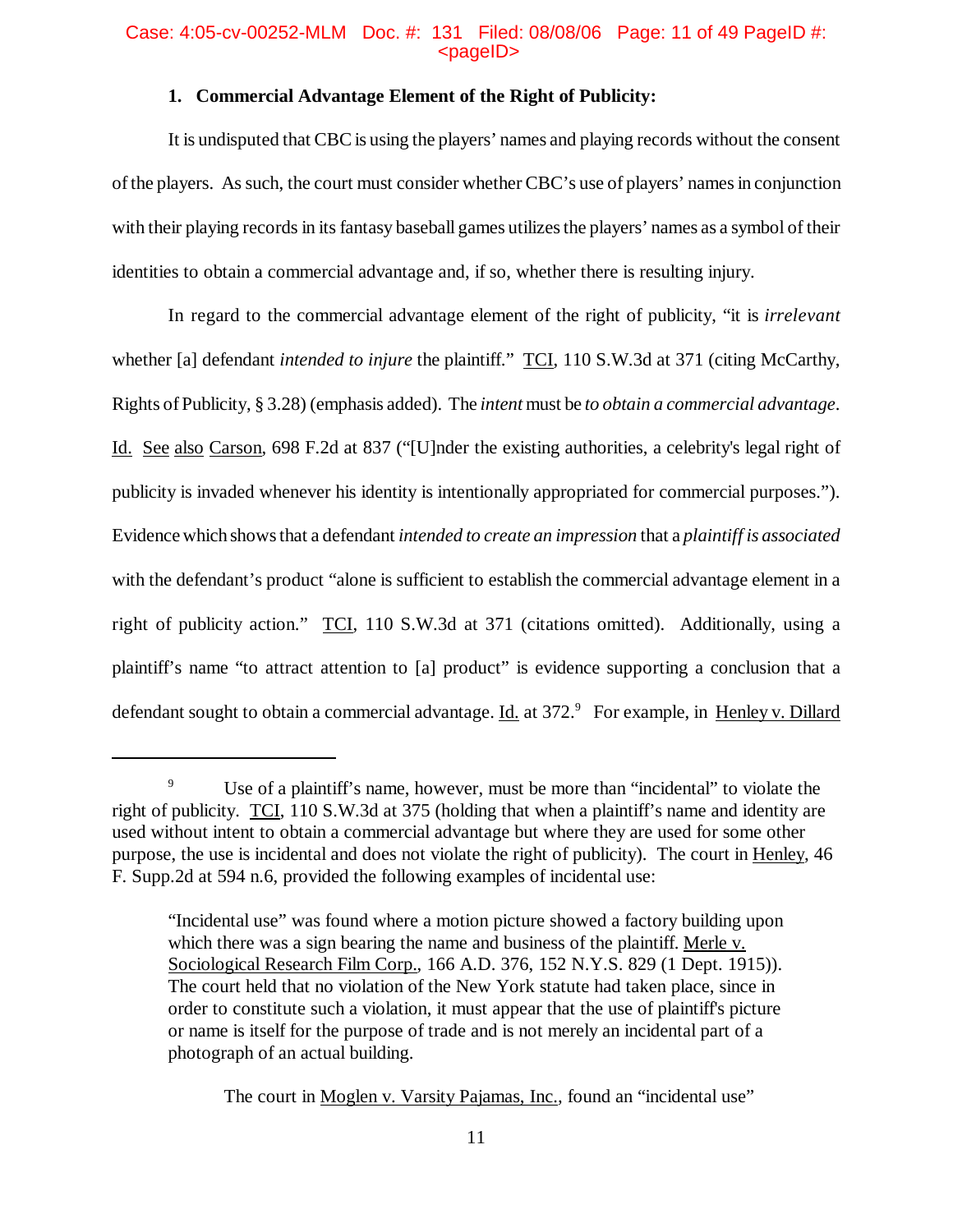#### Case: 4:05-cv-00252-MLM Doc. #: 131 Filed: 08/08/06 Page: 12 of 49 PageID #:  $<$ pageID $>$

Department Stores, where it was uncontroverted that the defendant intended to use the plaintiff's name to make an advertisement "more interesting," the court found the requisite intent to use for commercial advantage. 46 F. Supp.2d 587, 592-93 (N.D. Tex. 1999) ("[The defendant] intended for [potential customers] to associate the expression 'Don's henley' with the Plaintiff Don Henley. Furthermore, ... the ad's designer, admitted that she believed the expression Don's henley would catch the consumers' eye because of its similarity to the name 'Don Henley.'"). See also Abdul-Jabbar v. Gen. Motors, 85 F.3d 407, 415-16 (9th Cir. 1996) (quoting Eastwood v. Superior Court for Los Angeles County, 149 Cal. App.3d 409, 198 Cal. Rptr. 342, 349 (1983) (finding a violation of the right of publicity where the defendant used "the plaintiff's birth name [to] attract[] television viewers' attention.").

Unlike cases where the commercial advantage element of the right of publicity has been found, there is nothing about CBC's fantasy games which suggeststhat any Major League baseball player is associated with CBC's games or that any player endorses or sponsors the games in any way. The use of names and playing records of Major League baseball players in CBC's games, moreover, is not intended to attract customers away from any other fantasy game provider because all fantasy game providers necessarily use names and playing records. Indeed, there is no evidence to create a triable issue as to whether CBC intended to create an impression that Major League baseball players are associated with its fantasy baseball games or as to whether a reasonable person would be under the

where a newspaper article reporting plaintiff's loss of a tennis match was partly reproduced, together with other articles, as a patchwork pattern in a fabric which defendants manufactured and sold for use in underwear, pajamas, and play togs. The court held that such use did not meet the requirement of a meaningful or purposeful use of a name, since the pattern of the newspaper page as a patch in the fabric was only incidental to the design of the fabric and the appearance of plaintiff's name in the article was an even more casual and incidental use. 13 A.D.2d 114, 213 N.Y.S.2d 999 (1 Dept. 1961).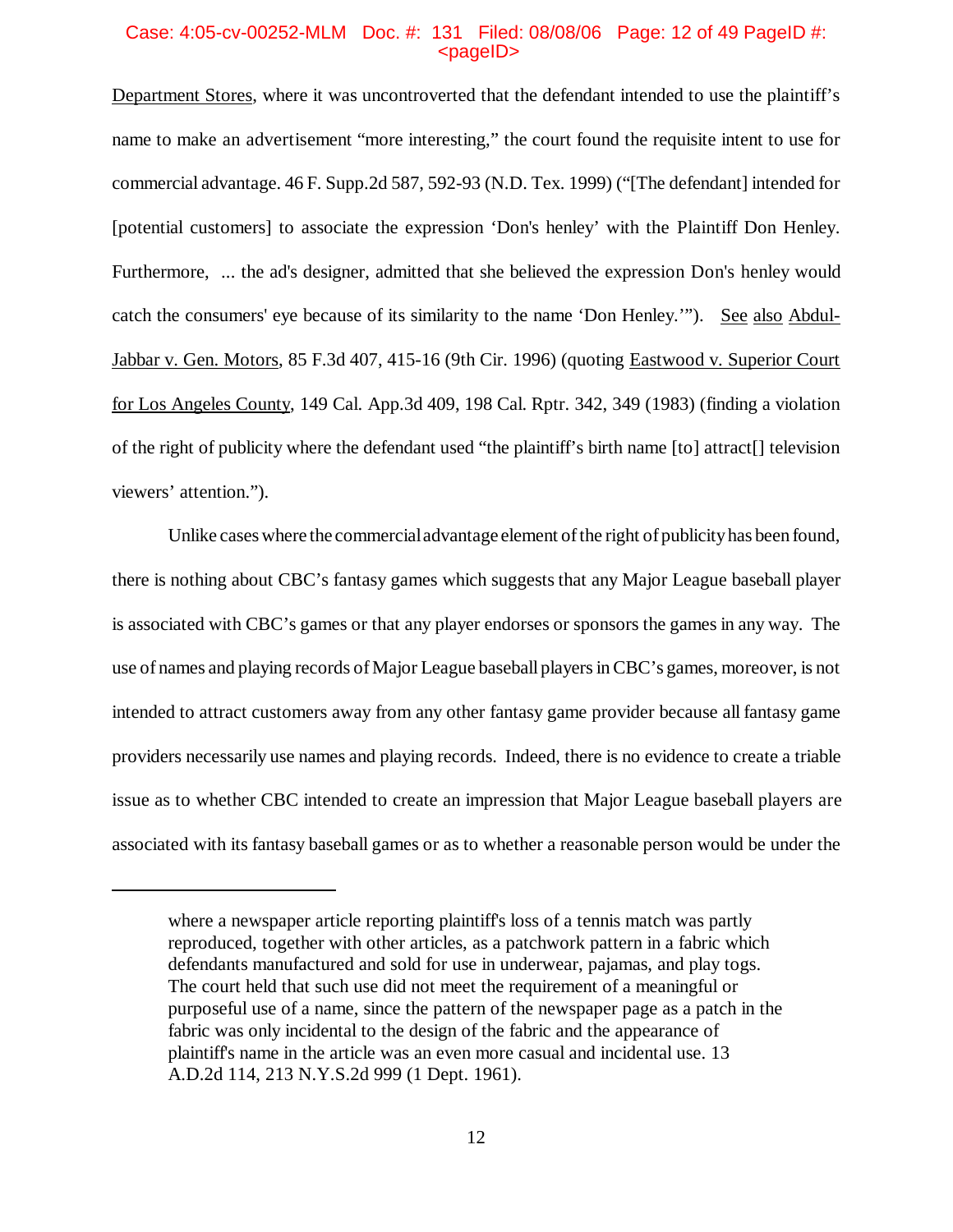#### Case: 4:05-cv-00252-MLM Doc. #: 131 Filed: 08/08/06 Page: 13 of 49 PageID #:  $<$ pageID $>$

impression that the baseball players are associated with CBC's fantasy games any more than the players are associated with a newspaper boxscore. As such, there is no triable issue of fact as to whether CBC uses Major League baseball players' names in its fantasy baseball games with the intent of obtaining a commercial advantage.

In regard to the commercial advantage element of the right to publicity and relying on Palmer v. Schonhorn Enterprises, Inc., 232 A.2d 458 (N.J. Super. 1967), the Players' Association and Advanced Media seek to draw analogy of the matter under consideration to use of a famous person's picture in a board game. As do the baseball players in the matter under consideration, the golfers in Palmer contended that "the use of their respective names reduce[d] their ability to obtain satisfactory commercial affiliation by licensing agreements." Id. at 459. Upon finding in favor of the golfers, however, the court in Palmer *relied upon the defendant's use of the golfers' pictures* and cited cases wherein recovery was permitted for an *invasion of privacy<sup>10</sup>* where a picture of a famous person was used. Id. at 461 ("Where defendant sold lockets with removable *photographs* of plaintiff in each one, it was held that plaintiff-actress could recover for this invasion of her privacy.") (emphasis added) (citing Lane v. F. W. Woolworth Co.,11 N.Y.S.2d 199 (S.Ct.1939); ("Where defendant inserted *pictures* of plaintiffs, widely known baseball players, in containers of popcorn and chewing gum, recovery was permitted.") (emphasis added) (citing Jansen v. Hilo Packing Co.,118 N.Y.S.2d 162 (S.Ct.1952); ("Where defendant inserted a *picture* of a motion picture actress using a certain camera, with an inscription beneath it giving her name, in a manual for the use of such camera, she was permitted a recovery.") (emphasis added) (citing Selsman v. Universal Photo Books, Inc., 238 N.Y.S.2d 686 (App. Div.1963)).

<sup>&</sup>lt;sup>10</sup> The court in Palmer, 232 A.2d at 461, did not consider the right of publicity per se. Rather, the court in Palmer, 232 A.2d at 459, made it clear that the issue before it was whether the defendant was violating the plaintiff's right of privacy.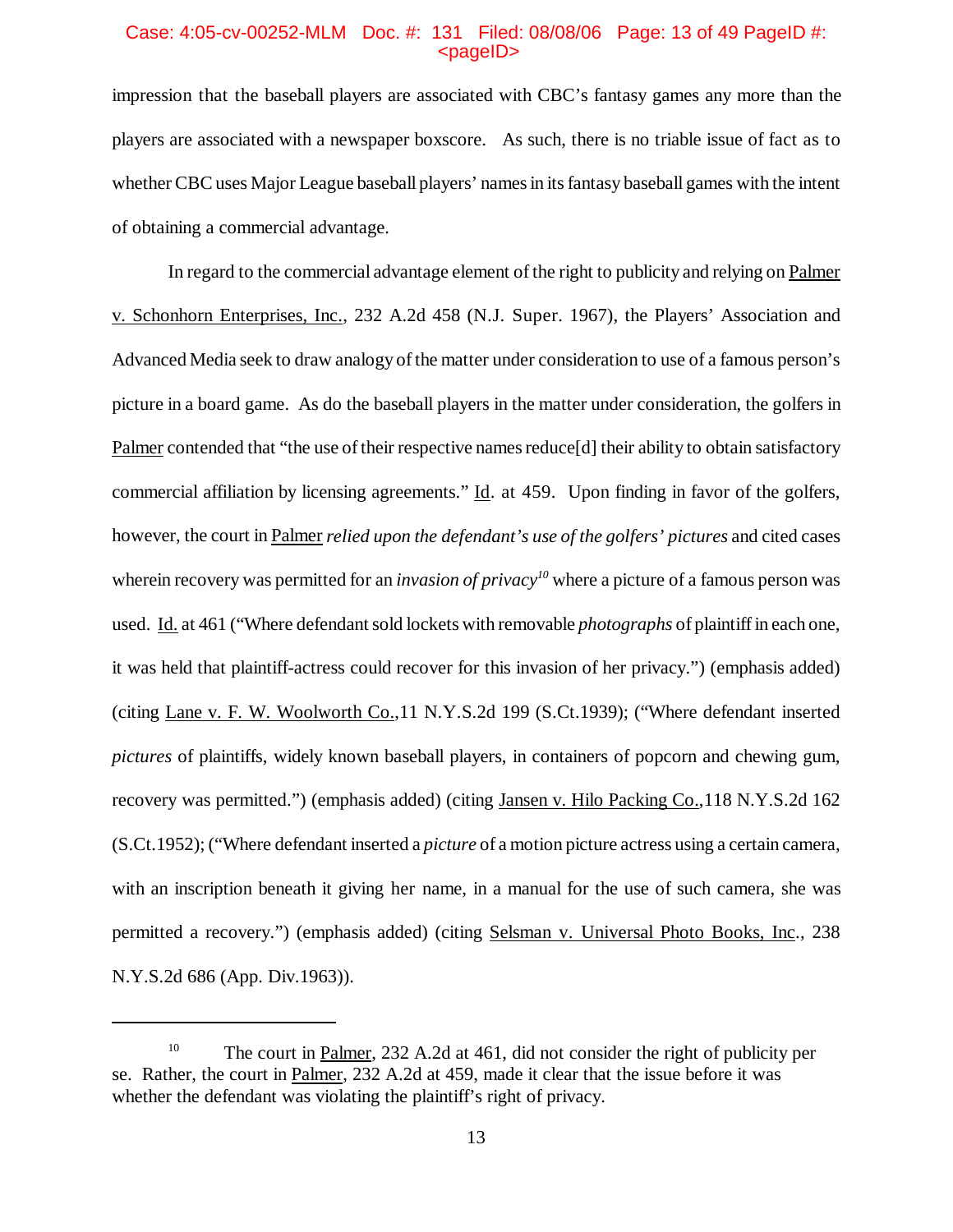#### Case: 4:05-cv-00252-MLM Doc. #: 131 Filed: 08/08/06 Page: 14 of 49 PageID #: <pageID>

To the extent that Palmer involved the unauthorized use of professional golfers' names and playing records in the defendant's board games, the court acknowledges that Palmer has certain factual similarities to the matter under consideration, but with the critical exception that the defendant in Palmer used golfers' *pictures*; there is no allegation in the matter under consideration that CBC uses baseball players' pictures in conjunction with its fantasy baseball games; rather, the contention is that CBC uses players names in conjunction with their playing records. Indeed, cases, including Palmer, which address unauthorized use of a famous person's picture are distinguishable fromCBC's use of baseball players' names and playing records and, therefore, do not suggest that CBC is using players' names and/or playing records to obtain a commercial advantage. Unlike cases where there was an appropriation of a *likeness*to create the impression that a famous person endorsed a product, CBC's use of players' names in no way creates an impression that players endorse CBC's fantasy games. See e.g., Abdul-Jabbar, 85 F.3d 407 (holding that use of a basketballstar's former name in conjunction with his *likeness* could be construed as his endorsement of a product); Cardtoons, L.C. v. Major League Baseball Players' Ass'n, 95 F.3d 959, 968 (10th Cir. 1996) (holding that the defendant's use of players' *likenesses* in parody trading cards violated the right of publicity)<sup>11</sup>; Toney v. L'Oreal USA, 406 F.3d 905, 910 (7th Cir. 2005) (holding that the defendant's use of a model's *likeness* in connection with the packaging and promotion of its hair care product violated the right of publicity); Newcombe v. AdolfCoorsCo., 157 F.3d 686, 692-93 (9th Cir. 1998) (finding a "triable issue of fact" as to whether the plaintiff was "readily identifiable as the pitcher in [an] advertisement" and "whether the advertisement made use of [the plaintiff's] *likeness*").

<sup>&</sup>lt;sup>11</sup> Ultimately, as set forth below, the court in Cardtoons, 95 F.3d at 976, found that although the right of publicity was violated the First Amendment prevailed.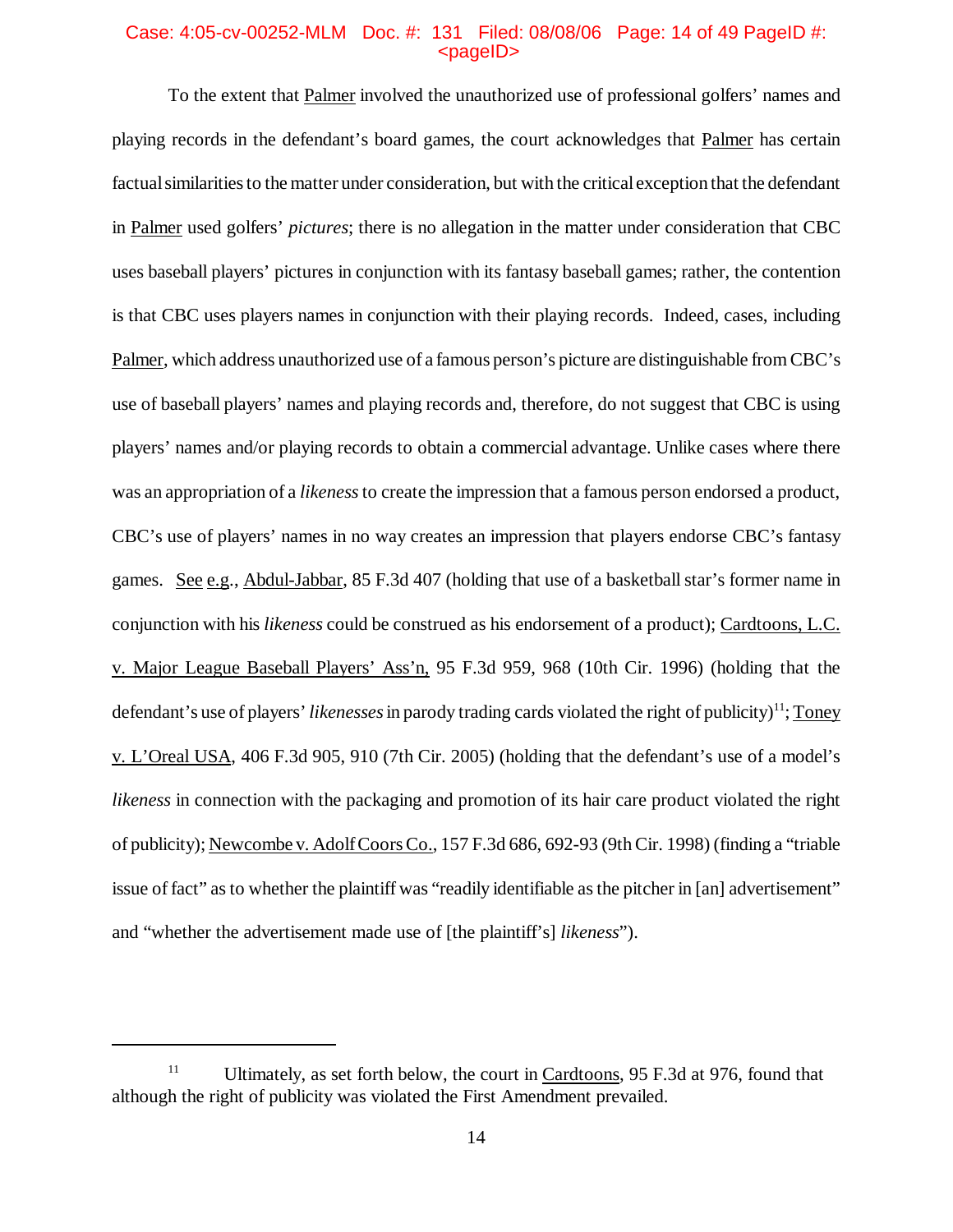## Case: 4:05-cv-00252-MLM Doc. #: 131 Filed: 08/08/06 Page: 15 of 49 PageID #:  $<$ pageID $>$

Most significantly Palmer was decided in 1967 and is inconsistent with more recent case authority including the Supreme Court's decision in Zacchini.<sup>12</sup> Palmer does not accurately reflect the concept of the right of publicity as articulated by the courts of various jurisdictions including the Supreme Court and, therefore, is not controlling in this matter.<sup>13</sup> In this regard, the court in Palmer, 232 A.2d. at 460, acknowledged that, at the time of the decision, recognition of the right of privacy itself was a relatively new concept.

The court finds, therefore, for the reasons fully set forth above that the undisputed facts establish that the commercial advantage element ofthe right of publicityis not met in the matter under consideration.

## **2. Identity Element of the Right of Publicity:**

It remains to be determined in regard to the elements of the right of publicity whether CBC has, and is, using the players' names "as a symbol of their identity." One's persona is most significant

<sup>&</sup>lt;sup>12</sup> The Players' Association and Advanced Media also rely upon Uhlaender v. Henricksen, 316 F. Supp. 1277 (D. Minn. 1970), which case involved the defendant's use of baseball players' names, uniform numbers and statistical information in its board games. The baseball players in Uhlaender, as do baseball players in the matter under consideration, alleged that the defendant engaged in "'misappropriation and use for commercial profit of the names of professional major league baseball players without the payment of royalties." Id. 1279 (quoting the Complaint). The court in Ulhaender found that the defendants engaged in the unauthorized appropriation of the players' "names and statistics for commercial use" and that, therefore, the baseball players were entitled to relief. Id. at 1283. Like Palmer, Uhlaender was decided early in the development of the recognition of the common law right of publicity and is inconsistent with more recent case authority including the Supreme Court's decision in Zacchini. As such, Uhlaender is not controlling.

<sup>&</sup>lt;sup>13</sup> The court in Palmer failed to consider the element of the right of publicity which requires that a defendant use a plaintiff's identity or persona. More recent authority reflects that use of a person's identity or persona is a critical element in establishing a right to recovery under a right of publicity theory. See e.g., Cardtoons, 95 F.3d at 968; Carson, 598 F.2d at 835; Henley, 46 F. Supp.2d at 597; TCI, 110 S.W.3d at 369, 372; Gionfriddo, 94 Cal. App.4th at 409.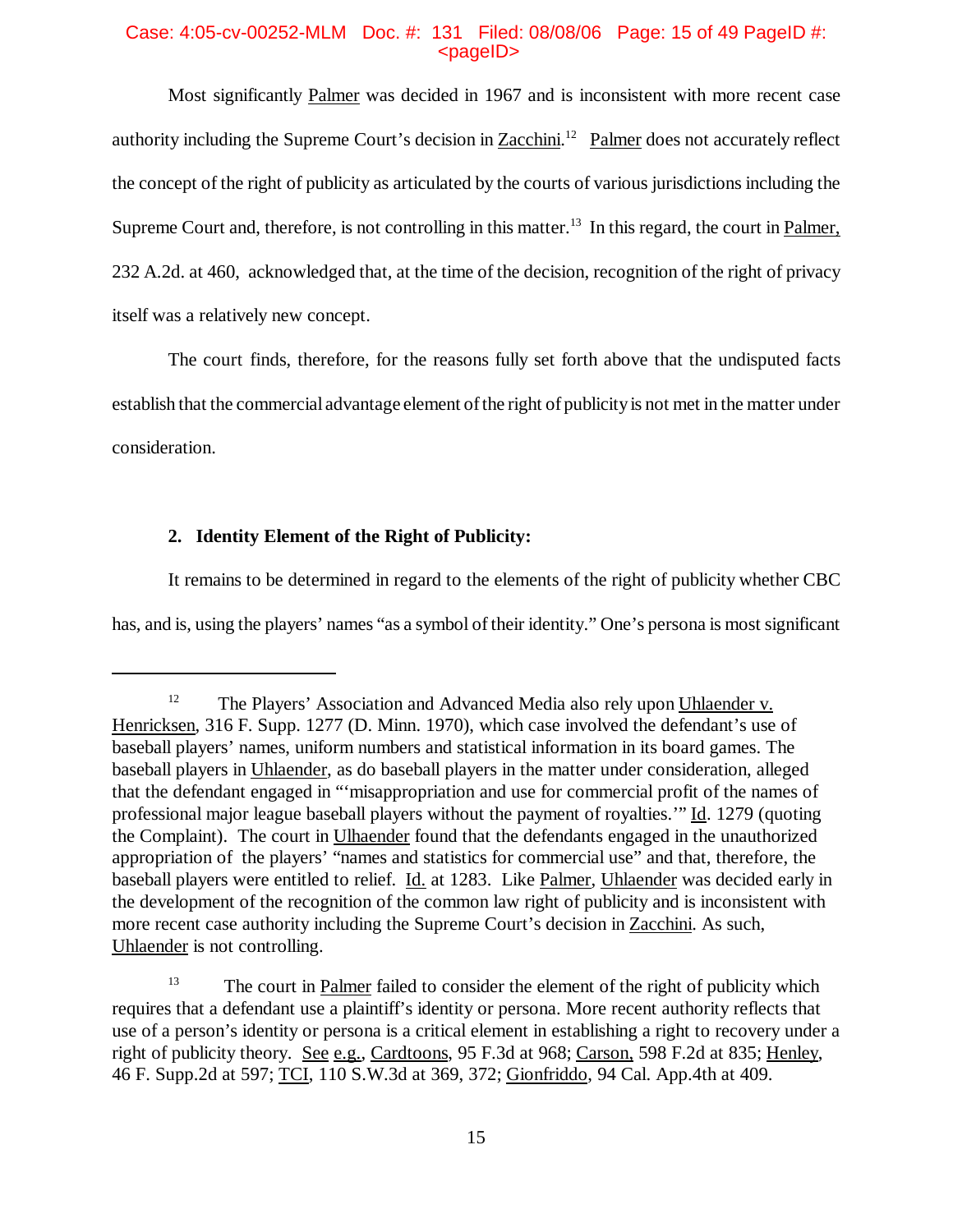#### Case: 4:05-cv-00252-MLM Doc. #: 131 Filed: 08/08/06 Page: 16 of 49 PageID #:  $<$ pageID $>$

in a right of publicity cause of action. Carson, 698 F.2d at 835 ("The right of publicity has developed to protect the commercial interest of celebrities in their *identities.*") (emphasis added); Rosemont Enterprises, Inc. v. Urban Sys., Inc., 340 N.Y.S.2d 144, 146 (Sup. Ct. 1973) ("There is no question but that a celebrity has a legitimate proprietary interest in his public *personality.*") (emphasis added); Ali v. Playgirl, Inc., 447 F. Supp. 723, 728 (S.D.N.Y. 1978) ("The distinctive aspect of the common law right of publicity is that it ... protects [a prominent person's] proprietary interest in the profitability of his public reputation or '*persona.*'") (emphasis added).

To resolve the issue of whether a public personality's name is used as a *symbol of his or her identity*, it is appropriate to consider "the nature and extent of the identifying characteristics used by the defendant, the defendant's intent, the fame of the plaintiff, evidence of actual identification made by third persons, and surveys or other evidence indicating the perceptions of the audience.'" TCI, 110 S.W.3d at 370 (quoting Restatement (Third) of Unfair Competition, § 46 cmt. d.). For example, in <u>TCI</u>, upon determining whether the defendant used, in a comic book, plaintiff Tony Twist's name as a symbol of his identity, the court in TCI considered the real Tony Twist's fame as a star in the National HockeyLeague, the nature and extent of the identifying characteristics used by the defendant, and their similarity to those characteristics in the public persona of the real Tony Twist including the "common persona of a tough-guy 'enforcer."<sup>14</sup> Id. The court also considered that it was the intent of the defendant to draw attention to those similarities.<sup>15</sup> As such, the court in TCI

<sup>&</sup>lt;sup>14</sup> The court in TCI, 110 S.W.3d at 366, noted that the defendant's comic book character was "villainous" and that the real life Tony Twist "had a reputation as a tough-guy 'enforcer' and perhaps because of that reputation, Twist was immensely popular with the hometown fans. He endorsed products, appeared on the radio and television, hosted the 'Tony Twist' television talk show for two years, and became actively involved with several children's charities."

<sup>&</sup>lt;sup>15</sup> The Missouri Supreme Court considered in TCI, 110 S.W. 2d at 375, that a verdict director erroneously "omitted any requirement that the jury find that defendant used plaintiff's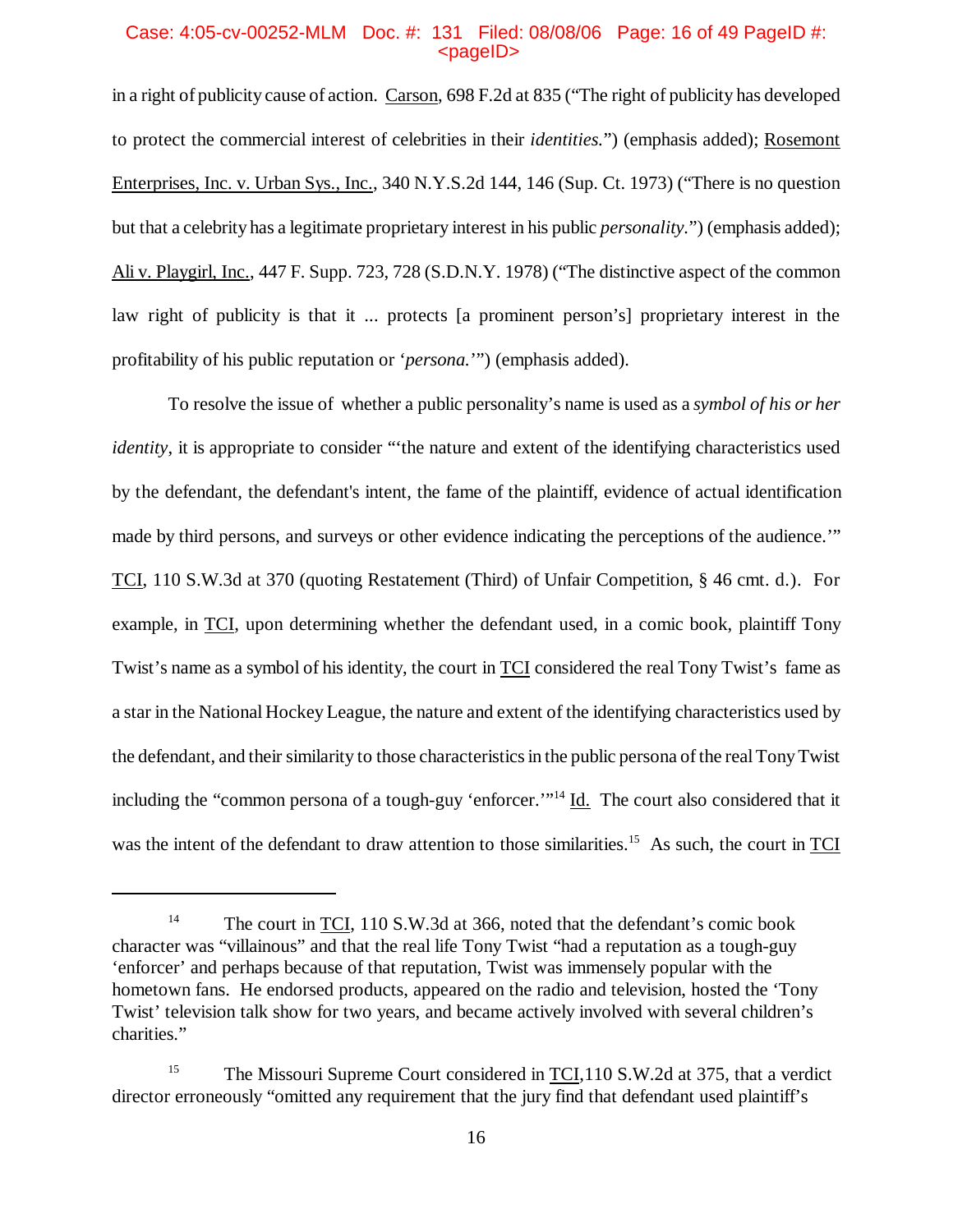### Case: 4:05-cv-00252-MLM Doc. #: 131 Filed: 08/08/06 Page: 17 of 49 PageID #:  $<$ pageID $>$

concluded that "the evidence supported a finding that [the defendants] used Twist's *name and identity* 'with the intent to obtain a commercial advantage.'" Id. at 375 (emphasis added).<sup>16</sup> Thus, upon determining whether there is a violation of the right of publicity in the matter under consideration, how players' names are used issignificant rather than the mere fact that they are used. Id. at 369.

Indeed, not all uses of another's name are tortious; mere use of a name as a name is not tortious. Id. Rather, a name must be used as a *symbol of* the plaintiff's *identity* in a right of publicity action. Id. See also Carson, 698 F.2d at 835 <sup>17</sup> ("If the celebrity's*identity* is commercially exploited, there has been an invasion of hisright whether or not his "name or likeness" is used. Carson'sidentity may be exploited even if his name, John W. Carson, or his picture is not used."). As such, CBC's mere use of Major League baseball players' namesin conjunction with their playing records does not establish a violation of the players' right of publicity. CBC's use of the baseball players' names and

identity rather than merely his name." However, because the evidence "so clearly established that [] Tony Twist was the basis for the [comic book] character's name," the court found that this omission did not prejudice the defendants. Id. This finding in TCI further emphasizes that according to the Missouri Supreme Court mere use of a name is not enough to establish a violation of the right of publicity; identity is a critical element of the right of publicity.

<sup>&</sup>lt;sup>16</sup> The court in TCI,110 S.W.2d at 375, set aside the jury's verdict in favor of the plaintiff, the real Tony Twist, however, because the verdict director improperly instructed the jury in regard to the commercial advantage element of the right of publicity. The verdict director did not require the jury to find that the defendants used the "plaintiff's name 'with the intent to derive' or 'for the purpose of deriving' a[] [commercial] advantage." Id. Thus, the jury could have found the defendant liable "based on the mere incidental result of the use rather than the intentional result" to derive a commercial advantage. Id.

<sup>&</sup>lt;sup>17</sup> In Carson, 698 F.2d 831, it was alleged that the defendant violated the right of privacy by using the phrase "Here's Johnny" as a corporate name and in conjunction with the sale and rental of portable toilets. The defendant also used the phrase "The World's Foremost Commodian" in the marketing of its product. The name and picture of Johnny Carson, a comedian and the host of a nightly television show, who used "Here's Johnny" as an introductory slogan on his nightly television show, had been licensed to an apparel company and to men's toiletries company. Johnny Carson and the apparel company brought suit against the defendant.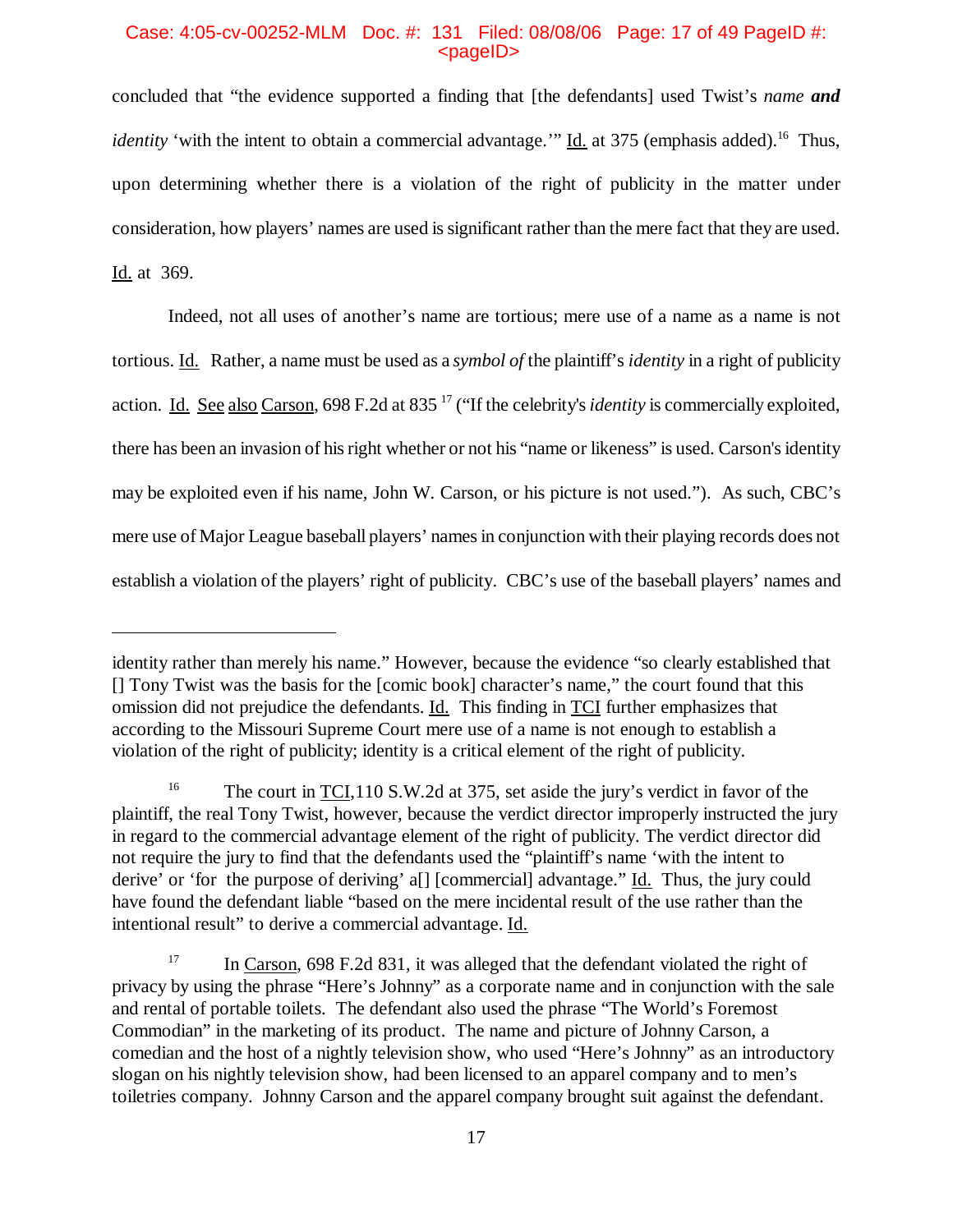#### Case: 4:05-cv-00252-MLM Doc. #: 131 Filed: 08/08/06 Page: 18 of 49 PageID #:  $<$ pageID $>$

playing records in the circumstances of this case, moreover, does not involve the character, personality, reputation, or physical appearance ofthe players; it simply involves historicalfacts about the baseball players such as their batting averages, home runs, doubles, triples, etc. CBC's use of players' names in conjunction with their playing records, therefore, does not involve the persona or identity of any player. See id.; TCI, 110 S.W.3d at 369-70. Indeed, under the facts of this case there is no triable issue as to whether the persona or identity element of the right of publicity is present.

For the reasons fully set forth above, the court concludes that the undisputed facts establish that CBC does not use in its fantasy baseball games Major League baseball players' names separately or in conjunction with their playing records as a symbol of their identity; that CBC does not use players' names separately or in conjunction with their playing records with the intent to obtain a commercial advantage; and that, therefore, the elements of the right of publicity are not present in the matter under consideration. See Zacchini, 433 U.S. at 573; TCI, 110 S.W.3d at 368-69; Gionfriddo, 94 Cal. App. 4th at 413.<sup>18</sup>

## **3. Policy Considerations Applicable to the Right of Publicity:**

Next the court will address policy considerations behind the right of publicity to determine whether CBC's use of players' names in conjunction with their playing records in its fantasy baseball games contravenes these policies. The Restatement (Third) of Unfair Competition § 46, Cmt. c  $(2005)$ , states that the justification for the right of publicity includes: (1) protection of "an individual's interest in personal dignity and autonomy"; (2) "secur[ing] for plaintiffs the commercial value of their

 $18$  To the extent that resulting injury is an element of the right of publicity the court need not address this element as it has found that the other elements are not present. See Gionfriddo v. Major League Baseball, 94 Cal. App.4th 400, 409 (Cal. Ct. App. 2001). However, in addressing the policy reasons behind the right of publicity the court finds below that players have not been damaged.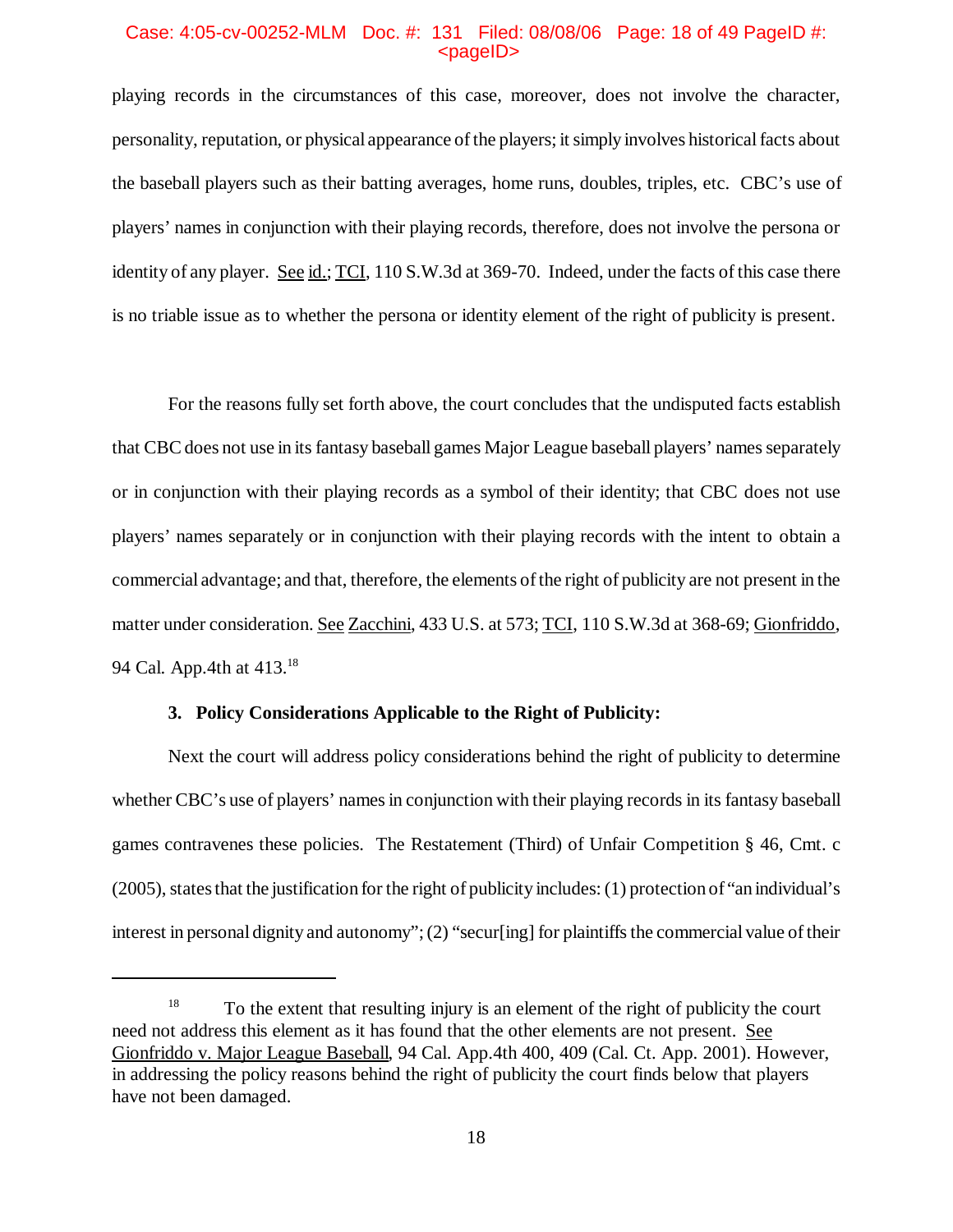#### Case: 4:05-cv-00252-MLM Doc. #: 131 Filed: 08/08/06 Page: 19 of 49 PageID #:  $<$ pageID $>$

fame";  $(3)$  prevent [ing] the unjust enrichment of others seeking to appropriate" the commercial value of plaintiffs' fame for themselves;(4) preventing harmful or excessive commercial use that may dilute the value of [a person's] identity"; and (5) "afford[ing] protection against false suggestions or endorsement or sponsorship." "The right to publicity protects the ability of public personae to control the types of publicity that they receive. The right to publicity protects pecuniary, not emotional, interests." <sup>19</sup> Ventura v. Titan Sports, Inc., 65 F.3d 725, 730 (8th Cir. 1995) (citing Uhlaender v. Henricksen, 316 F. Supp. 1277, 1280-81 (D. Minn.1970)). See also J. Thomas McCarthy, The Rights of Publicity and Privacy § 1:4 at 3 (2d ed. 2005) ("The right of publicity is the inherent right of every human being to control the commercial use of his or her identity."). The right of publicity "protect[s] a person from losing the benefit of their [sic] work in creating a publicly recognizable persona.'" TCI, 110 S.W.3d at 368 (quoting Bear Foot, Inc. v. Chandler, 965 S.W.2d 386, 389 (Mo. Ct. App.1998)). "'[T]he right of publicity protects against commercial loss caused by appropriation of an individual's [identity] for commercial exploitation.'" Id. (quoting 4 J. Thomas McCarthy, McCarthy on Trademarks and Unfair Competition § 28.6 (4th ed. 2003)). This right protects a public figure's right to receive pecuniary gain for the commercial use of his or her likeness. Haelan Labs., 202 F.2d at 868 ("[I]t is common knowledge that many prominent persons (especially actors and ball-players), far from having their feelings bruised through public exposure of their likenesses, would feel sorely deprived if they no longer received money for authorizing

<sup>&</sup>lt;sup>19</sup> See e.g., Motschenbacher v. R.J. Reynolds Tobacco Co., 498 F.2d 821, 824 (9th Cir. 1974) (applying the right of publicity to a professional race car driver); Ali v. Playgirl, Inc., 447 F. Supp. 723 (S.D.N.Y. 1978) (applying the right of publicity to a professional boxer); Abdul-Jabbar v. Gen. Motors Corp., 85 F.3d 407, 413 (9th Cir.) (applying the right of publicity to a professional basketball player); Grant v. Esquire, Inc., 367 F. Supp. 876 (S.D.N.Y. 1973) (applying the right of publicity to an actor).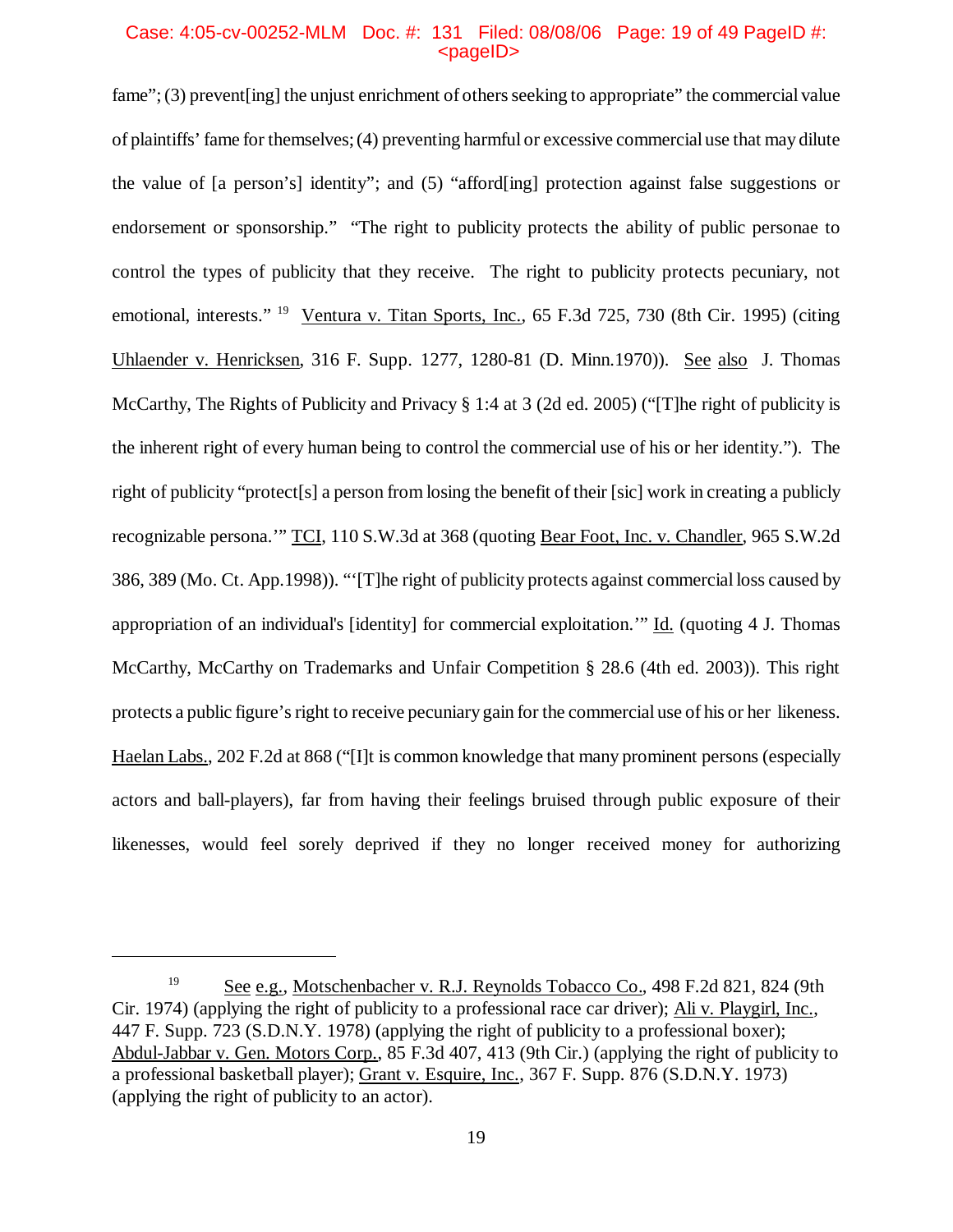## Case: 4:05-cv-00252-MLM Doc. #: 131 Filed: 08/08/06 Page: 20 of 49 PageID #:  $<$ pageID $>$

advertisements, popularizing their countenances, displayed in newspapers, magazines, buses, trains and subways.").

Upon finding in favor of the performer/plaintiff the Supreme Court concluded in Zacchini, in regard to the purpose of the right of publicity, that:

"The rationale for (protecting the right of publicity) is the straightforward one of *preventing unjust enrichment* by the theft of good will. No social purpose is served by having the defendant get free some aspect of [the performer] that would have market value and *for which he would normally pay*." (citation omitted). Moreover, the broadcast of[the performer's] entire performance, unlike the unauthorized use of another's name for purposes of trade or the incidental use of a name or picture by the press, *goesto the heart of [the performer's] ability to earn a living as an entertainer*.

433 U.S. at 576 (emphasis added). See also Carson, 698 F.2d at 837 ("Vindication of the right [of publicity] will also tend to prevent unjust enrichment by persons ... who seek commercially to exploit the identity of celebrities without their consent.").

All of the above the policy considerations are aimed at preventing harmful or excessive commercial use of one's celebrity in a manner which could dilute the value of a person'sidentity. See Zacchini, 433 U.S. at 576; Ventura, 65 F.3d at 730; Carson, 698 F.2d at 837; TCI, 110 S.W.3d at 368. However, CBC's use of Major League baseball players' names and playing records in fantasy baseball games does not go to the heart of the players' ability to earn a living as baseball players; the baseball players earn a living playing baseball and endorsing products; they do not earn a living by the publication of their playing records.<sup>20</sup> See Zacchini, 433 U.S. at 576. Moreover, CBC's use of Major League baseball players' names and playing records does not give CBC something free for which it

<sup>&</sup>lt;sup>20</sup> While not relying on these reports, the court notes that expert reports in the matter under consideration suggest that, in fact, fantasy sports games increase the commercial value of players' identities because the games encourage participants to attend live games, pay for television packages, or watch on television sporting events in which they otherwise would not be interested. See e.g., Saunders Expert Report ¶ ¶ 11-20; Thomas Decl. ¶ ¶ 10.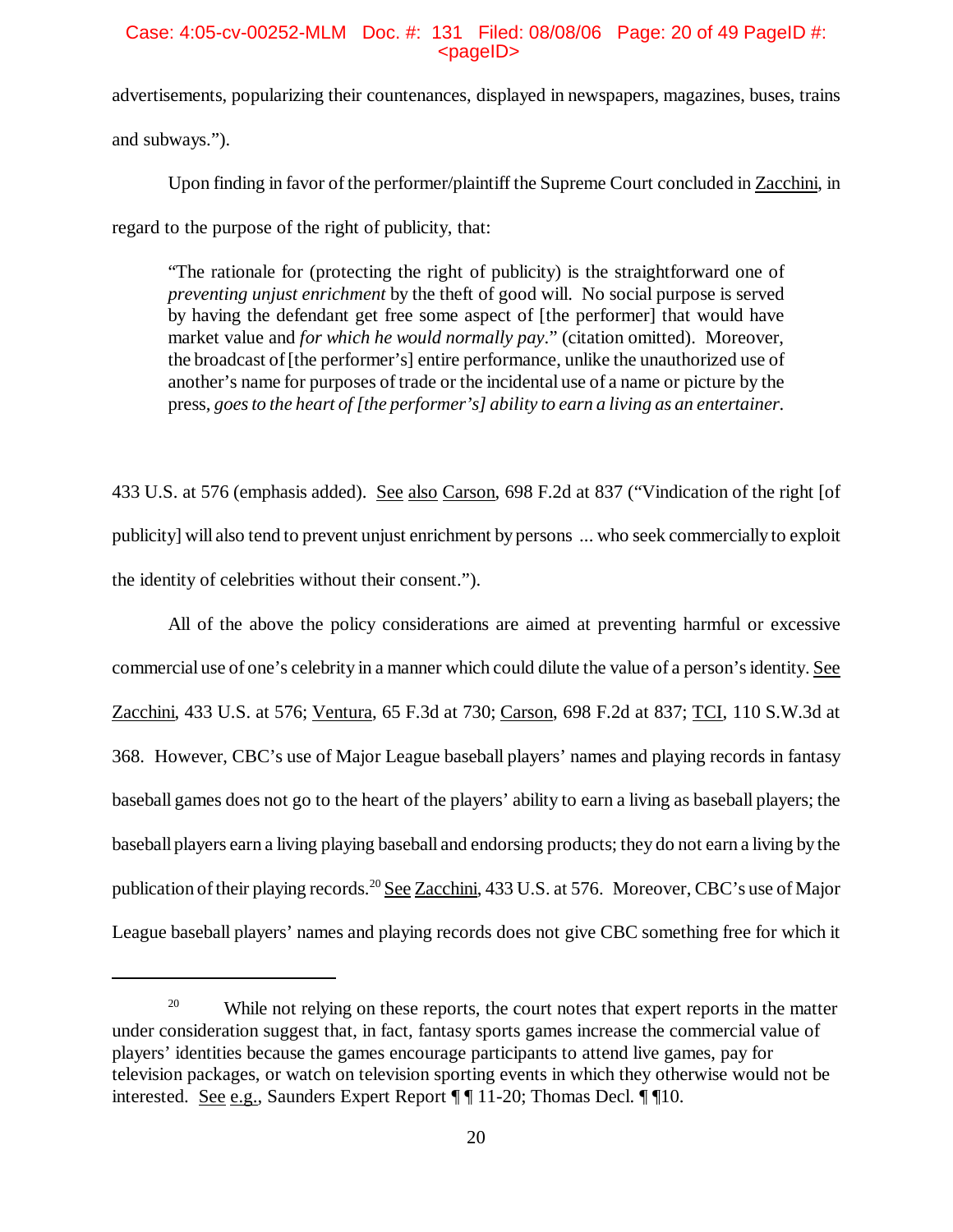#### Case: 4:05-cv-00252-MLM Doc. #: 131 Filed: 08/08/06 Page: 21 of 49 PageID #: <pageID>

would otherwise be required to pay; players' records are readily available in the public domain. See id.

In fact, case law suggests that CBC's use of the names and playing records of Major League baseball players in the circumstances of this case actually enhances the marketability of the players. The plaintiffs in Gionfriddo, 94 Cal. App.4th at 413, who were baseball players themselves, argued that the baseball clubs used players' "information ... to *increase interest in baseball*, with the belief that this would increase attendance at games." (emphasis added). Additionally, the court concluded in Gionfriddo that "the challenged uses [which] involve[d] statements of historical fact, descriptions of these facts or video depictions of them," would "likely" "enhance[]" the players' marketability. Id. at 415. As such, it cannot be said that CBC's use of the Major League baseball players' names and playing records in the circumstances of this case deprives the players of their proprietary interest in reaping the reward of their endeavors. See Zacchini, 433 U.S. at 573, 575-76. The court finds, therefore, for the reasons fully set forth above that the undisputed facts establish that CBC's use of players' names and/or playing records in its fantasy baseball games does not contravene the policies behind the right of publicity.

 In summary, the court finds that the undisputed facts establish that CBC does not use in its fantasy baseball games Major League baseball players' namesseparately or in conjunction with their playing records as a symbol of their identity; that CBC does not use players' names separately or in conjunction with their playing records with the intent to obtain a commercial advantage; that CBC's use of players' names separately or in conjunction with their playing records does not contravene the policy behind the right of publicity; and that, therefore, CBC has not and is not violating the players' claimed right of publicity. See id. at 573; TCI, 110 S.W.3d at 368-69; Gionfriddo, 94 Cal. App.4th at 409.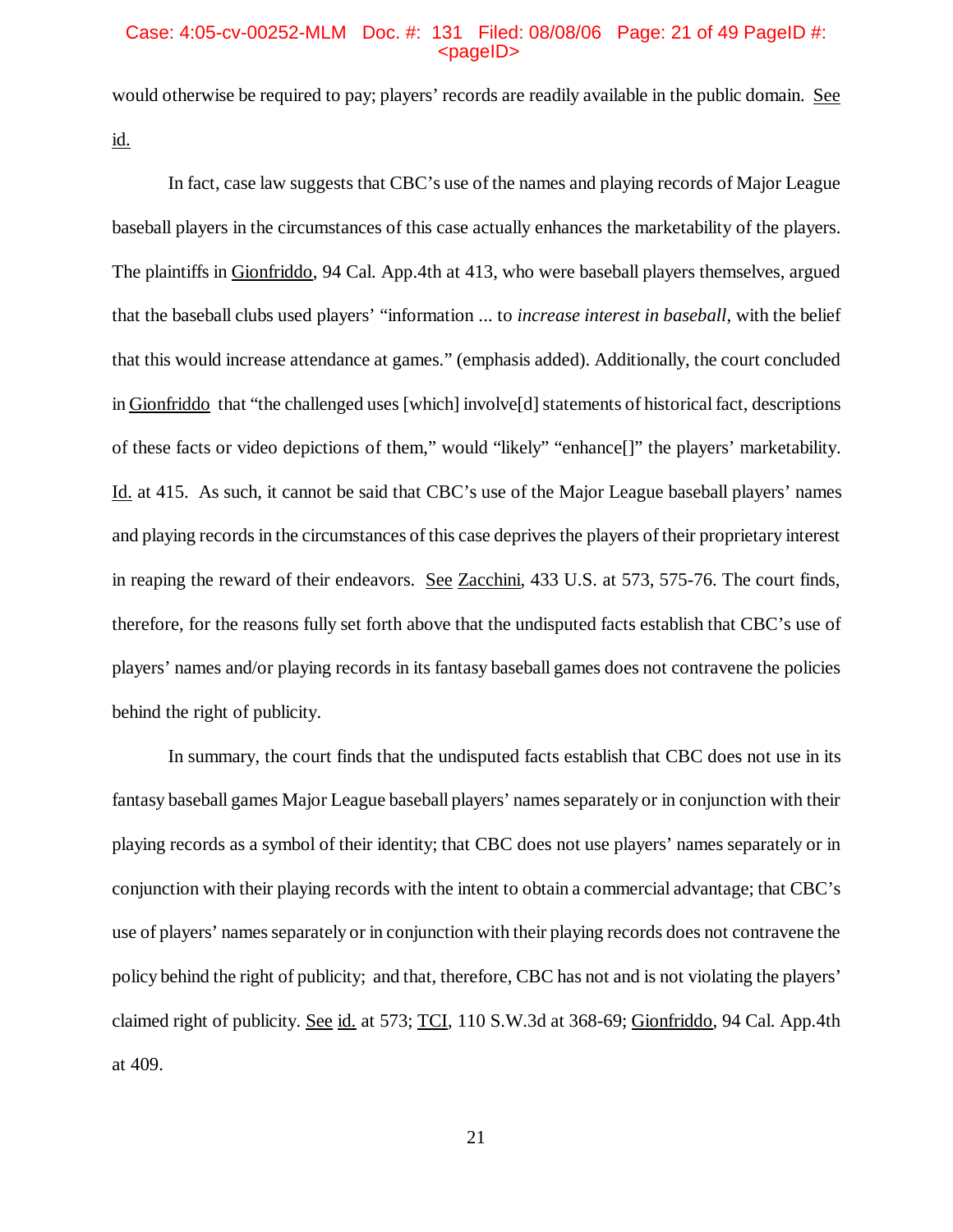#### Case: 4:05-cv-00252-MLM Doc. #: 131 Filed: 08/08/06 Page: 22 of 49 PageID #:  $<$ pageID $>$

However, in order to address all the issues raised by the parties, the court will assume, arguendo, that the right of publicity of the Major League baseball players is violated under the circumstances ofthe matter under consideration. The court will, therefore, consider whether the First Amendment prevails over the players' claimed right of publicity and whether copyright law preempts this right.

#### **B. The First Amendment:**

CBC argues, in the event it has violated the players' right of publicity, that speech is involved in itsfantasy games; that this speech does not differ from raw statistics published in newspapers; that the speech involved in its fantasy games is expression which is protected under the First Amendment; and that the First Amendment trumps the right of publicity in the circumstances of this case. The Players' Association and Advanced Media argue that CBC's games do not involve speech or the expression of ideas; that what is at issue in this matter is not speech; and that, therefore, the First Amendment does not apply.<sup>21</sup>

### **1. Applicability of the First Amendment to the Right of Publicity:**

The court will first consider whether the First Amendment right of expression is applicable to CBC'sfantasy baseball games. In Zacchini, 433 U.S. at 567, the Supreme Court recognized that

<sup>&</sup>lt;sup>21</sup> In New York Times Co. v. Sullivan,  $376$  U.S.  $254$ ,  $265$  (1964), the Supreme Court articulated the requirement that for the First Amendment to apply there must be state action. (holding that while "[t]he Fourteenth Amendment is directed against State action and not private action," the state action requirement is met in a civil action where state law is applied, whether by statute or common law). See also Cardtoons, 95 F.3d at 968 (holding that the state action requirement for the applicability of the First Amendment is met where it is alleged that a state statute allegedly restricts the right of free expression). The parties do not refute the presence of the requisite state action. In any case, the state action requirement is met in the matter under consideration because the parties seek to apply a state rule of law, the right of publicity, which rule of law is alleged to restrict freedom of expression. New York Times, 376 U.S. at 265.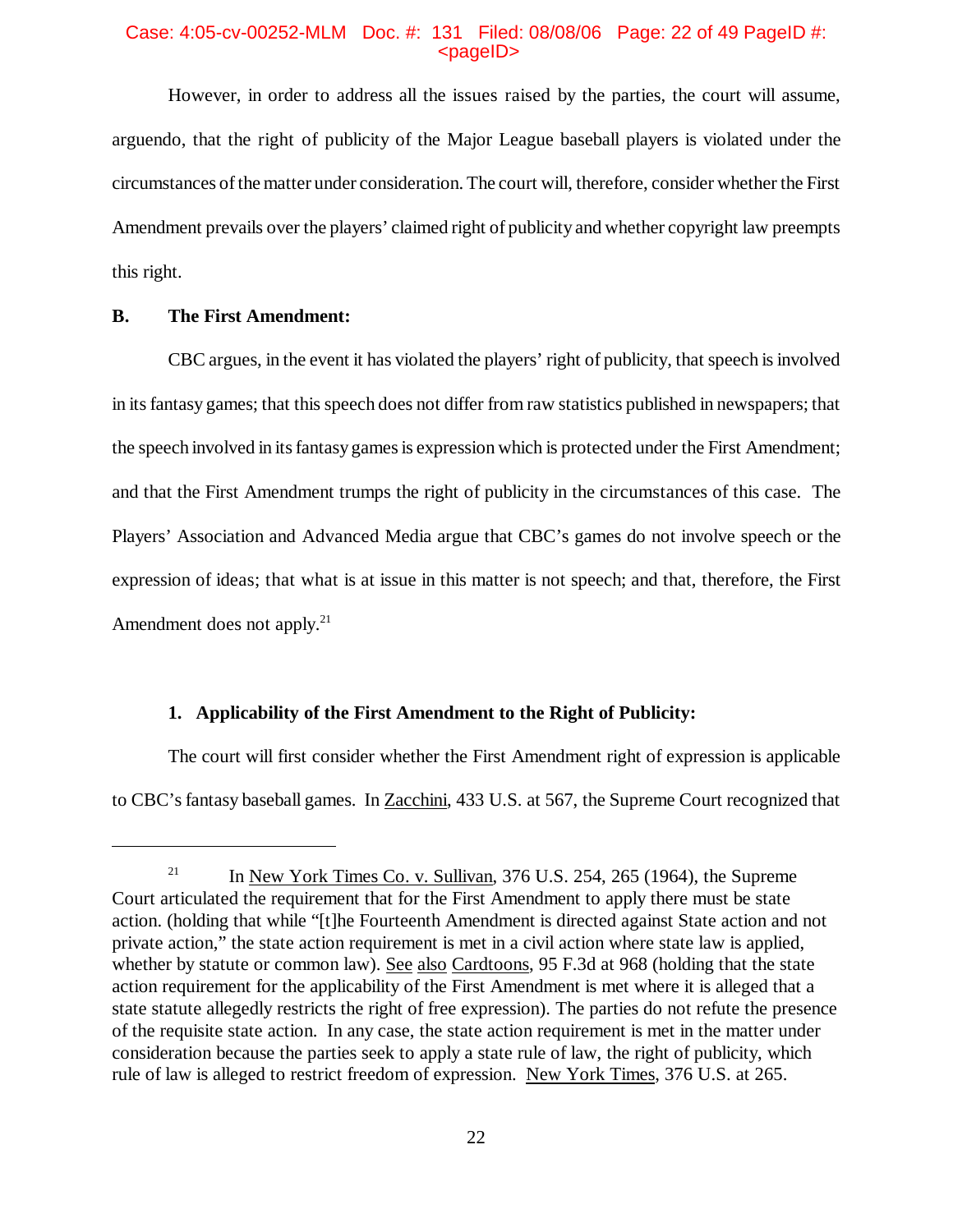## Case: 4:05-cv-00252-MLM Doc. #: 131 Filed: 08/08/06 Page: 23 of 49 PageID #:  $<$ pageID $>$

First Amendment principles can be applicable where the right of publicity is claimed. As such, it must be determined whether the First Amendment is applicable in the circumstances of the matter before this court.

## a. Application of the First Amendment to Less Traditional Forms of Expression:

Speech which does not use "a traditional medium of expression" does not receive less protection that more traditional means of speech. Cardtoons, 95 F.3d at 969. As such, the First Amendment has been applied to flag burning, nude dancing, and wearing a jacket with obscenities. Id. (citations omitted). Moreover, the fact that expression appears in a novel medium does not preclude its being subject to First Amendment protection. Interactive Digital Software Association v. St. Louis County, 329 F.3d 954, 957 (8th Cir. 2003). Thus, to the extent that it can be said that CBC's use of the names and playing records of Major League baseball players on a website is not traditional, this non-traditional expression is not precluded from First Amendment protection.

## b. Application of the First Amendment to Factual Data and History:

Courts have found that First Amendment freedom of expression is applicable in cases where the subject matter at issue involved *factual data and historical facts*. For example, in Gionfriddo, 94 Cal. App.4th at 410, the court concluded that the "precise information conveyed ... consist[ed] of factual data concerning [baseball] players [and] their performance statistics" and that, as such the First Amendment was applicable.<sup>22</sup> The California court in **Gionfriddo** characterized the information conveyed by the defendant as "mere bits of baseball's history." Id. Significantly, the California court further held that the First Amendment protects "recitations of [baseball] players' accomplishments.

<sup>&</sup>lt;sup>22</sup> In Gionfriddo, 94 Cal. App.4th at 405, 410, retired baseball players challenged the use of their performance statistics, photographs, and verbal and video descriptions of their play in violation of their statutory and common law right of publicity by the defendants who included the Major League Baseball Clubs and their agent for purposes of use of the Club's trademarks.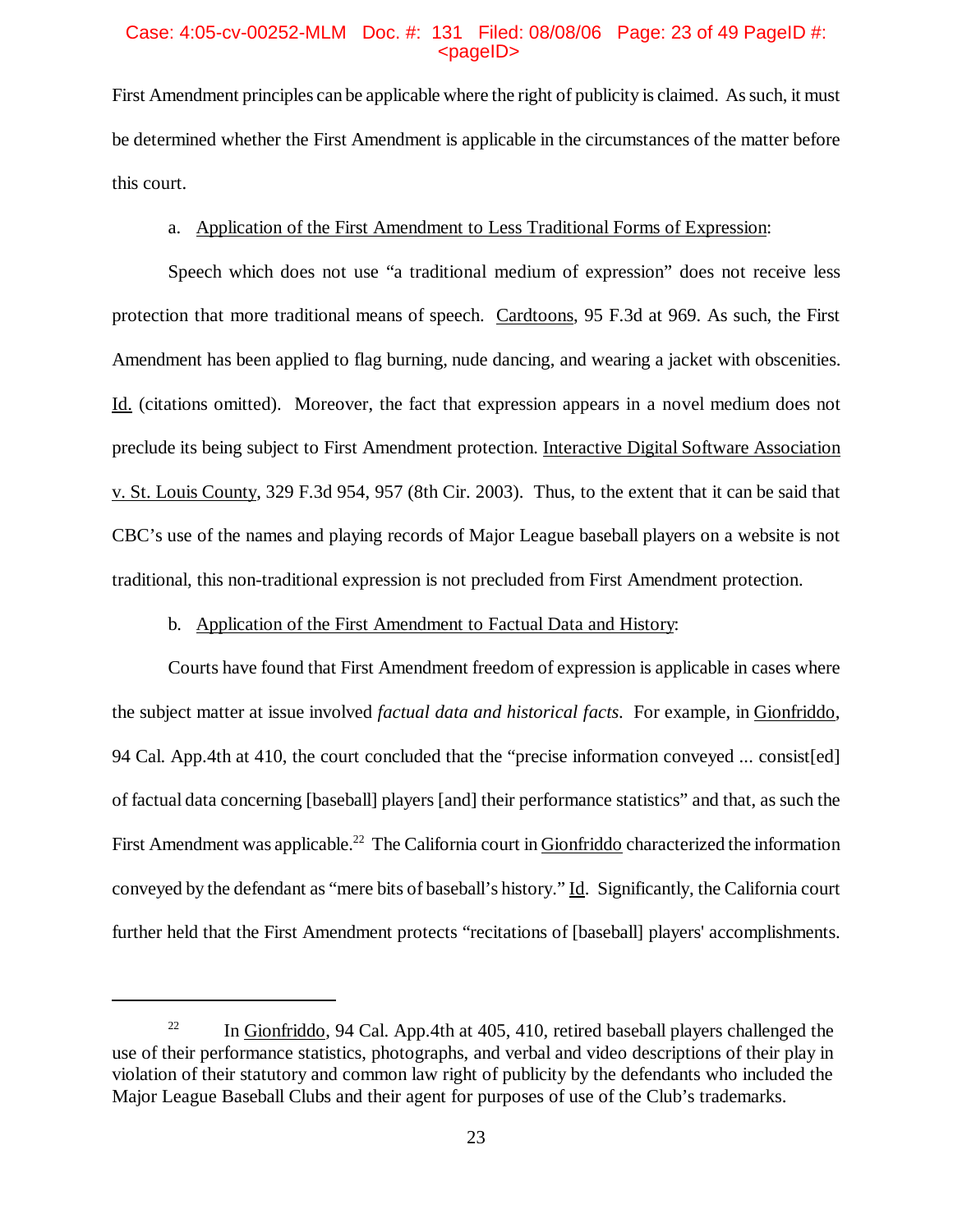#### Case: 4:05-cv-00252-MLM Doc. #: 131 Filed: 08/08/06 Page: 24 of 49 PageID #:  $<$ pageID $>$

'The freedom of the press is constitutionally guaranteed, and the publication of daily news is an acceptable and necessary function in the life of the community.' (citations omitted). 'Certainly, the accomplishments... ofthose who have achieved a marked reputation or notoriety byappearing before the public such as ... *professional athletes* ... may legitimately be mentioned and discussed in print or on radio and television.'" Id. (citation omitted) (emphasis in original). See also Cardtoons, 95 F.3d at 968 (holding that because the defendant's parody baseball cards disseminated information the trading cards were entitled to full First Amendment protection).

Indeed, the manner in which CBC uses the names and playing records of Major League Baseball players in the context of its fantasy baseball games represents the accomplishments of Major League baseball players. The names and playing records of the baseball players as used by CBC are, in fact, "bits of baseball history" which educate the public about baseball. Most importantly, the statistical information about Major League baseball players, including their hits, runs, doubles, etc., which CBC disseminates, represents historical facts about baseball players. See CBC's Ex. 16E, attached hereto; Cardtoons, 95 F.3d at 969, Gionfriddo, 94 Cal. App.4th at 410.

### c. Application of the First Amendment in the Context of Profit:

A defendant's *making a profit* does not preclude its receiving First Amendment protection. Time Inc. v. Hill, 385 U.S. 374, 396-97 (1967) ("'That books, newspapers, and magazines are published and sold for profit does not prevent them from being a form of expression whose liberty is safeguarded by the First Amendment."") (citations omitted). See also ETW, 332 F.3d at 924 ("Speech is protected even though it is carried in a form that is sold for profit.") (citations omitted) and ("The fact that expressive materials are sold does not diminish the degree of protection to which they are entitled under the First Amendment") (citing City of Lakewood v. Plain Dealer Publ'g Co., 486 U.S. 750, 756 n.5 (1988)). The court finds, therefore, that CBC's deriving a profit from its use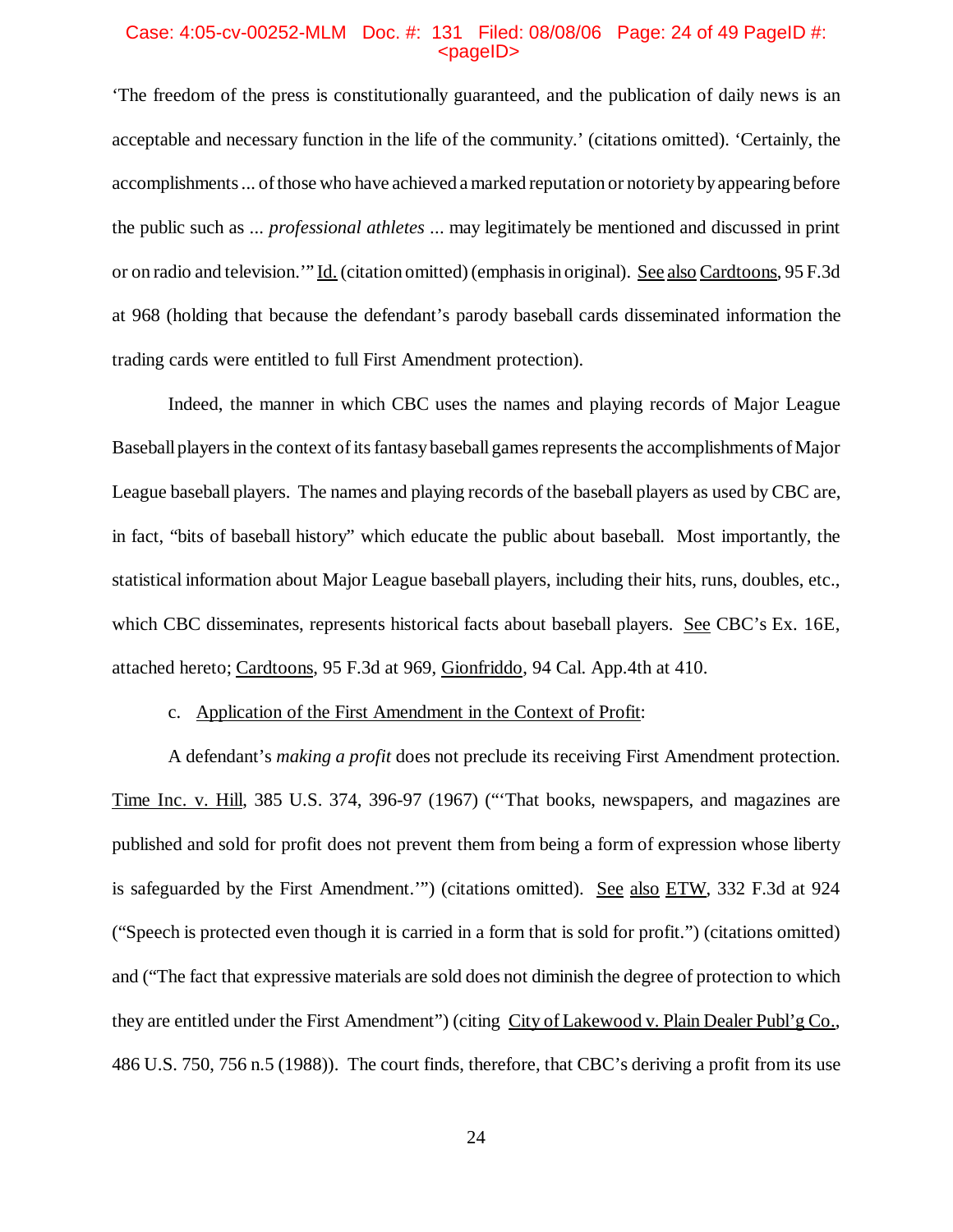## Case: 4:05-cv-00252-MLM Doc. #: 131 Filed: 08/08/06 Page: 25 of 49 PageID #: <pageID>

of the names and playing records of Major League baseball playersin itsfantasy baseball games does not preclude such use from having First Amendment protection.

## d. Application of the First Amendment in the Context of Expression that Entertains:

The First Amendment has been applied in the context of the right of publicity where the expression at issue *entertains*. Cardtoons, 95 F.3d at 969; Gionfriddo, 94 Cal. App.4th at 410. This rationale is applied because "the public interest is not limited to current events; the public is also entitled to be informed and *entertained about [] history*." Id. (citation omitted) (emphasis added). Indeed, "entertainment itself can be important news"; "[e]ntertainment features receive the same constitutional protection as factual news reports." Id. (citing Zacchini, 433 U.S. at 578) (other citations omitted). The fact that the social commentary is humorous, rather than serious, does not precludeFirst Amendment protection. Cardtoons, 95 F.3d at 969 ("Speechthat entertains, like speech that informs, is protected under the First Amendment because '[t]he line between the informing and the entertaining is too elusive for the protection of that basic right."") (quoting Winters v. New York, 333 U.S. 507, 510 (1948) and (citing Zacchini, 433 U.S. at 578). Additionally,"'[n]o suggestion can be found in the Constitution that the freedom there guaranteed for speech and the press bears an inverse ratio to the ... importance of the ideas seeking expression.'" Time, 385 U.S. at 388 (quoting Bridges v. California, 314 U.S. 252, 269 (1941)). Clearly, CBC's use of the names and playing records of Major League baseball players is meant to entertain game participants and persons using CBC's website. The court finds that this characterization, however, does not preclude CBC's use of players' names and playing records from receiving First Amendment protection. See Cardtoons, 95 F.3d at 968; Gionfriddo, 94 Cal. App.4th at 410.

e. Application of the First Amendment in the Context of Interactive Expression: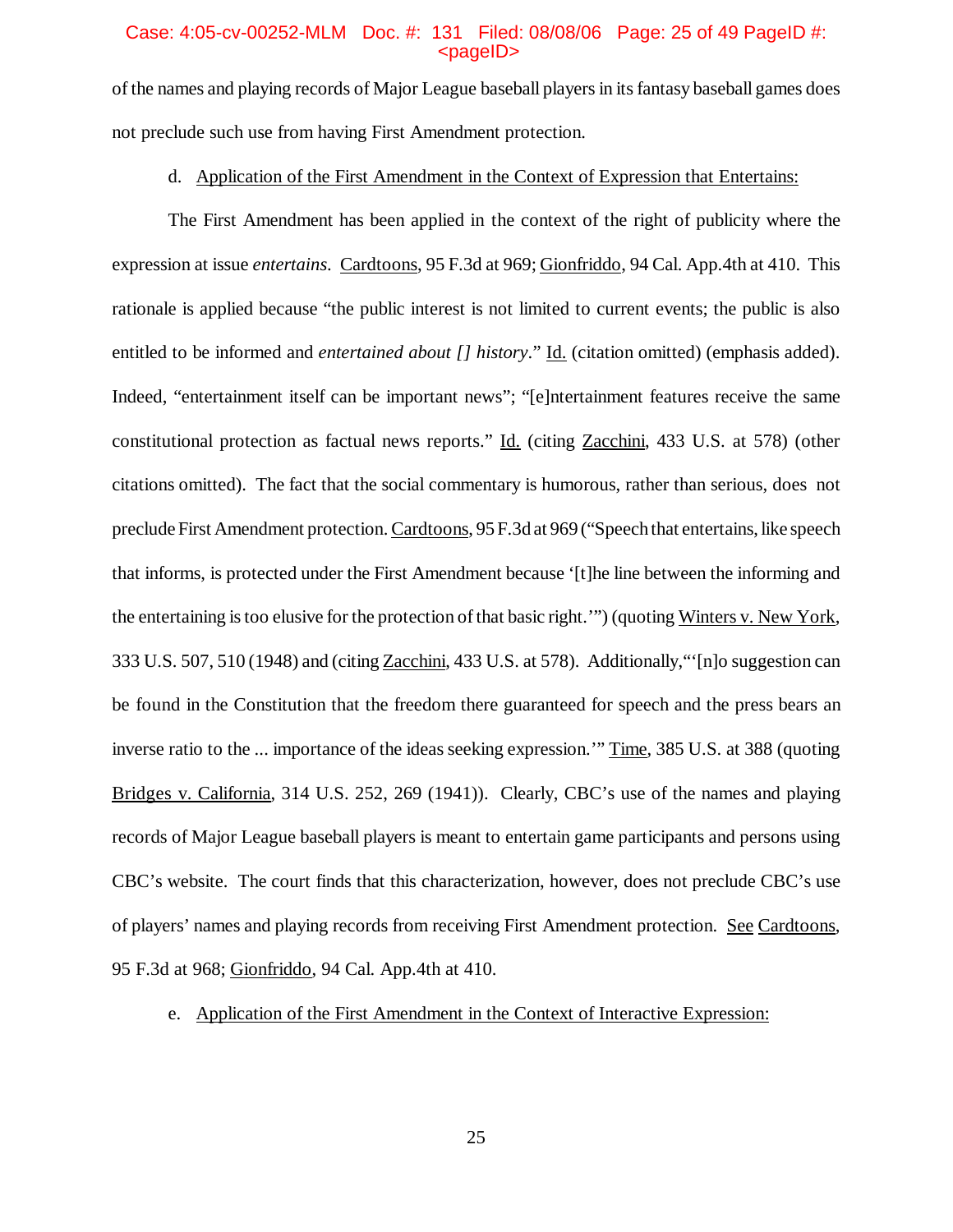#### Case: 4:05-cv-00252-MLM Doc. #: 131 Filed: 08/08/06 Page: 26 of 49 PageID #: <pageID>

Expression is not disqualified from First Amendment protection because it is *interactive*. Interactive Digital Software, 329 F.3d at 957. Thus, "the breadth of the First Amendment" has been extended to "pictures, graphic design, concept art, sounds, music, stories, and narrative present in video games." Id. The First Amendment is applicable to interactive expression because "literature is most successful when it 'draws the reader into the story, makes him identify with the characters, invites himto judge themand quarrel with them, to experience their joys and sufferings asthe reader's own.'" Id. (quoting Am. Amusement Mach. Ass'n v. Kendrick , 244 F.3d 572, 577 (8th Cir. 2003)). As such, to the extent that CBC's use of the names and playing records of Major League baseball players in the circumstances of this case involves interaction among game participants and between game participants and CBC's website, such interaction does not preclude such use from being protected under the First Amendment.

#### f. Application of the First Amendment to Commercial Speech:

The Players' Association suggests, to the extent expression is involved in the matter under consideration, that such expression is actually commercial speech and that it is, therefore, not protected under the First Amendment. Doc. 111 at 20.

"Commercialspeech is best understood asspeech that merely advertises a product or service for business purposes." Cardtoons, 95 F.3d at 970 (citation omitted). "The Supreme Court has defined commercial speech as 'expression related solely to the economic interests of the speaker and its audience.'" Id. (quoting Cent. Hudson Gas & Elec. Corp. v. Pub. Serv. Comm'n, 447 U.S. 557, 561 (1980)). Expression, however, is not commercial speech if it does not advertise another unrelated product, and speech is not transformed into commercialspeechmerely because the product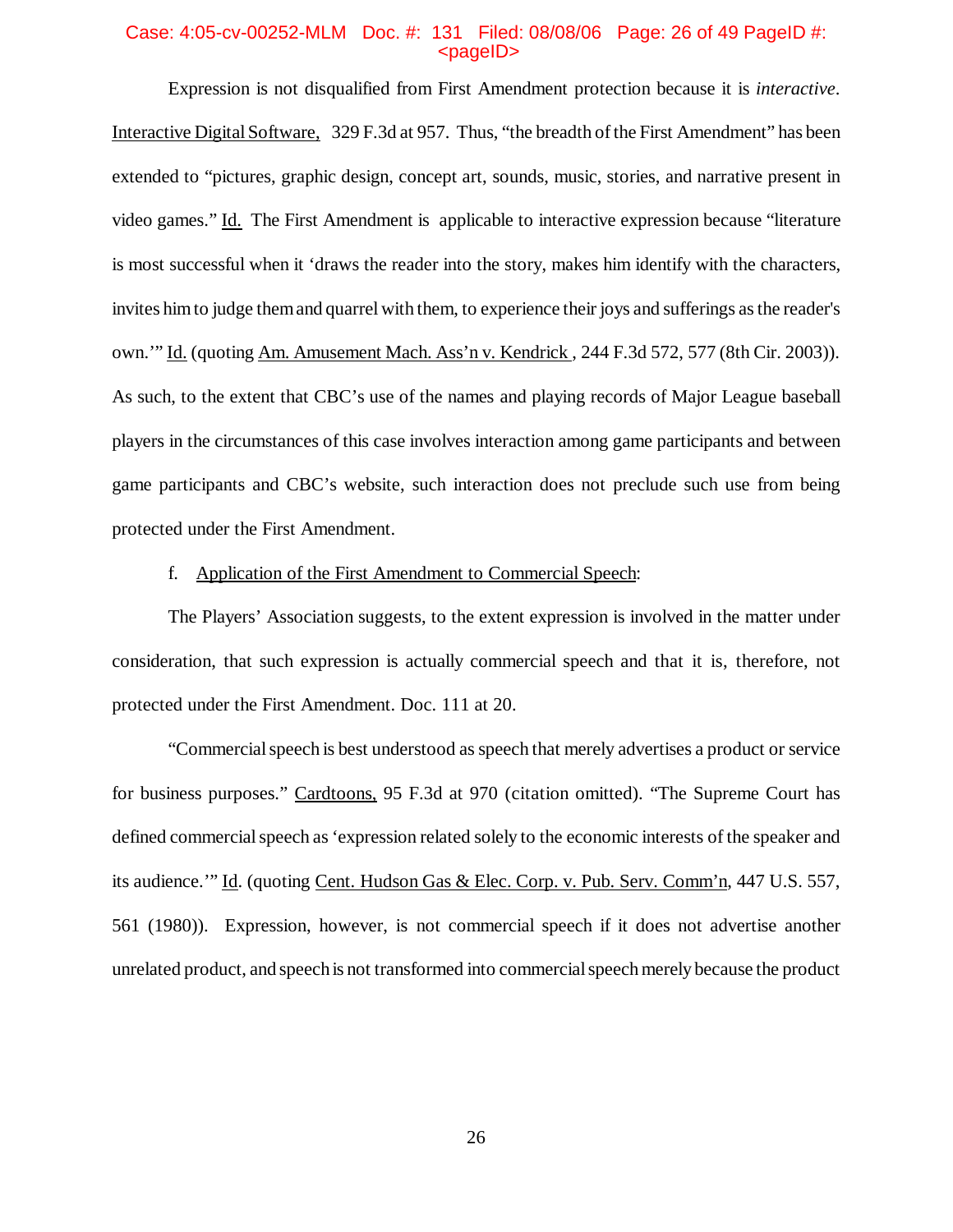## Case: 4:05-cv-00252-MLM Doc. #: 131 Filed: 08/08/06 Page: 27 of 49 PageID #:  $<$ pageID $>$

at issue is sold for profit. Id. (citing Virginia State Bd. of Pharmacy v. Virginia Citizens Consumer Council, Inc., 425 U.S. 748, 761 (1976)). <sup>23</sup>

In the context of the matter under consideration, CBC communicates information about Major League baseball players; CBC does not use players' names and playing records for the purpose of advertising a product or services. As such, the court finds that CBC's use of the players' names and playing records is not commercial speech. Id. at 970.

In summary and for the reasons fully set forth above, the court finds that the players' records which CBC provides are available to the public at large by watching games and are disseminated to the public in newspapers and by statistics providers; CBC uses players' names to convey information, the players' records, which information is already in the public domain. See Ex.16 E; Interactive Digital Software, 329 F.3d at 954. CBC's website encourages game participants to learn about players' playing records and can be said to provide an education in baseball. See Cardtoons, 95 F.3d at 968-69. Further, CBC's games disseminate statistical information about baseball players; this statistical information is historical fact. See id. at 969; Gionfriddo, 94 Cal. App.4th at 410. Indeed, CBC's fantasy baseball games entertain participants based upon baseball history. See id. The fact that CBC derives a profit from its games does not preclude use of the players' names and playing records

<sup>23</sup> Indeed, speech which is commercial in nature *may* under certain circumstances be protected under the First Amendment. 44 Liquormart, Inc. v. Rhode Island, 517 U.S. 484, 500 (1996). The Supreme Court has held that it "is error to assume that commercial speech [is] entitled to no First Amendment protection or that it [is] without value in the marketplace of ideas." Id. at 496. However, "*the use of a persons's identity* for purely commercial purposes, like *advertising* goods or services or the use of a person's name or likeness on merchandise, is rarely protected." TCI, 110 S.W.3d at 373 (emphasis added) (citing Downing v. Abercrombie & Fitch, 265 F.3d 994, 1002 (9th Cir.2001); White v. Samsung Elec. Am., Inc., 971 F.2d 1395, 1397-99 (9th Cir.1992); Midler v. Ford Motor Co., 849 F.2d 460, 462-64 (9th Cir.1988)). Because the court finds above that the expression involved in CBC's fantasy games is not commercial speech, the court need not consider whether or not it is protected commercial speech. It is significant, nonetheless, that the court has also found that CBC's fantasy games do not use players' identities. See id.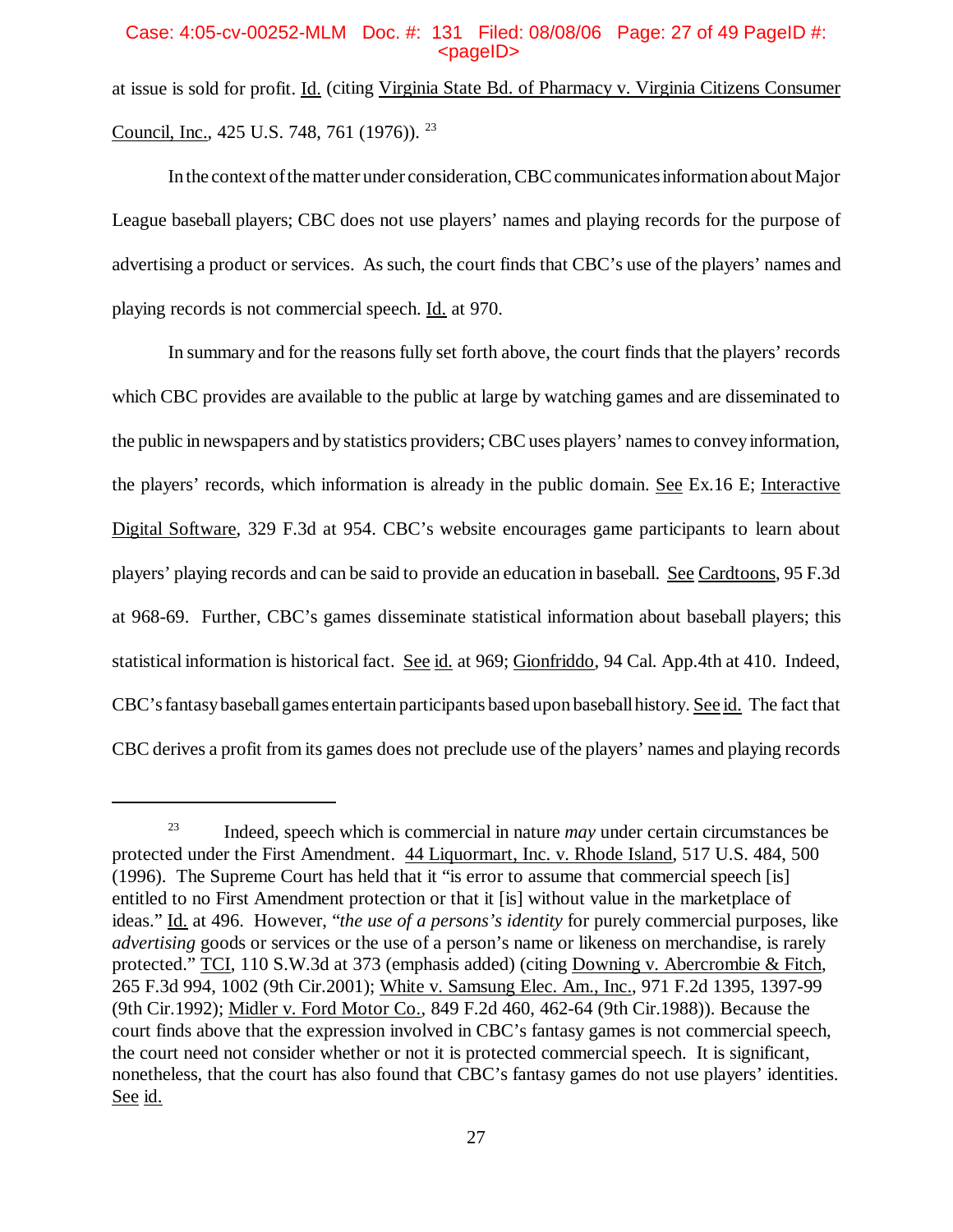#### Case: 4:05-cv-00252-MLM Doc. #: 131 Filed: 08/08/06 Page: 28 of 49 PageID #:  $<sub>0</sub>$ ageID $>$ </sub>

from being protected speech under the First Amendment. See ETW, 332 F.3d at 924; Cardtoons, 95 F.3d at 970. Likewise, to the extent that CBC's fantasy baseball games are interactive, use of players' names and playing records in the context of the games is not precluded from First Amendment protection. See Interactive Digital Software, 329 F.3d at 957. CBC's use of players' names and playing records in the context of this case is not commercial speech. See Cardtoons, 95 F.3d at 970.

For these reasons the court finds that the First Amendment is applicable in the context of the right of publicity claim in the matter under consideration. See Zacchini, 433 U.S. at 567; New York Times Co., 376 U.S. at 265. The court further finds that CBC's use of the names and playing records of Major League baseball players in the context of the matter under consideration is speech which is protected under the First Amendment. See Interactive Digital Software, 329 F.3d at 957; Cartoons, 95 F.3d at 968-69.; ETW, 332 F.3d at 924; Gionfriddo, 94 Cal. App.4th at 410.

## **2. Balancing CBC's First Amendment Right of Freedom of Expression with the Players' Right of Publicity**:

Once it is determined that the First Amendment is applicable in the context of a claim of the right of publicity, courts balance "the right to be protected from unauthorized publicity ... against the public interest in the dissemination of news and information consistent with the democratic processes under the constitutional guaranties of freedom of speech and of the press.'" Gionfriddo, 94 Cal. App.4th at 409 (citations omitted). See also ETW, 332 F.3d at 931; TCI, 110 S.W.3d at 372. "There is an inherent tension between the right of publicity and the right of freedom of expression under the First Amendment. This tension becomes particularly acute when the person seeking to enforce the right is a famous ... athlete ... whose exploits, activities, accomplishments, and personal life are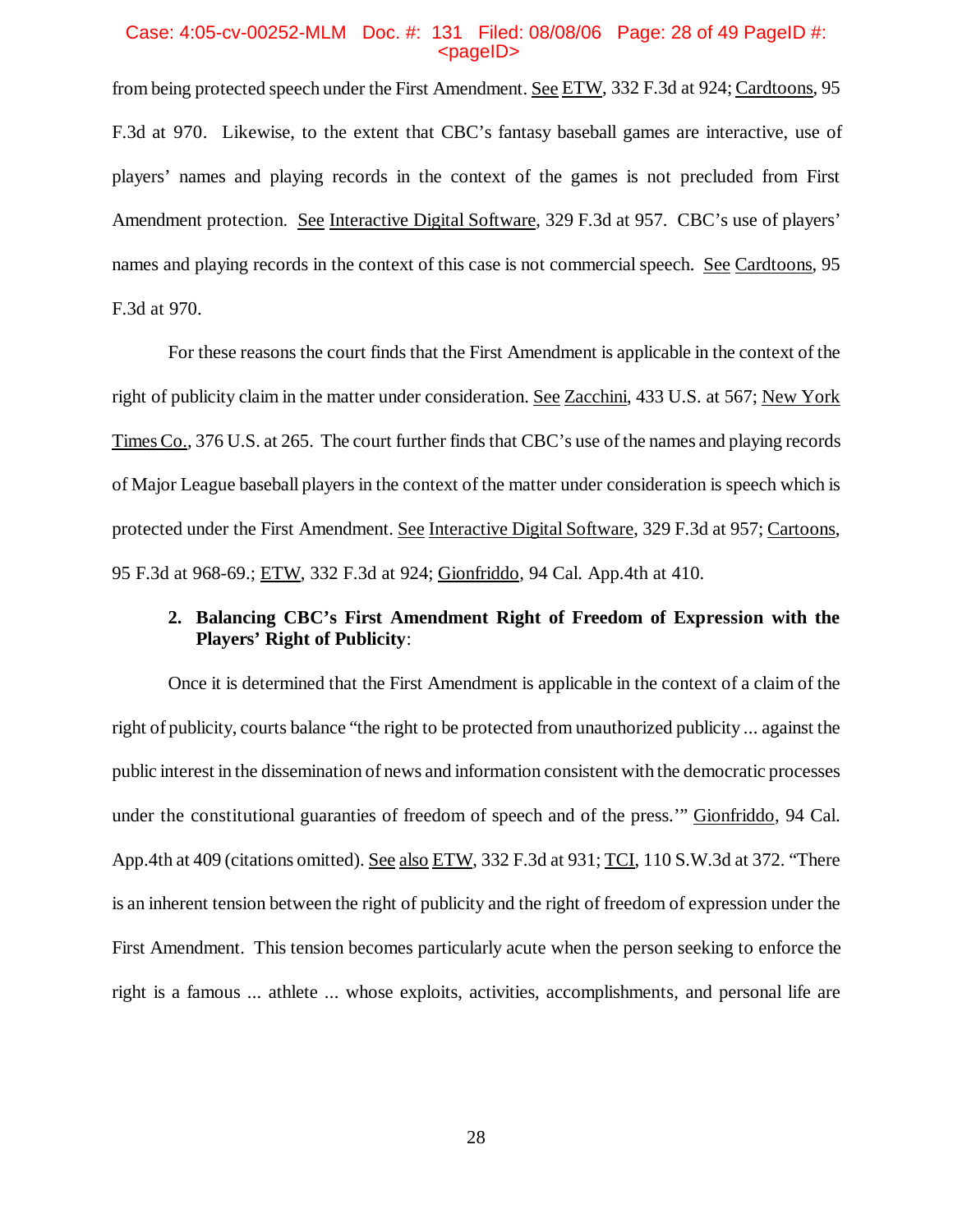#### Case: 4:05-cv-00252-MLM Doc. #: 131 Filed: 08/08/06 Page: 29 of 49 PageID #:  $<$ pageID $>$

subject to constant scrutiny and comment in the public media."  $ETW$ , 332 F.3d at 931.<sup>24</sup> The Restatement (Third) of Unfair Competition, §47, Comment c, notes that "'[t]he right of publicity as recognized by statute and common law is fundamentally constrained by the public and constitutional interest in freedom of expression.'" Id. at 930. As a result of the tension between the right of publicity and the First Amendment courts engage in "judicial line drawing." Id. at 931 ("'[A]t what point does the right [of publicity] collide with the right of free expression guaranteed by the First Amendment?"" $)^{25}$ 

Upon considering whether the First Amendment takes precedence over a claimed right of publicity, courts "balance the magnitude" of restricting the expression at issue "against the asserted governmental interest in protecting" the right of publicity. Cardtoons, 95 F.3d at 972. As such this court must examine the importance of CBC's right to freedom of expression and the consequences of limiting that right. Id. These consequences must be weighed against the effect of infringing on the Major League baseball players' claimed right of publicity. Id. See also Gionfriddo, 94 Cal. App.4th at 410 (holding that the public interest in expression must be weighed against the plaintiff's economic and noneconomic interests); TCI, 110 S.W.3d at 372 (holding that it is appropriate to "weigh the

<sup>&</sup>lt;sup>24</sup> In ETW, 332 F.3d at 918, professional golfer Tiger Woods sued a sports artist who created a painting entitled "'*The Masters of Augusta*' which commemorates Woods's victory at the Masters Tournament in Augusta, Georgia, in 1997."

<sup>&</sup>lt;sup>25</sup> As noted by the court in ETW, 332 F.3d at 932, in White v. Samsung Electronics America, Inc., 989 F.2d 1512, 1513, 1516 (9th Cir. 1993), the dissenting opinion "observed, '[s]omething very dangerous is going on here. ... Overprotecting intellectual property is as harmful as underprotecting it. Creativity is impossible without a rich public domain. ... Intellectual property rights aren't free: They're imposed at the expense of future creators and of the public at large. ... This is why intellectual property law is full of careful balances between what's set aside for the owner and what's left in the public domain for the rest of us.'"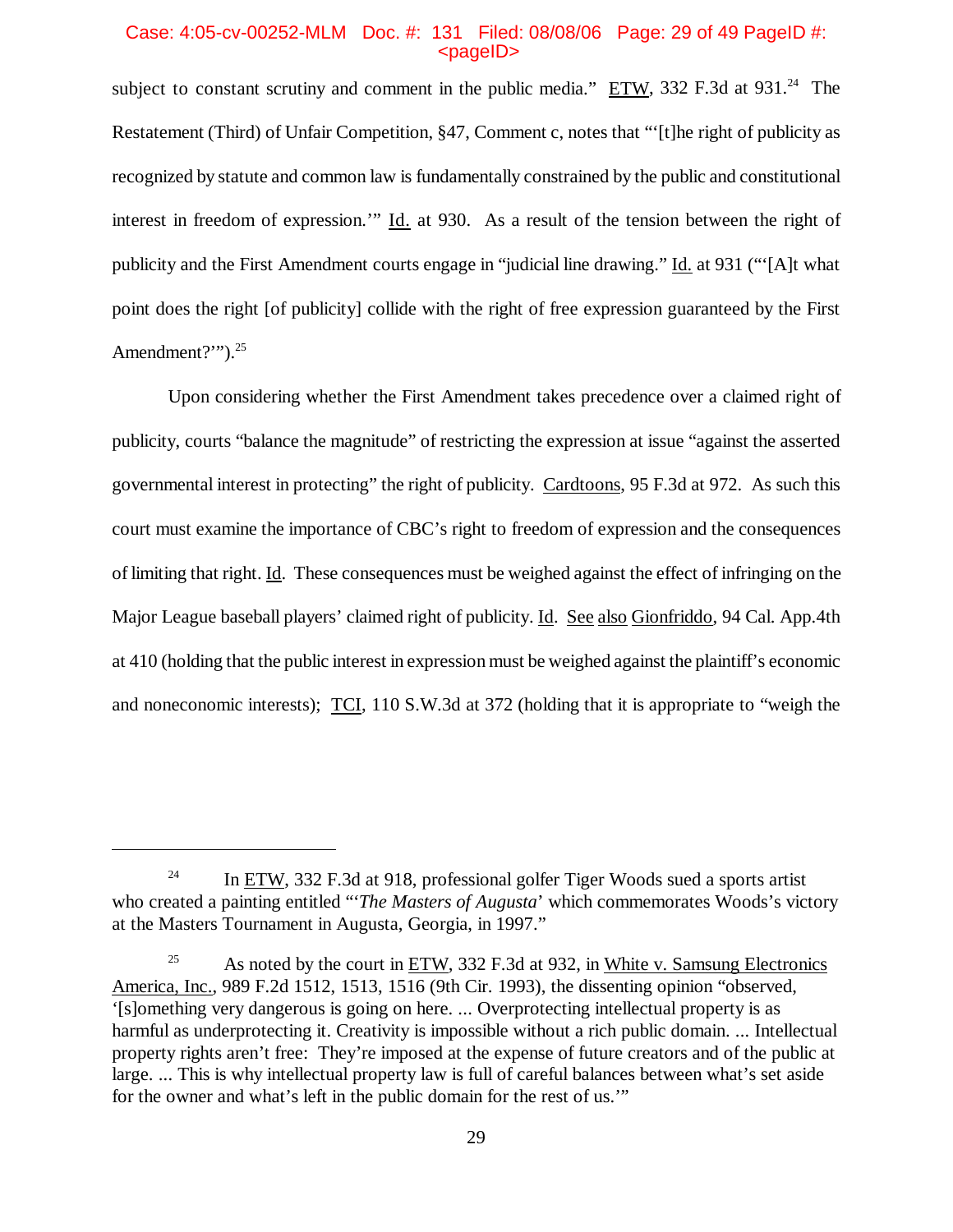#### Case: 4:05-cv-00252-MLM Doc. #: 131 Filed: 08/08/06 Page: 30 of 49 PageID #:  $<$ pageID $>$

state's interest in protecting a plaintiff's property right to the commercial value of his or her name and identity against the defendant's right to free speech") (citing Zacchini, 433 U.S. at 574-75). <sup>26</sup>

In order to apply a First Amendment balancing test this court must first identify the rights involved. Gionfriddo, 94 Cal. App.4th at 410. Upon identifying the interests at stake in Zacchini the Supreme Court considered that a goal of the right of publicity is to "focus[] on the right of the individual to reap the reward of his endeavors" and that this goal has "little to do with protecting feelings or reputation." 433 U.S. at 573. The Court further noted that, where a right to publicity is claimed, the individual's interest at issue is the right to receive the commercial benefit of the publication of allegedly damaging matter. Id. at 574. Upon concluding that the First Amendment did not take precedence over the right of publicity in the circumstances of Zacchini, the Court distinguished cases where a person's name is used "for purposes of trade or the incidental use of a name or picture by the press" from those which "*go[] to the heart of [a person's] ability to earn a*

Additionally, upon balancing the First Amendment and the right of publicity the Missouri Supreme Court in TCI applied a test which differed somewhat from that applied in Cardtoons and Gionfriddo. To the extent that the Missouri Supreme Court did not follow the analytic scheme of Cardtoons, this court is bound by federal authority in regard to constitutional issues and, therefore, must follow the analytic scheme applied by federal courts. See, e.g., de Llano v. Berglund, 282 F.3d 1031, 1035 (8th Cir. 2002) ("[F]ederal law, not state law, ... determines what constitutes adequate procedural due process").

<sup>&</sup>lt;sup>26</sup> In TCI, 110 S.W.3d at 374, the Missouri Supreme Court concluded that the First Amendment's right of free speech gave way to the right of publicity in the circumstances of that case because the defendants used Tony Twist's *name and identity for a commercial advantage*, because the defendants agreed that the use of Twist's *name and identity* "was not a parody or other expressive comment or a fictionalized account of the real Twist," because "the metaphorical reference to Twist ... ha[d] very little literary value compared to its commercial value," and because the use of the real Tony Twist's name and identity was "*predominantly a ploy to sell comic books* and related products rather than an artistic or literary expression." Id. at 374 (emphasis added). Because in the matter under consideration there is no exploitation of the identities of Major League baseball players, because the commercial value of players' identities is not at risk, and because there is no attempt by CBC to derive a commercial advantage over competitors in the fantasy game business by using the names and playing records of baseball players, these considerations of the Missouri court in TCI are not applicable.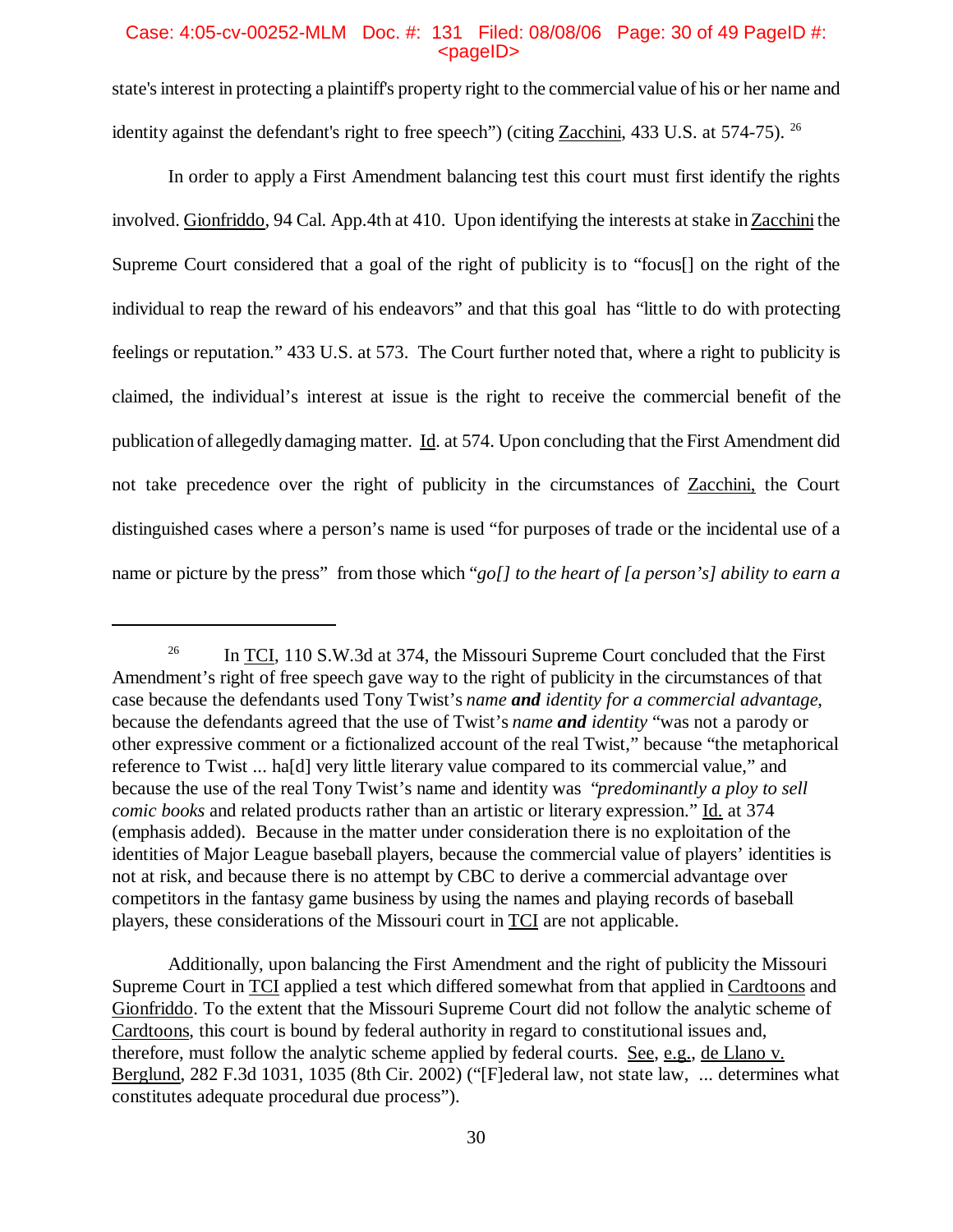#### Case: 4:05-cv-00252-MLM Doc. #: 131 Filed: 08/08/06 Page: 31 of 49 PageID #:  $<$ pageID $>$

*living*" and which involve *"the very activity by which the entertainer acquired his reputation in the first place.*" Id. at 576 (emphasis added). Clearly baseball players make a living playing baseball and may capitalize on their fame by endorsing products. In the matter under consideration, however, CBC's use ofthe names and playing records of Major League baseball players does not interfere with the players' ability to reap financial reward from these endeavors. As stated above, CBC's use of Major League baseball players' names and playing records in the circumstances of this case, therefore, does not go to the heart of the players' ability to earn a living.

Additionally, economic incentive is also justification for the right of publicity, particularly "in the field[] of sports."<sup>27</sup> Cardtoons, 95 F.3d at 973. In regard to the economic incentive element at stake in the right of publicity, the court in Cardtoons made the following observation which is applicable in the circumstances of the matter under consideration:

[T]he additional *inducement for achievement* produced by publicity rights are often inconsequential because most celebrities with valuable commercial identities are already handsomely compensated. ... [F]or example, ...major league baseball players' salaries currently average over one million dollars per year, see Bill Brashler, *Boooooooooooooooo!Let'sHearIt forPampered,Preening,Overpaid Whiners: The Jocks*, Chi.Trib., July 28, 1996, (Magazine), at 12. Such figures suggest that "even without the right of publicity the rate of return to stardom in the entertainment and sports fields is probably high enough to bring forth a more than 'adequate' supply of creative effort and achievement." Madow, supra, at 210. In addition, even in the absence of publicity rights, celebrities would still be able to reap financialreward from authorized appearances and endorsements. The extra income generated by licensing one's identity does not provide a necessary inducement to enter and achieve in the realm of sports and entertainment. Thus, while publicity rights may provide some incentive for creativity and achievement, the magnitude and importance of that incentive has been exaggerated.

Id. at 974.

 $27$  Noting that there are noneconomic justifications for the right of publicity, the court in Cardtoons, 95 F.3d at 975, did state that, "[p]rofessional athletes may be more responsible for their celebrity status [than other celebrities], however, because athletic success is fairly straightforwardly the result of an athlete's natural talent and dedication. Thus, baseball players may deserve to profit from the commercial value of their identities more than movie stars."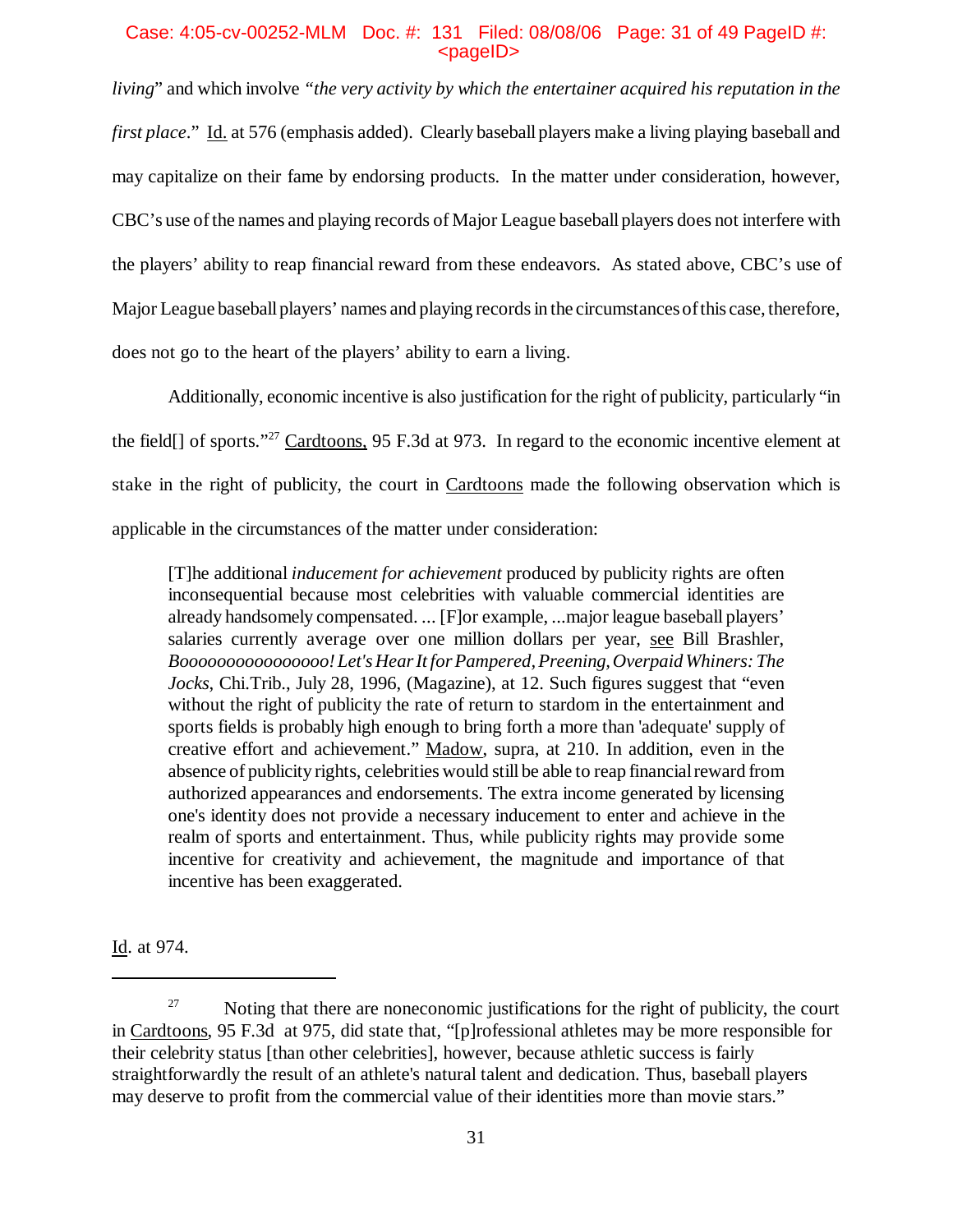## Case: 4:05-cv-00252-MLM Doc. #: 131 Filed: 08/08/06 Page: 32 of 49 PageID #: <pageID>

Upon examining the interests involved in the right of publicity, right of publicity cases involving the value of one's performance, such as Zacchini, must be distinguished from right of publicity cases involving the economic value of one's identity. Cardtoons, 95 F.3d at 973. The "incentive rationale is obviouslymore compelling in a right of performance case than in a more typical right of publicity case involving the appropriation of a celebrity's identity." Id. As the matter under consideration does not involve actual performances of the Major League baseball players but rather involves an allegation that CBC uses the players' identities, the incentive rationale is not compelling in the circumstances of the matter before this court. See id.

Another economic justification for the right of publicity is that it "promotes the efficient allocation ofresources." Id. "The efficiencyargument ismost persuasive in the context of advertising, where repeated use of a celebrity's likeness to sell products may eventually diminish its commercial value. The argument is *not as persuasive*, however, when applied to *nonadvertising uses*." Id. at 975 (emphasis added). Significantly, the matter under consideration does not involve advertising.

Another "argument offered for rights of publicity is that they protect against consumer deception." Id. "The Lanham Act, [however,] already provides nationwide protection against false or misleading representationsin connection with the sale of products." Id. (citations omitted). Thus, upon identifying the interests involved in the right of publicity a consideration is whether or not an alleged violation of this right is "likely to confuse or deceive customers." Id. In the circumstances of the matter before this court, CBC's use of the names and playing records of Major League baseball players does not suggest that the baseball players are making representations in regard to the sale of any product. As such, there is no likelihood of confusion or deception in the context of the matter before this court. Id.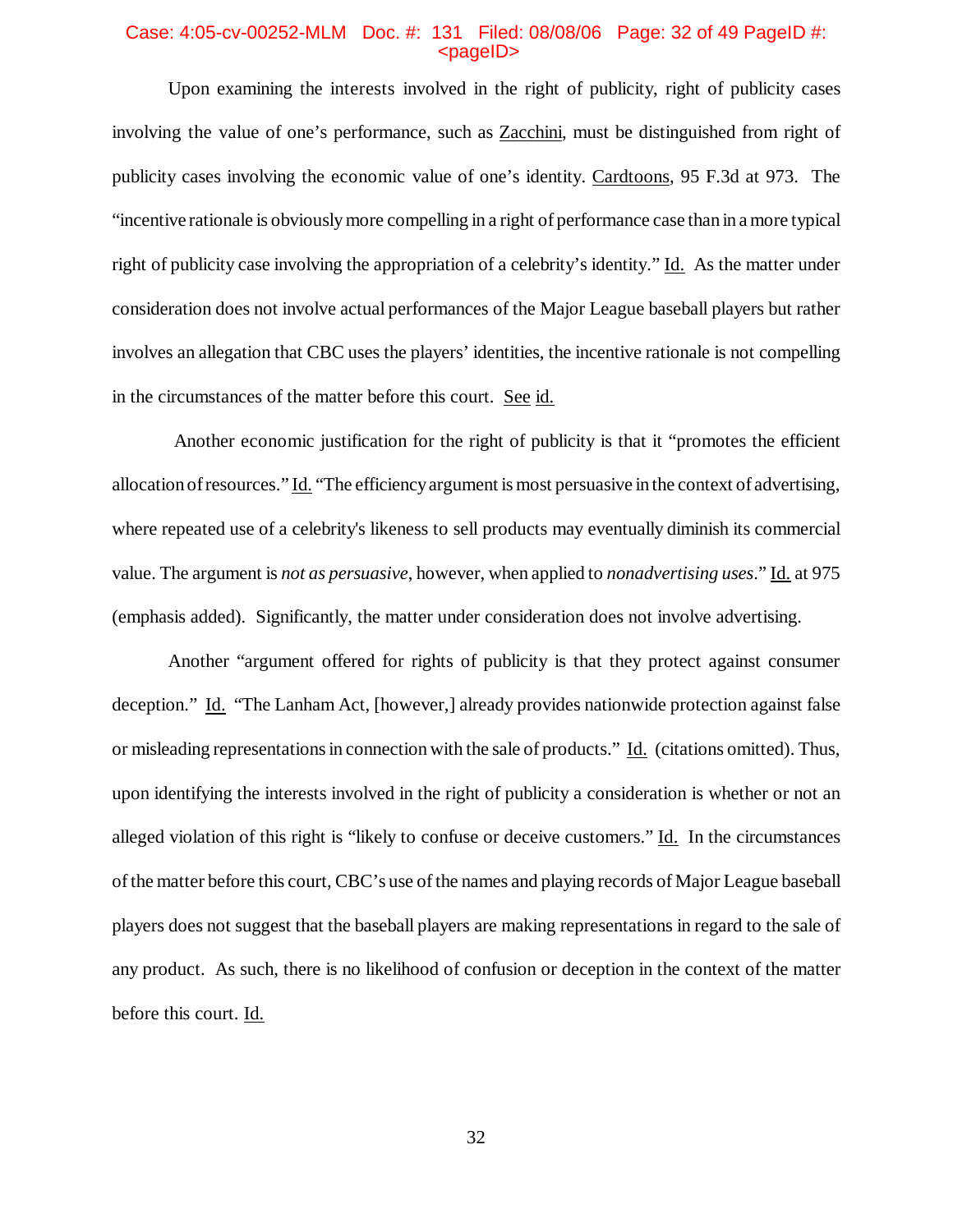#### Case: 4:05-cv-00252-MLM Doc. #: 131 Filed: 08/08/06 Page: 33 of 49 PageID #:  $<$ pageID $>$

It has been said that the right of publicity seeks to allow persons to enjoy the fruits of the goodwill which they have created. Id. at 975. Indeed, professional athletes have responsibility for their celebritystatus based on their athletic achievements;their fame, however, is nonetheless "largely [a] creation of the media or the audience." Id. As such, balancing the scale in favor of the First Amendment in the circumstances of the matter before this court will not interfere with the ability of Major League baseball players to enjoy the fruits of their goodwill.

Another justification for the right of publicity includes the prevention of unjust enrichment. Id. at 976. In the circumstances of the matter under consideration, as CBC merely uses players' names and playing records which are already in the public domain, there is no possibility of unjust enrichment.

In regard to the rights of the public which countervail the interests involved in the right of publicity, the public has an "interest in the dissemination of news and information consistent with the democratic processes under the constitutional guaranties of freedom of speech and of the press." Gionfriddo 94 Cal. App.4th at 406.<sup>28</sup> Significant to the matter under consideration, the court in Gionfriddo held that "[t]he recitation and discussion of *factual data concerning the athletic*

[B]aseball fans have an abiding interest in the history of the game. The public has an enduring fascination in the records set by former players and in memorable moments from previous games. Statistics are kept on every aspect of the game imaginable. Those statistics and the records set throughout baseball's history are the standards by which the public measures the performance of today's players. The records and statistics remain of interest to the public because they provide context that allows fans to better appreciate (or deprecate) today's performances. Thus, the history of professional baseball is integral to the full understanding and enjoyment of the current game and its players.

In the uses challenged, Baseball is simply making historical facts available to the public through game programs, Web sites and video clips.

94 Cal. App.4th at 411 (citations omitted).

<sup>28</sup> The court in Gionfriddo held: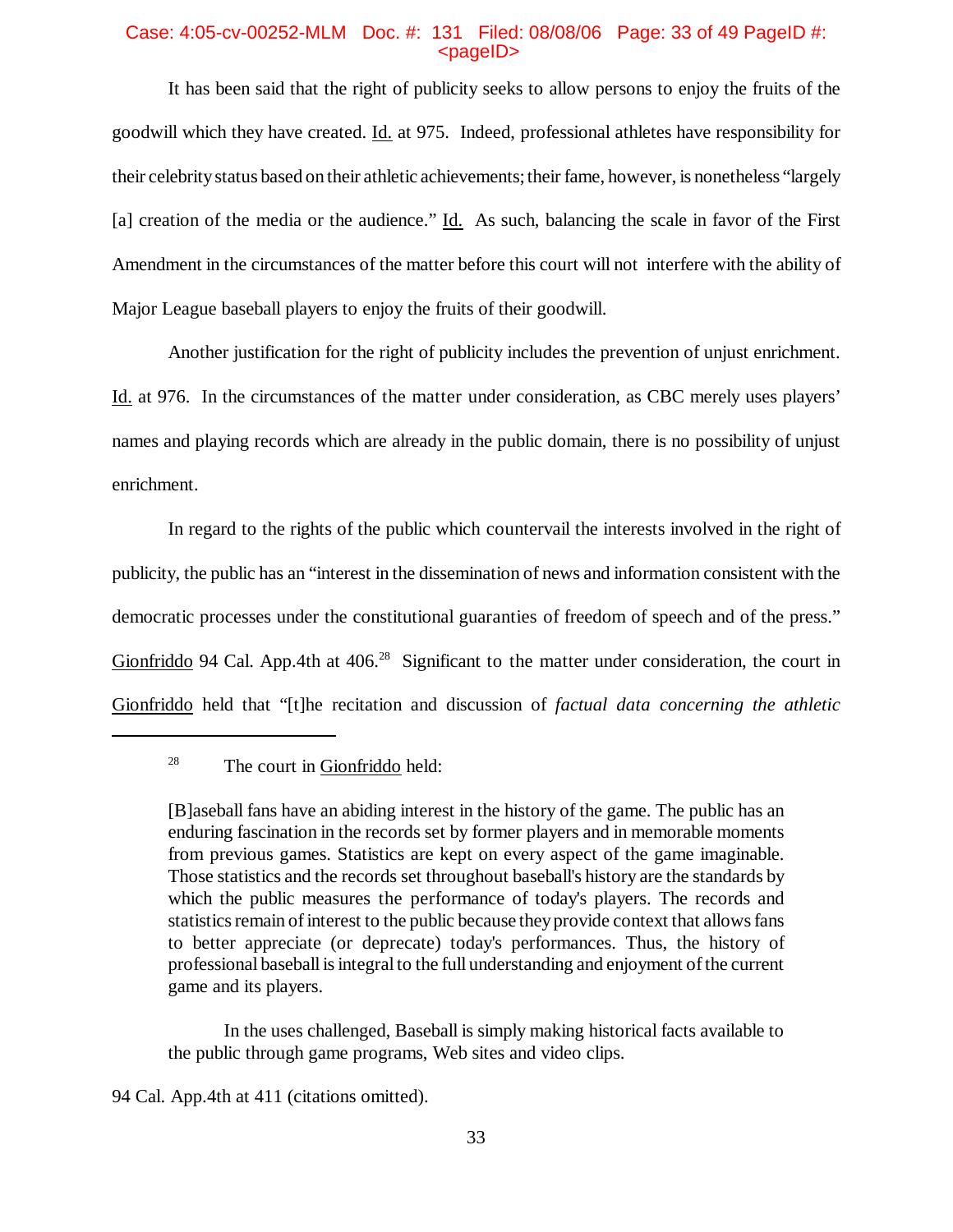## Case: 4:05-cv-00252-MLM Doc. #: 131 Filed: 08/08/06 Page: 34 of 49 PageID #: <pageID>

*performance* of these plaintiffs [who were retired professional baseball players] command *a substantial public interest*." Id. See also Cardtoons, 95 F.3d at 973 (holding that the public has an interest in having access to factual data from baseball games). This court has found, in the circumstances ofthis case, that CBC's use ofthe names and playing records ofMajor League baseball players in its fantasy baseball games informs and entertains about the history of baseball. The public's interest in this suggests that the interests should be balanced in favor of the First Amendment rather than in favor of the right of publicity.

Also, it is significant in the matter before this court that if the players' right of publicity were to prevail over CBC's First Amendment right of freedom of expression, CBC's First Amendment right of freedom of expression would be totally extinguished; CBC would be unable to create and operate its fantasy games as the games cannot operate without the players' **names** *and* **playing records**. To the extent that Advanced Media and the Players' Association contend that they do not object to the use of players' playing records but rather only to their names, such use by CBC is not realistic; the records mean nothing without the names. For example, it would be meaningless and useless to its game participants for CBC to report that there were five home runs or ten singles in a baseball game without identifying the players who hit the home runs or singles. As such, CBC would be out of business if it were precluded from using in its fantasy games either players' names or their names in conjunction with their playing records. See e.g., ETW Corp., 332 F.3d at 938 ("Permitting [Tiger] Woods's right of publicity to trump [the defendant's] right of freedom of expression would extinguish [the defendant's] right to profit from his creative enterprise).

For the reasons more fully set forth above, after balancing the interests at issue regarding CBC's First Amendment right to freedom of expression and those involved in the players' claimed right of publicity the court finds, in the circumstances of this case, that CBC's First Amendment right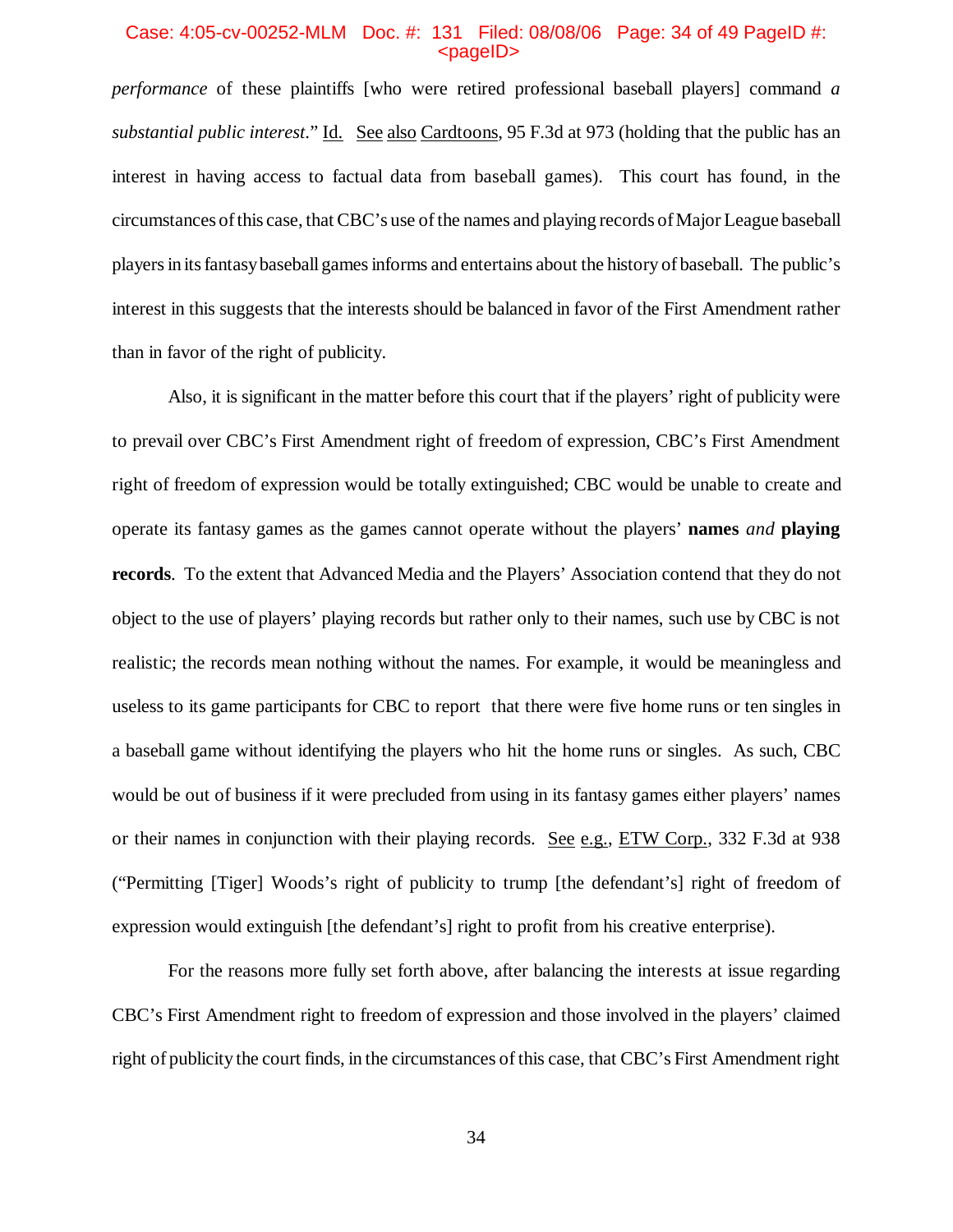## Case: 4:05-cv-00252-MLM Doc. #: 131 Filed: 08/08/06 Page: 35 of 49 PageID #: <pageID>

to freedom of expression prevails over the players' claimed right of publicity; none of the justifications for the right of publicity compel a finding that the First Amendment should not trump the right of publicity. See Cardtoons, 95 F.3d at 972-76; Gionfriddo, 94 Cal. App.4th at 410. The policy considerations and interests at risk upon restricting CBC's First Amendment right to freedom of expression outweigh the policy considerations and interests at risk in the players' claimed right of publicity. See Cardtoons, 95 F.3d at 972-76; Gionfriddo, 94 Cal. App.4th at 410.

In summation, the court finds that the First Amendment applies in the matter under consideration. See Zacchini, 433 U.S. at 567; New York Times, 376 U.S. at 265; ETW, 332 F.3d at 930. Moreover, assuming, arguendo, that the players have a right of publicity in their names and playing records and that CBC has and is violating the players' right of publicity, the court finds, in the circumstances of this case, that the players' right of publicity must give way to CBC's First Amendment right to freedom of expression.

### **C. Federal Copyright Law:**

The court has found above that CBC has not and is not violating the players' claimed right of publicity. CBC and the Fantasy Sports Trade Association contend that, even if the players' have a right of publicity and this right was violated, federal copyright law preempts this right. Doc. 76 at 9; Doc. 105 at 21; Doc. 107; Doc. 124 at 6-7.

#### **1. Copyright Preemption:**

The Copyright Act includes an express preemption provision which provides that "all legal or equitable rights that are equivalent to any of the exclusive rights within the general scope of copyright ... are governed exclusively by [the Copyright Act]." 17 U.S.C. § 301(a). In National Car Rental System , Inc. v. Computer Associates International, Inc., 991 F.2d 426, 428-29 (8th Cir. 1993), the Eighth Circuit held that a state cause of action is preempted by the Copyright Act when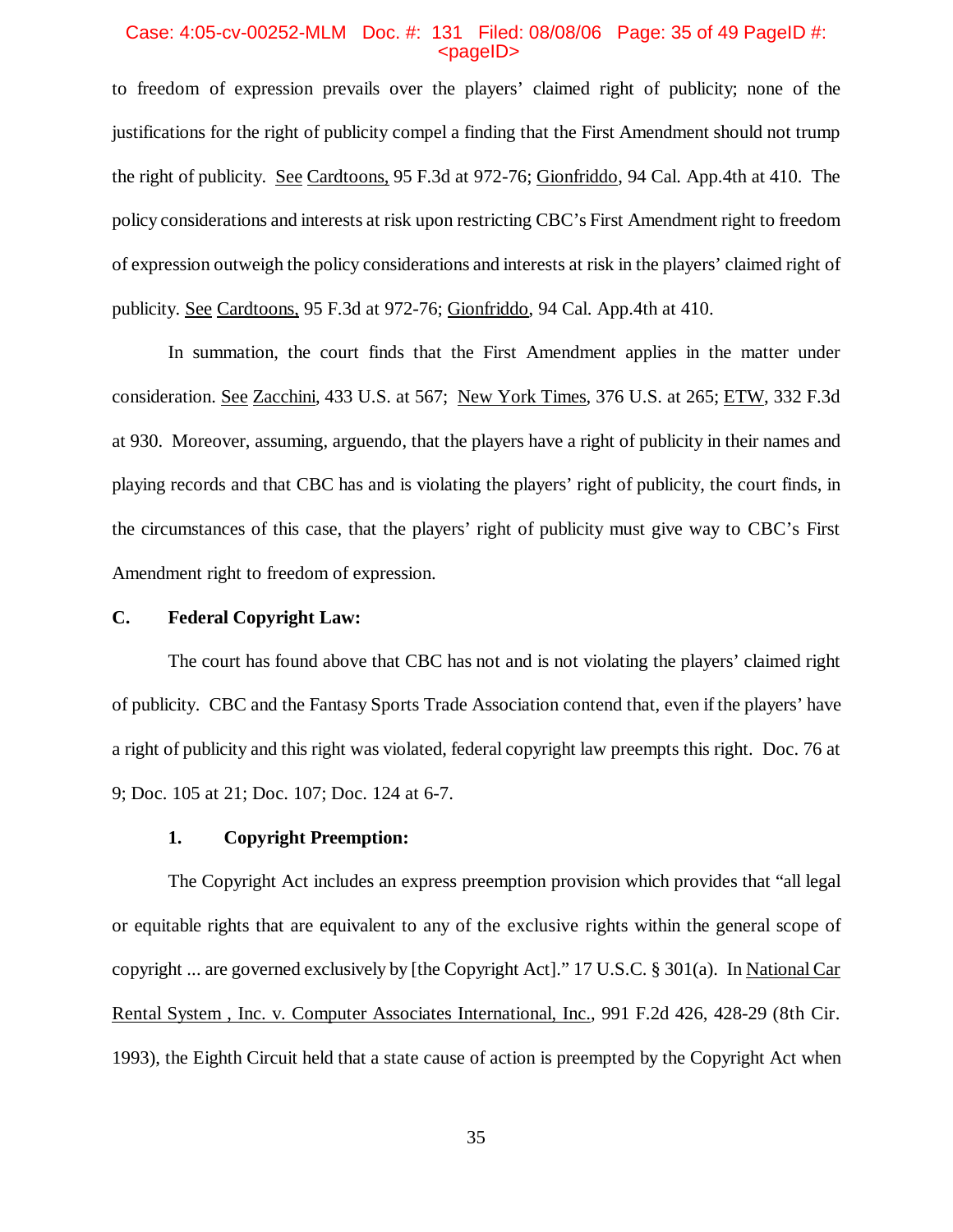#### Case: 4:05-cv-00252-MLM Doc. #: 131 Filed: 08/08/06 Page: 36 of 49 PageID #:  $<$ pageID $>$

"(1) the work at issue is within the subject matter of copyright as defined in §§ 102 and 103 of the Copyright Act, and (2) the state law created right is equivalent to any of the exclusive rights within the general scope of copyright as specified in § 106." (citing Harper & Row, Publishers, Inc. v. Nation Enters., 723 F.2d 195, 200 (2d Cir.1983)). Thus, for copyright preemption to apply not only must the subject matter at issue be within the subject matter of copyright, but the right sought under state law must be equivalent to the exclusive rights under the scope of copyright. <sup>29</sup> See e.g., National Car Rental, 991 F.2d at 428-29 (holding that while the computer program at issue was within the subject matter of copyright, the right sought under state law pursuant to a license was not equivalent to the exclusive rights under copyright; assuch, copyright preemption did not apply). The court will, therefore, first consider whether the subject matter at issue in the matter under consideration is within the subject matter of copyright.

## **2. Subject Matter Element of Copyright Preemption:**

The Supreme Court has made it clear that "it is beyond dispute that compilations of facts are within the subject matter of copyright." Feist Publ'ns, Inc. v. Rural Tel. Serv. Co., 499 U.S. 340, 345 (1991). The Court held in Feist that "copyright law seems to contemplate that compilations which consist exclusively of facts are potentially within its scope." Id. On the other hand, it has been suggested that a person's *identity* or *persona* is not within the subject matter of copyright. M. Nimmer, Nimmer on Copyright, §1.01[B][1][c] ("A persona is not a 'writing' of an 'author' within the meaning of the Copyright Clause... A fortiori, it is not a 'work of authorship' under the Act ...

<sup>&</sup>lt;sup>29</sup> Article I, Sec. 8 of the Constitution provides that: "The Congress shall have Power ... to Promote the Progress of Science and useful Arts, by securing for limited Times to Authors and Inventors the exclusive Right to their respective Writings and Discoveries."

<sup>&</sup>quot;The enactment of copyright legislation by Congress under" the Copyright and Patent Clause of the United States Constitution, Article I, § 8, clause 8, is based upon "the ground that the welfare of the public will be served and progress of science and useful arts will be promoted." Sony Corp. v. Universal City Studios, Inc., 464 U.S. 417, 429 n.10 (1984).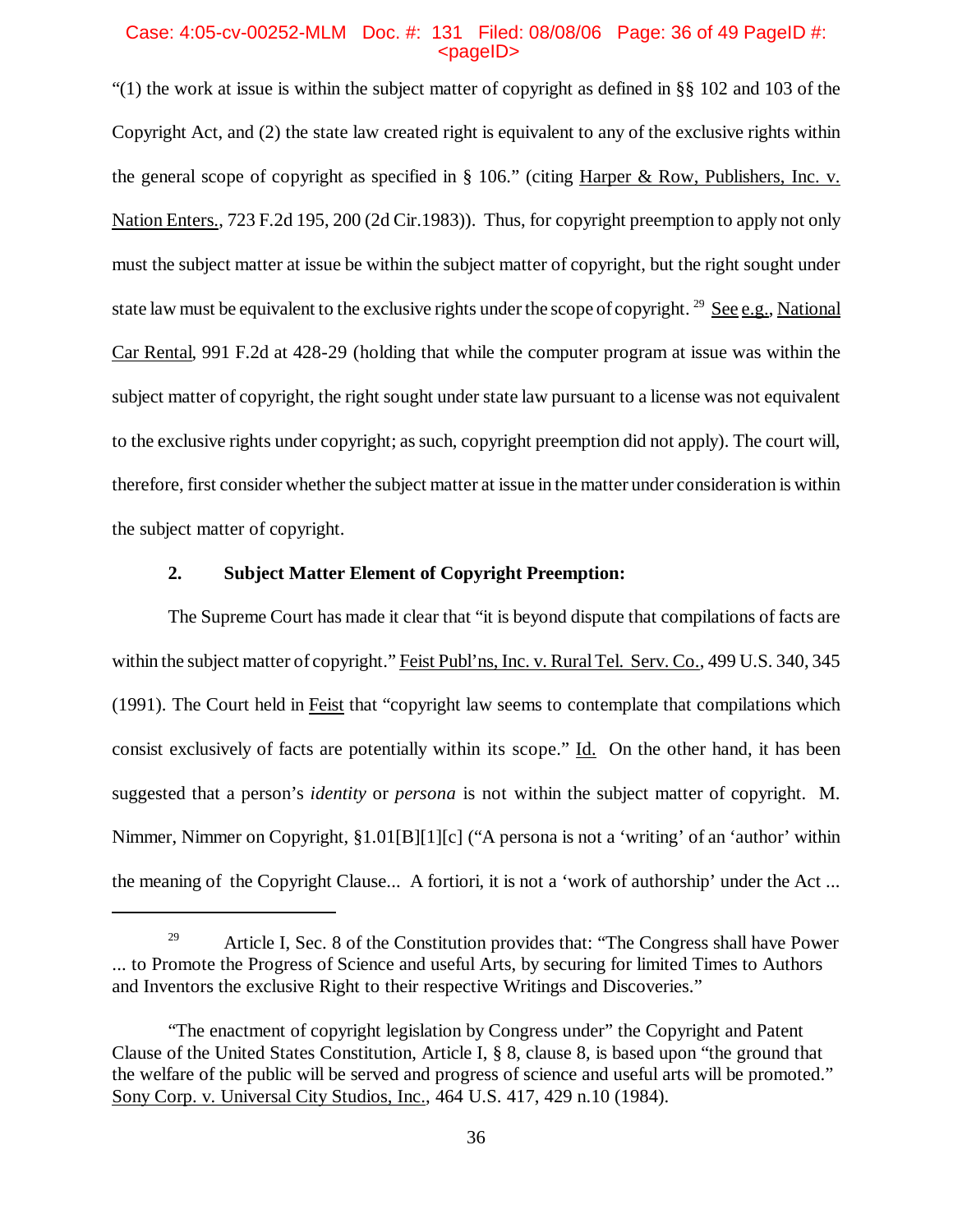## Case: 4:05-cv-00252-MLM Doc. #: 131 Filed: 08/08/06 Page: 37 of 49 PageID #: <pageID>

Because the content of the protected right does not fall within the subject matter of copyright, there is no categorical preemption of the right of publicity"). See also Downing, 265 F.3d at 1003-04; Landhamv. Lewis Galoob Toys, Inc., 201 F.3d 619, 623 (6th Cir. 2000). This court hasfound above that CBC's use of the names and playing records of Major League baseball players in the context of this case does not involve the identity or persona of the players. However, clearly the baseball players' names as used in conjunction with their playing records in CBC's fantasy baseball games involve compilations of facts. Therefore, the court finds that Feist controls and will assume, arguendo, that the names and playing records of Major League baseball players in the context of this case is within the subject matter of copyright. Feist, 499 U.S. at 345.

#### **3. Copyrightable Element of Preemption:**

While the compilations of facts in this case are within the subject matter of copyright, if they do not meet the second prong of the test articulated in National Car Rental, 991 F.2d at 428-29, copyright preemption will not apply. See also NationalBasketballAss'n v. Motorola, 105 F.3d 841, 847-48 (2d Cir. 1997) (holding that broadcasts of National Basketball Association games are copyrightable but that the games themselves are not copyrightable; as such copyright preemption did not apply). Thus, the court must determine whether the players' names and playing records as used by CBC are copyrightable. See Nat'l Car Rental, 991 F.2d at 428-29.

Facts themselves are not copyrightable because "[t]he *sine qua non* of copyright is originality." Feist, 499 U.S. at 345. Assuch, one "who accuses another of infringement" must prove "'originality, [] intellectual production, [] thought, and conception.'" Id. at 346-47 (quoting Burrow-Giles Lithographic Co. v. Sarony, 111 U.S. 53, 58 (1884). "'No one may claim originality as to facts.'" Feist, 499 U.S. at 347 (quoting Nimmer, §2.11[A], p.2-157). "Facts, whether alone or as a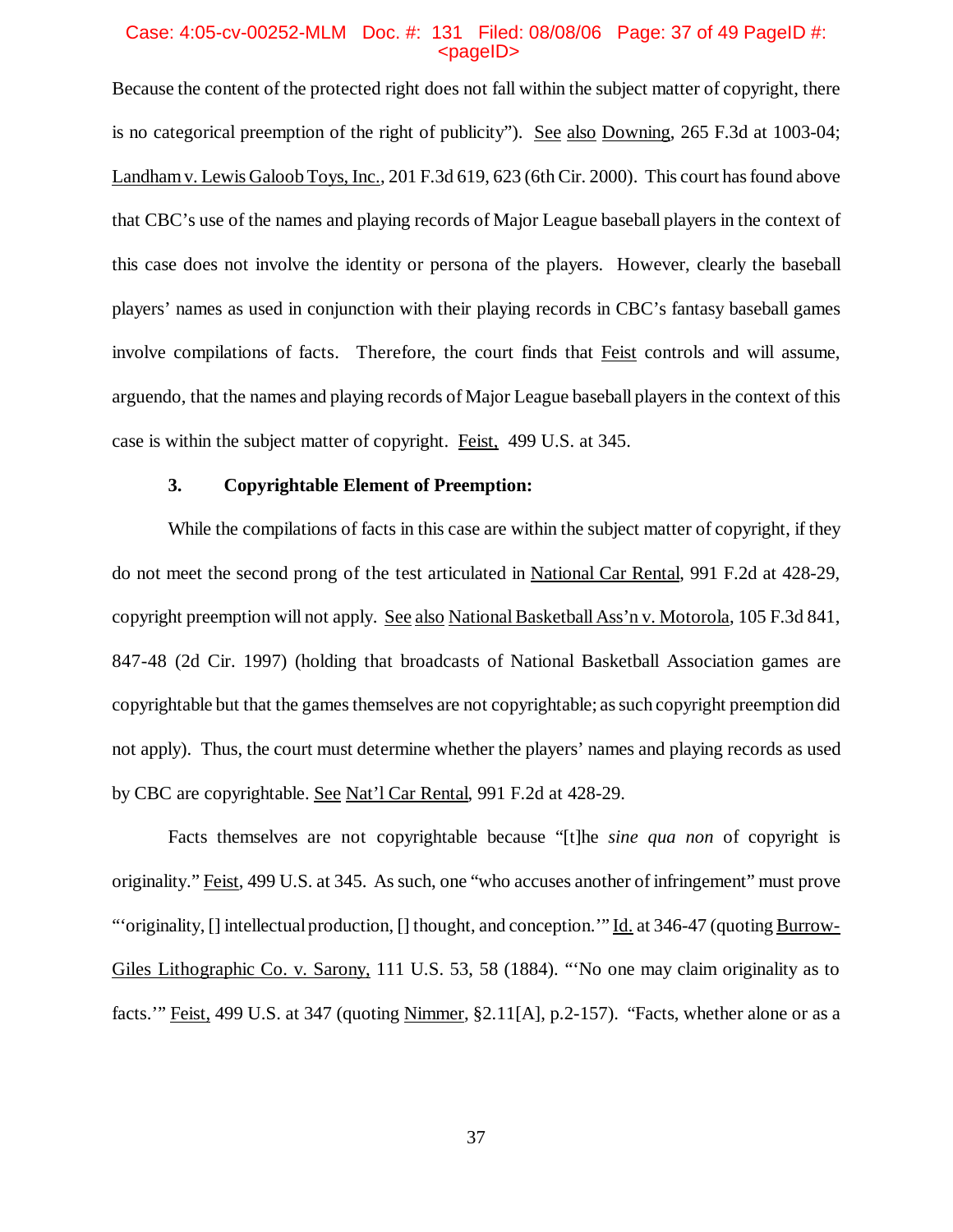### Case: 4:05-cv-00252-MLM Doc. #: 131 Filed: 08/08/06 Page: 38 of 49 PageID #:  $<$ pageID $>$

part of a compilation, are not original and therefore may not be copyrighted." <sup>30</sup> Id. at 350. Indeed, "[t]he most fundamental axiom of copyright law is that '[n]o author may copyright his ideas or the facts he narrates.'" Id. at 345. "[F]acts do not owe their origin to an act of authorship. ... . The first person to find and report a particular fact has not created the fact; he or she has merely discovered its existence." Id. at 347-48.

With these principles in mind the Supreme Court held in Feist, 499 U.S. at 361-62, that names, towns, and telephone numbers which are listed in a telephone directory are not copyrightable.<sup>31</sup> Likewise, census data "does not trigger copyright because these data are not

Further, as noted by the Fifth Circuit in Brown v. Ames, 201 F.3d 654, 659 (5th Cir. 2000), Baltimore Orioles "has been heavily criticized for holding that a baseball game is a protectable work of authorship simply because the performance was recorded on videotape that was itself copyrightable." (citing Nimmer, supra, §§ 1.01[B][1][c] and 2.09[F]; David E. Shipley, Three Strikes and They're Out at the Old Ball Game: Preemption of Performers' Rights of Publicity under the Copyright Act of 1976, 20 Ariz. St. L.J. 369, 384-88 (1988); Shelley Ross Saxer, Baltimore Orioles, Inc. v. Major League Baseball Players Association: The Right of Publicity in Game Performances and Federal Copyright Preemption, 36 U.C.L.A. L.Rev. 861, 870 (1989)).

Also, Morris Communications Corporation v. PGA Tour Inc., 117 F. Supp.2d 1322

<sup>&</sup>lt;sup>30</sup> The Court noted in <u>Feist</u>, 499 U.S. at 350-51, that "a factual compilation is eligible for copyright if it features an original selection or arrangement of facts, but the copyright is limited to the particular selection or arrangement. *In no event may copyright extend to the facts themselves*." See also Kregos v. Associated Press, 937 F.2d 700, 703 (2d Cir. 1991).

<sup>&</sup>lt;sup>31</sup> In support of its position that copyright preemption is applicable in the matter under consideration CBC relies on Baltimore Orioles, Inc. v. Major League Baseball Players Association, 805 F.2d 663, 676 (7th Cir. 1986). The Second Circuit in National Basketball Association v. Motorola, 105 F.3d 841, 846 (2d Cir. 1997), criticized the conclusion of the court in Baltimore Orioles that organized sporting events are themselves copyrightable because they contain "'the modest creativity required for copyright ability.'" The court in Motorola explained that the court in Baltimore Orioles was, perhaps, not suggesting that the underlying games, which can be played without being telecast, are copyrightable but only that the telecasts are copyrightable. In support of this interpretation of Baltimore Orioles, the Second Circuit, in Motorola, cited the Seventh Circuit's statement in Baltimore Orioles that"'even if the [p]layers' performances were not sufficiently creative, the [p]layers agree that the cameramen and director contribute creative labor to the telecasts.'" 105 F.3d at 846-47 (citing Baltimore Orioles, 805 F.2d at 669 n.7).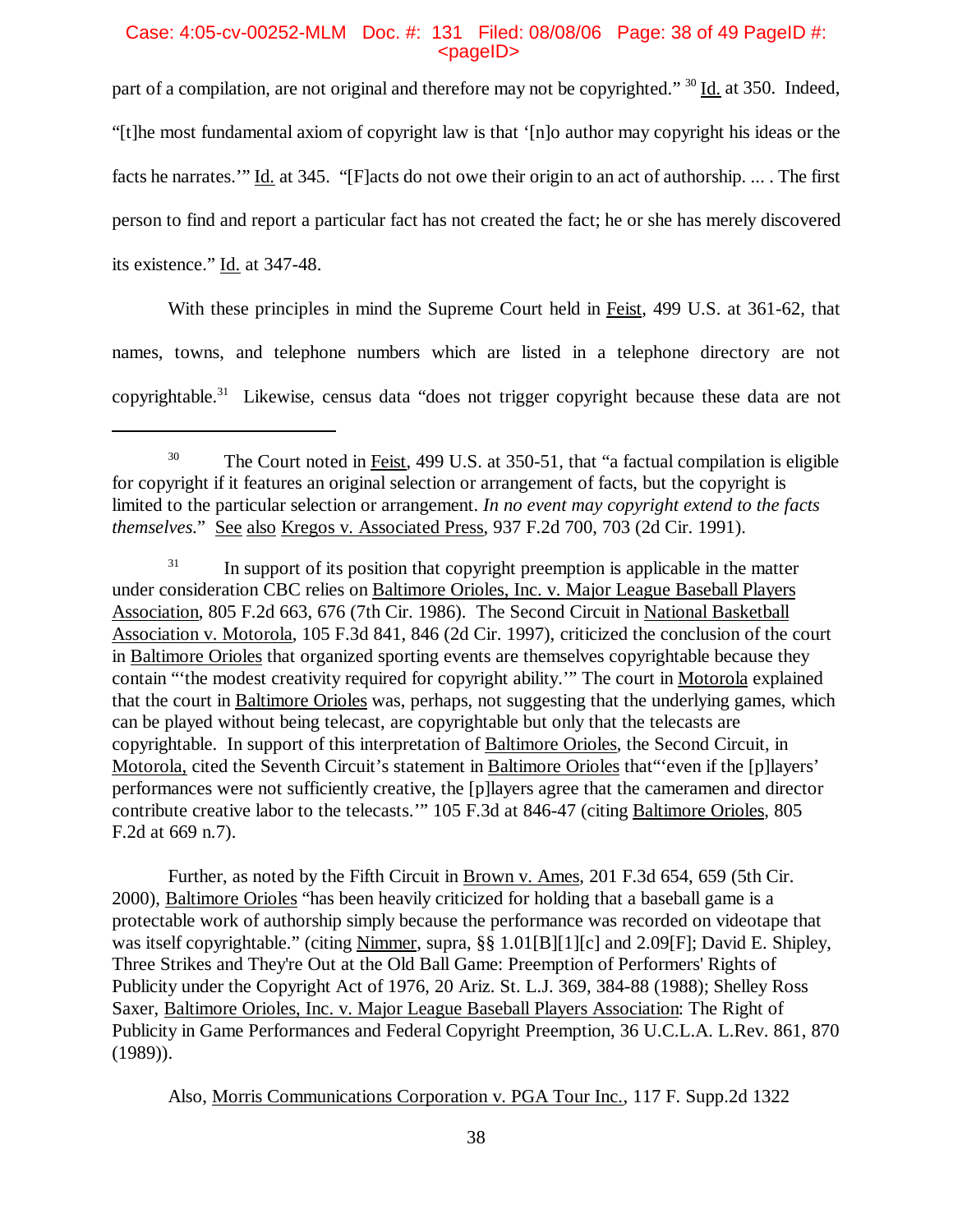### Case: 4:05-cv-00252-MLM Doc. #: 131 Filed: 08/08/06 Page: 39 of 49 PageID #:  $<$ pageID $>$

'original' in the constitutional sense." Id. at 347-48 (citing Nimmer, § 2.03). Also, "scientific, historical, biographical, and news of the day" may not be copyrighted and are part of "the public domain available to every person." Id. at 348 (citation omitted). See also Motorola, 105 F.3d at 847-48 (holding that while broadcasts of basketball games are copyrightable, "the *scores* [of basketball games] represent *purely factual information* which any patron of an NBA game could acquire from the arena"; as such, "the underlying games are not" copyrightable) (emphasis added). $32$ 

This court has found above that the names and playing records of Major League Baseball players in the context of CBC's fantasy games are factual information which is otherwise available in the public domain, including newspaper box scores. Asfurther noted above, newspaper box scores include players' hits, runs, doubles, triples, etc., which data is likewise provided byCBC. See CBC's Ex. 16E attached hereto. Moreover, asstated above, anyperson attending a baseballgame has access to players' playing records as provided byCBC. CBC's use ofthe players' namesin conjunctionwith the players' records involves ""purely factual information which any patron of [a baseball] game could acquire'" from watching a game or reading the newspaper. Motorola, 105 F.3d at 847 (quoting

<sup>(</sup>M.D. Fla. 2000), is factually distinguishable from the matter under consideration because the statistics at issue in Morris were derived from *real-time* golf scores and were *time sensitive* while the playing records used by CBC are not time sensitive in the same sense. The court in Morris noted that the facts of Motorola were distinguishable from those in Morris because the defendants in Motorola "were able to gather their information simply by tuning in to a publiclyaired television or radio broadcast" while the plaintiff in Morris was not able to so easily access the information which it sought to publish. Id. at 1329.

 $32$  Motorola involved Motorola's sale of subscriptions for a device known as a SportsTrax which displayed up to date information on the scores and statistics from the games of the National Basketball Association ("NBA") as the games were in progress. Motorola updated the information on a minute by minute basis thus allowing individuals to track games nationwide. To obtain the necessary statistics, Motorola used information provided by reporters employed by Sports Team Analysis and Tracking Systems, a company which monitored games via television and radio. In its lawsuit, the NBA alleged that SportsTrax violated its federal copyright in the underlying game by transmitting game statistics and that SportsTrax infringed the NBA's copyright in the broadcast of the basketball games. Motorola, 105 F.3d at 843.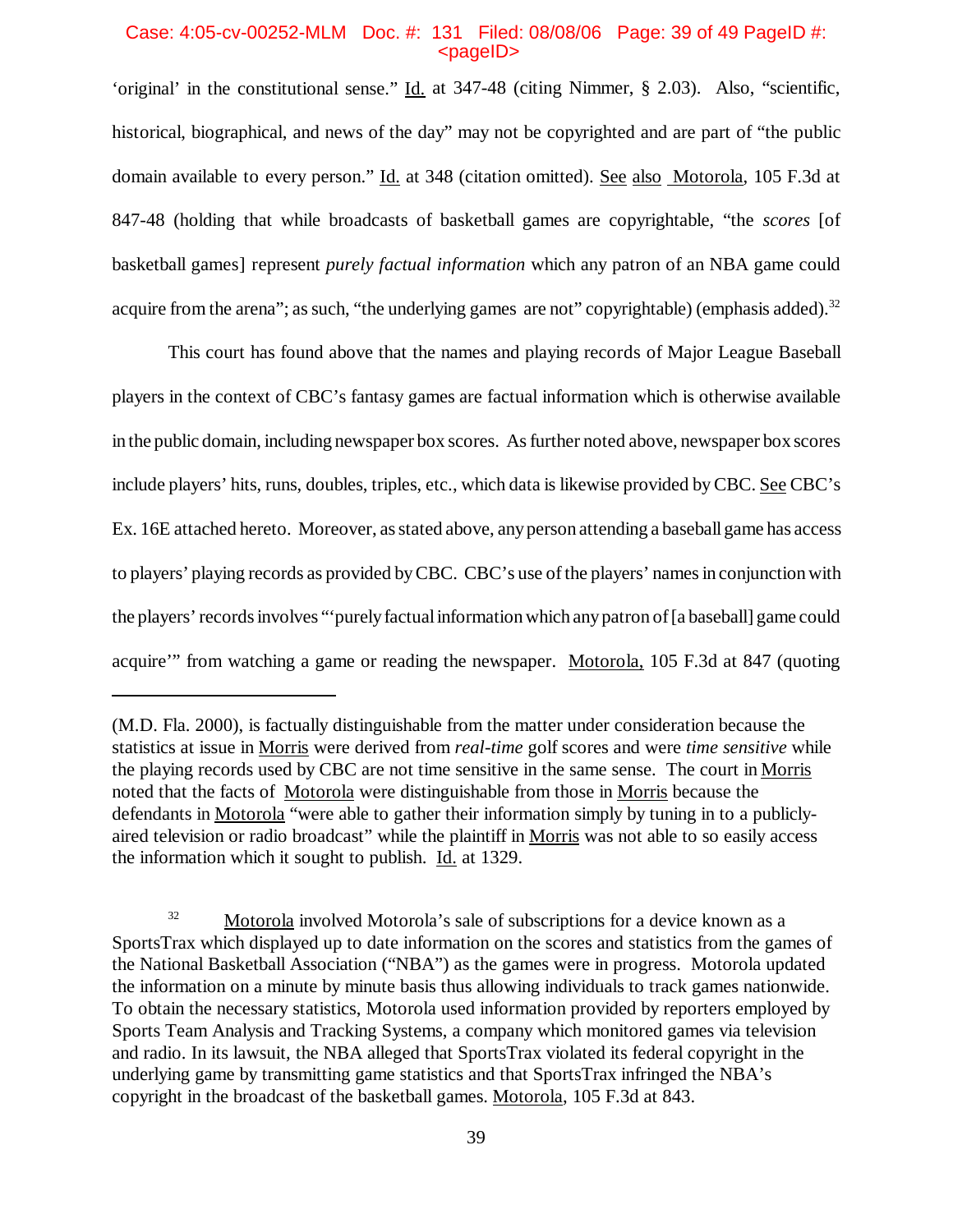#### Case: 4:05-cv-00252-MLM Doc. #: 131 Filed: 08/08/06 Page: 40 of 49 PageID #:  $<$ pageID $>$

district court decision, 939 F. Supp. at 104). Clearly, the names and playing records of Major League Baseball players as used by CBC in itsfantasy baseball games are akin to the names, towns and telephone numbers in a phone book, to census data, and to news of the day. See Feist, 499 U.S. at 347-48. Most significantly, players' names and playing records as used in CBC's fantasy games do not involve the *sine qua non* of copyright - originality. See id. at 345. CBC's fantasy games use players' names and records from baseball games; CBC does not utilize the broadcasts of games themselves; CBC utilizes factual data from the underlying games.<sup>33</sup> See Motorola, 105 F.3d at 846. Indeed, CBC's fantasy games rely upon "only *facts*" which result from the playing of baseball games, "not the expression or description of the game." Id. (emphasis added). This court finds, therefore, that, while the players' names and playing records in the context of CBC's fantasy games are arguably within the subject matter of copyright, the players' names and playing records as used by CBC in its fantasy games are not copyrightable. As such, the court further finds that copyright preemption does

## Id.

<sup>&</sup>lt;sup>33</sup> The court in Motorola, 105 F.3d at 846, recognized the practical problems which would arise were it to be determined that a sporting event itself was copyrightable. For example:

If the inventor of the T-formation in football had been able to copyright it, the sport might have come to an end instead of prospering. Even where athletic preparation most resembles authorship--figure skating, gymnastics, and, some would uncharitably say, professional wrestling--a performer who conceives and executes a particularly graceful and difficult--or, in the case of wrestling, seemingly painful--acrobatic feat cannot copyright it without impairing the underlying competition in the future.

As further noted by the court in Motorola, 105 F.3d at 846, were games themselves copyrightable, problems would be created by the number of persons and entities who could claim joint ownership of the games. (citing 1 M. Nimmer & D. Nimmer, Nimmer on Copyright  $\S2.09$ [F] at 2-170.1 (1996)) ("[T]he number of joint copyright owners would arguably include the league, the teams, the athletes, umpires, stadium workers and even fans, who all contribute to the 'work.'").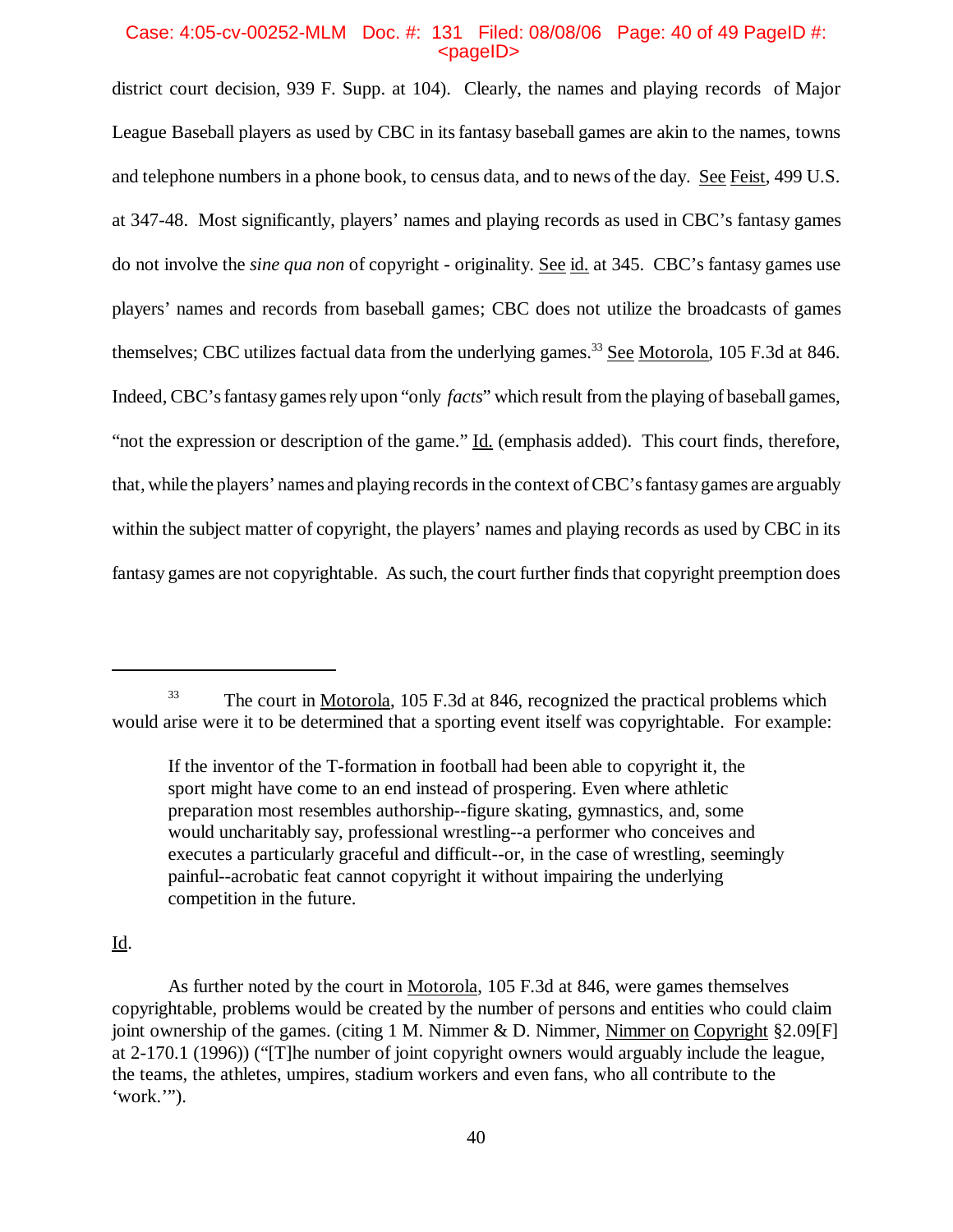#### Case: 4:05-cv-00252-MLM Doc. #: 131 Filed: 08/08/06 Page: 41 of 49 PageID #: <pageID>

not apply in the matter under consideration. See Feist, 499 U.S. at 361-62; Motorola, 105 F.3d at 847-48; Nat'l Car Rental, 991 F.2d at 428-29.

#### **D. The 2002 License Agreement:**

The Players Association and Advanced Media contend that by operating its fantasy games without a license CBC is violating the 2002 Agreement pursuant to which CBC agreed not to use in any way the rights which were the subject of the 2002 Agreement beyond the term of the Agreement. Doc. 45, Argument at 9-10; Doc. 111 at 27.

Indeed, the 2002 Agreement stated that upon its termination CBC would have no right to use the Players' Rights. As stated above, the 2002 Agreement warranted that the Players' Association had the authority to grant the licensed rights, included a no-challenge provision in this regard, and defined Players' Rights to include players' names and playing records.<sup>34</sup> CBC argues, however, that the Players' Association did not possessthe right to license use of players' namesin conjunction with the players' playing records in the context of CBC's fantasy games and that, therefore, the Players' Association does not have the right to enforce the 2002 Agreement's prohibition against CBC's use of the players' names and playing records without a license as well as its no-challenge provision. CBC further argues that these provisions are void as a matter of public policy. Doc. 111 at 36 (citing Lear, Inc. v. Adkins, 395 U.S. 653, 670 (1969); Idaho Potato Comm'n v. M & M Produce Farm & Sales, 335 F.3d 130, 136 (2d Cir. 2003); Idaho Potato Comm'n v. G & T Terminal Packaging, 425 F.3d 708, 715 (9th Cir. 2005)).

First, to the extent the Players' Association and Advanced Media contend that CBC agreed not to use players' *identities* after the term of the 2002 Agreement, the court has found above that CBC has not and is not using players' identities in its fantasy games. Moreover, the Players'

<sup>&</sup>lt;sup>34</sup> As noted above, the concept of Players' Rights is considerably broader than the issues which the parties have agreed and admitted are at issue in this case.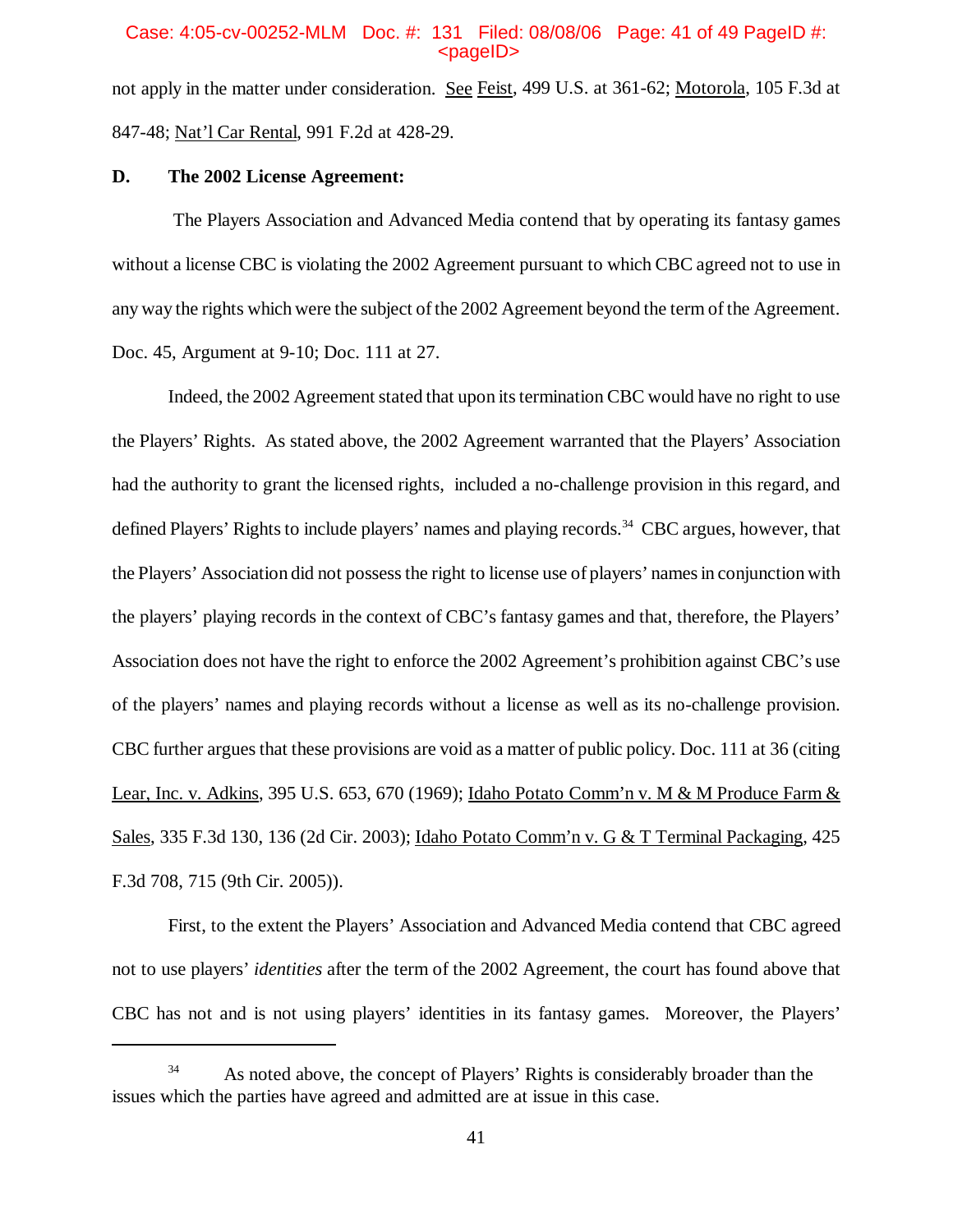## Case: 4:05-cv-00252-MLM Doc. #: 131 Filed: 08/08/06 Page: 42 of 49 PageID #:  $<$ pageID $>$

Association and Advanced Media have acknowledged, as noted above, that CBC can lawfully use players' playing records; they merely contend that CBC cannot use players' names. As emphasized many times by this court, players' records mean nothing without names; the records must be used in conjunction with players' names. Thus, the court will proceed to determine whether the provisions of the 2002 Agreement which CBC challenges are enforceable.

In regard to a license of a patent, "licensees may avoid further royalty payments, regardless of the provisions of their contract, once a third party proves that the patent is invalid." <sup>35</sup> Lear, 395 U.S. at 659, 667 (citation omitted). "Licensee estoppel"<sup>36</sup> is not applicable where the "strong federal policy favoring the full and free use of ideas in the public domain" outweighs the public interest against the "competing demands of patent and contract law." Id. at 675. As articulated by the Supreme Court in Lear:

Surely the equities of the licensor do not weigh very heavily when they are balanced against the important public interest in permitting full and free competition in the use of ideas which are in reality a part of the public domain. Licensees may often be the only individuals with enough economic incentive to challenge the patentability of an inventor's discovery. If they are muzzled, the public may continually be required to pay tribute to would-be monopolists without need or justification. We think it plain that the technical requirements of contract doctrine must give way before the demands of the public interest in the typicalsituation involving the negotiation of a license after a patent has issued.

<sup>&</sup>lt;sup>35</sup> The Court in Lear, 395 U.S. at 669, noted, however, that in a situation where parties enter into a license agreement prior to the issuance of a patent, "by accepting a license and paying royalties for a time, the licensee may have avoided the necessity of defending an expensive infringement action during the period when he may be least able to afford one. Second, the existence of an unchallenged patent may deter others from attempting to compete with the licensee."

<sup>&</sup>lt;sup>36</sup> The Second Circuit in <u>Idaho Potato Commission v. M&M Produce Farm & Sales</u>, 335 F.3d 130, 135 (2d Cir. 2003), stated that the "general rule of licensee estoppel provides that when a licensee enters into an agreement to use the intellectual property of a licensor, the licensee effectively recognizes the validity of that property and is estopped from contesting its validity in future disputes."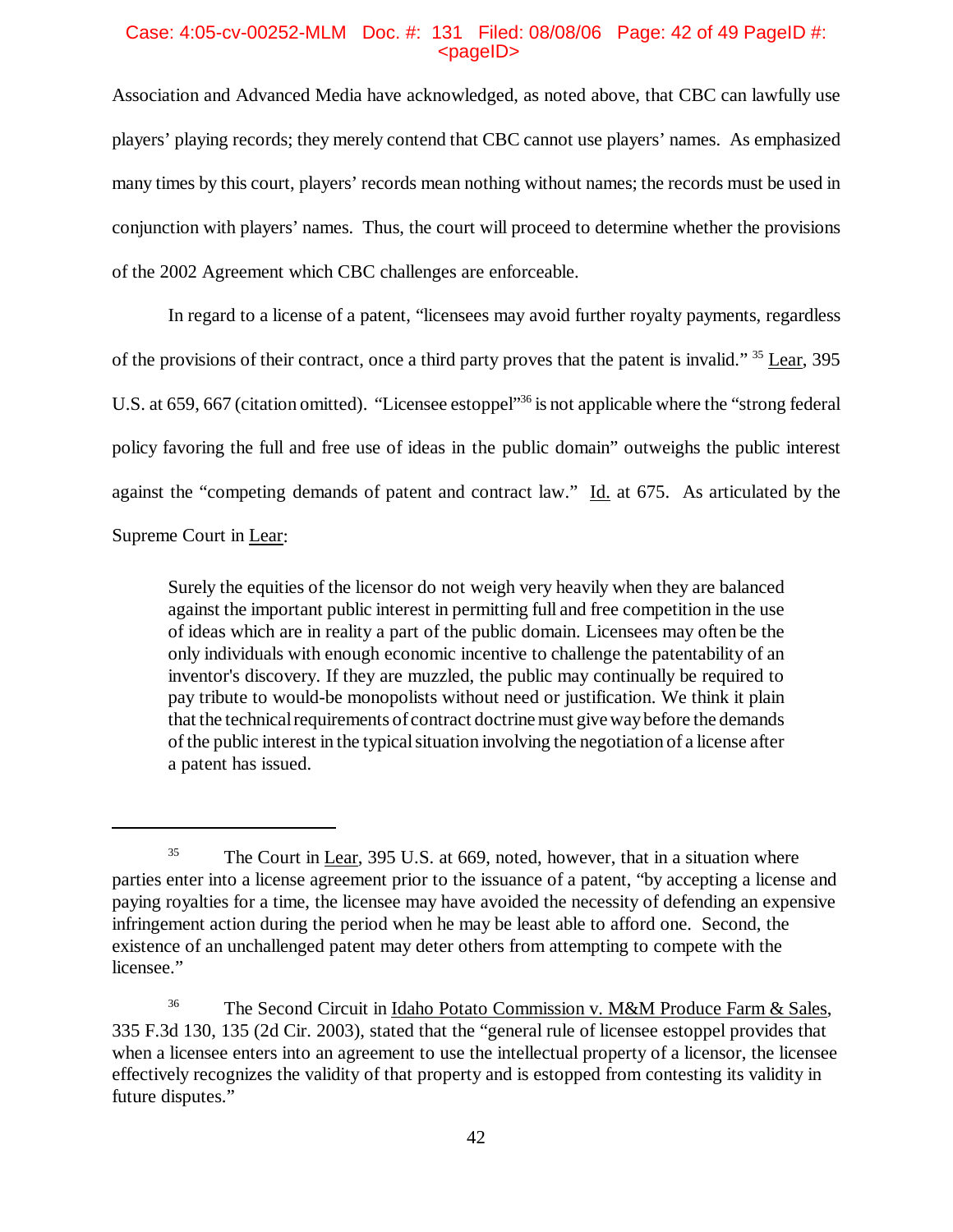### Case: 4:05-cv-00252-MLM Doc. #: 131 Filed: 08/08/06 Page: 43 of 49 PageID #:  $<$ pageID $>$

Id. at 670-71.

Thus, Lear suggests that if the Players' Association, as a licensor, did not have the authority to license the players' names and playing records, the federal public policy of permitting and encouraging full and free competition of ideas takes precedence over the 2002 Agreement's prohibiting CBC's use of the names and playing records in the absence of a license.

In response to the argument that Lear is not applicable to the matter under consideration because it is a patent case, CBC argues, and this court agrees, that subsequent authority has extended Lear beyond the context of patent law. In M & M Produce, 335 F.3d at 131-32, the court considered the argument "that [a] no-challenge provision [in a license agreement] should not be enforced because it violate[d] the public policy embodied in the Lanham Act" and concluded that "'there can be no licensee estoppel involving a certification mark." Id. at 135 (citations omitted).<sup>37</sup> Upon considering the applicability of Lear, the court in M&M Produce, 335 F.3d at 137, noted that "Lear itself recognized that federal policy embodied in the law of *intellectual property* can trump even explicit contractual provisions. ... Lear makes clear that courts should weigh the federal policy embodied in the law of*intellectual property* against even explicit contractual provisions and render unenforceable those provisions that would undermine the public interest." (emphasis added).

Upon concluding that Lear was applicable, the Second Circuit held in M  $\&$  M Produce, 335 F.3d at 136, that courts have "recognized that agreementsrelated to *intellectual property* necessarily involve the public interest and have enforced such agreements only to the extent that enforcement

<sup>&</sup>lt;sup>37</sup> In State of Idaho Potato Commission v. G & T Terminal Packaging, 425 F.3d 708 (9th Cir. 2005), the court explained the difference between certification marks and trademarks. The Ninth Circuit noted that the policy behind *trademarks* is to "protect the public from confusion by accurately indicating the source of a product." Id. at 715. On the other hand, the policy behind *certification* marks is "to signify that a product or service has a certain characteristic." Id. Both M & M Produce, 335 F.3d 130, and G & T Terminal involved certification marks.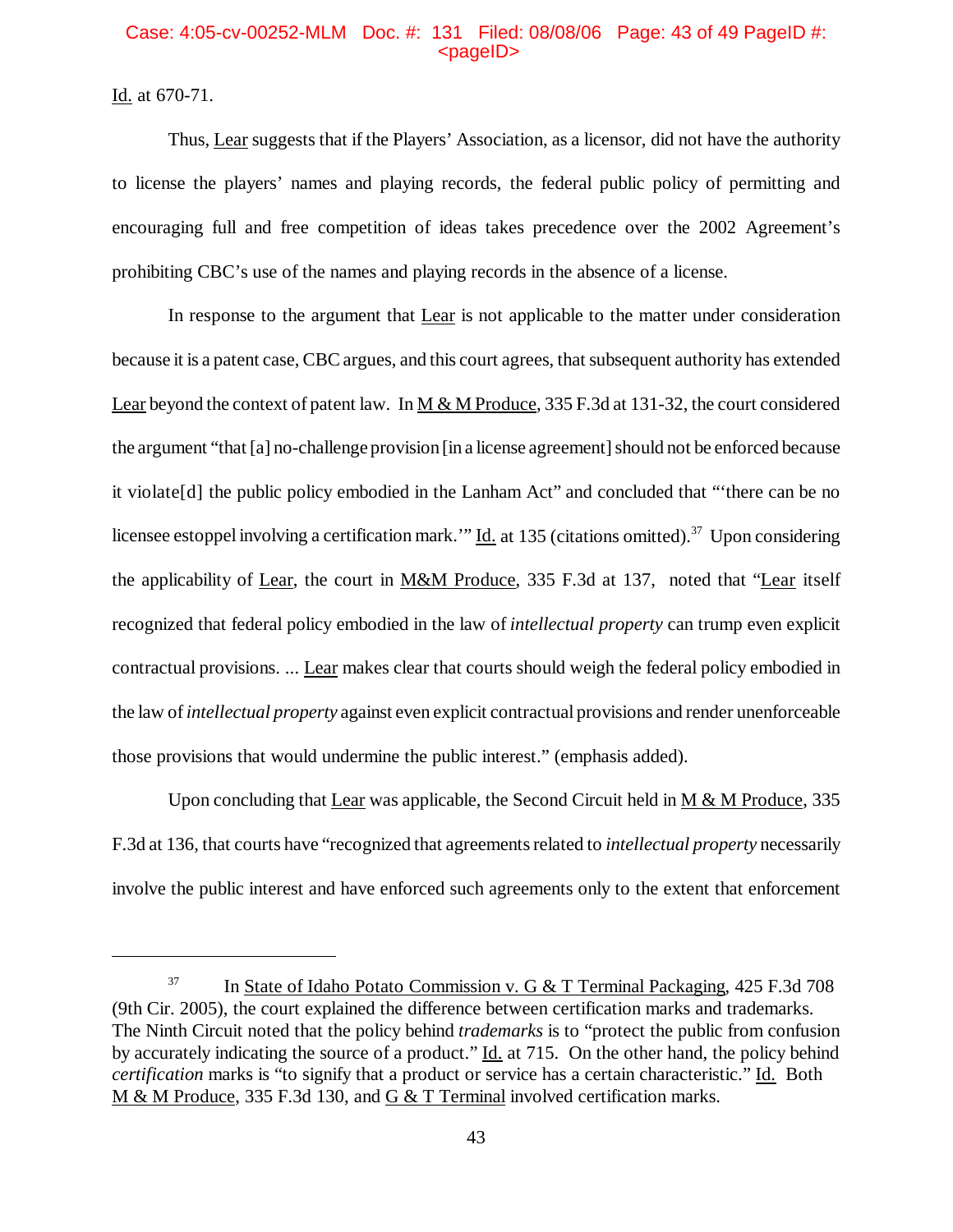#### Case: 4:05-cv-00252-MLM Doc. #: 131 Filed: 08/08/06 Page: 44 of 49 PageID #: <pageID>

does not result in a public injury." (emphasis added) (citing T & T Mfg. Co. v. A.T. Cross Co., 587 F.2d 533, 538 (1st Cir. 1978) ("[A]sk[ing] 'whether there is any significant harm to the public' before holding that a settlement agreement related to trademarks was enforceable"; VISA Int'l Serv. Assn. v. Bankcard Holders of America, 784 F.2d 1472, 1473 (9th Cir. 1986) ("'In general, a party entering into a settlement agreement with respect to a trademark will be held to his contract unless enforcement of the contract would result in injury to the public through confusion.'") (citation omitted). Thus, this court finds  $M \& M$  Produce unequivocally extends Lear to cases involving intellectual property other than those involving patents and to licenses which include a no-challenge provision. See also G & T Terminal Packaging, 425 F.3d at 717-18 (holding that  $M \& M$  Produce properly applied the Lear balancing test) (citing MWS Wire Indus., Inc. v. King Nut Co., 797 F.2d 799, 803 (9th Cir. 1986); VISA, 784 F.2d at 1473; T & T Mfg., 587 F.2d at 538; Beer Nuts Inc. v. King Nut Co., 477 F.2d 326, 329 (6th Cir. 1973)).

Advanced Media argues that Lear is not applicable in the matter before this court because it involves the right of publicity which is a creature of state and not federal law; as such, the strong federal interest as expressed in patent matters is not present. Doc. 111 at 29. In Zacchini, 433 U.S. at 573, however, the Supreme Court held that in matters involving the right of publicity "the State's interest is closely analogous to the goals of patent and copyright law, focusing on the right of the individual to reap the reward of his endeavors and having little to do with protecting feelings or reputation." Thus, Zacchini establishes that Lear and its progeny are applicable to the matter under consideration where the players claim the right of publicity. As such, the public interests embodied in intellectual property law and those embodied in the right of publicitymust be balanced to determine whether the challenged provisions of the 2002 Agreement should be enforced. See Lear, 395 U.S. at 674; G & T Terminal Packaging,425 F.3d at 717-18; M & M Produce, 335 F.3d at 133.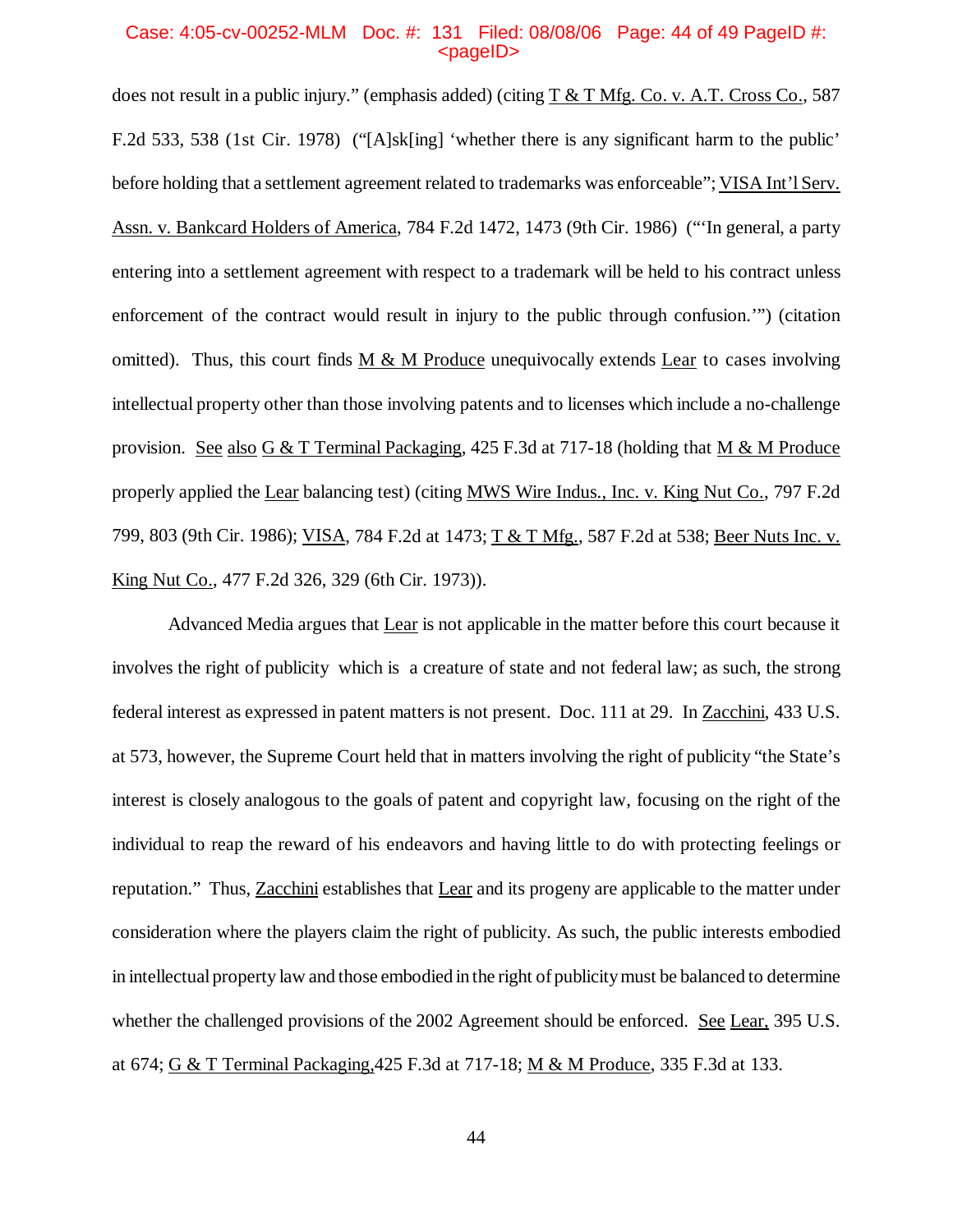#### Case: 4:05-cv-00252-MLM Doc. #: 131 Filed: 08/08/06 Page: 45 of 49 PageID #:  $<sub>0</sub>$ ageID $>$ </sub>

Upon applying the Lear balancing test, the court must balance the concern for the demands of contract law against the concern for full and free use of ideas in the public domain. See G & T Terminal Packaging, 425 F.3d at 717-18; M & M Produce, 335 F.3d at 138. The interest in maintaining free competition is "akin to the public interest in the 'full and free use of ideas in the public domain' embodied in the patent laws." Id. at 139 (citation omitted). The court has addressed in detail above the significance of the free use of ideas in the public domain in regard to CBC's use of players' names and playing records. Assuch, the public interest in ensuring free competition is of great concern in the matter under consideration. As also discussed above, in the context of a claim of the right of publicity, the court has considered that the public has an interest in the dissemination of information. See Gionfriddo, 94 Cal. App.4th at 409. Indeed, CBC's fantasy games involve the dissemination of information. As stated above, players' names and playing records as used in CBC's fantasy games are in the public domain and the playing records are merely facts which are accessible to the general public. Moreover, the playing records represent baseball history.

This court has concluded above that the First Amendment is applicable to CBC's claim that it is not required to have a license to use players' names and playing records in its fantasy games and that the First Amendment, in fact, prevails over the players' claimed right of publicity. Were the court to give effect to the no-challenge provision in the 2002 Agreement and to the provision prohibiting CBC from using the players' names and playing records without a license, information which is otherwise readily accessible would be removed fromthe public domain and CBC's First Amendment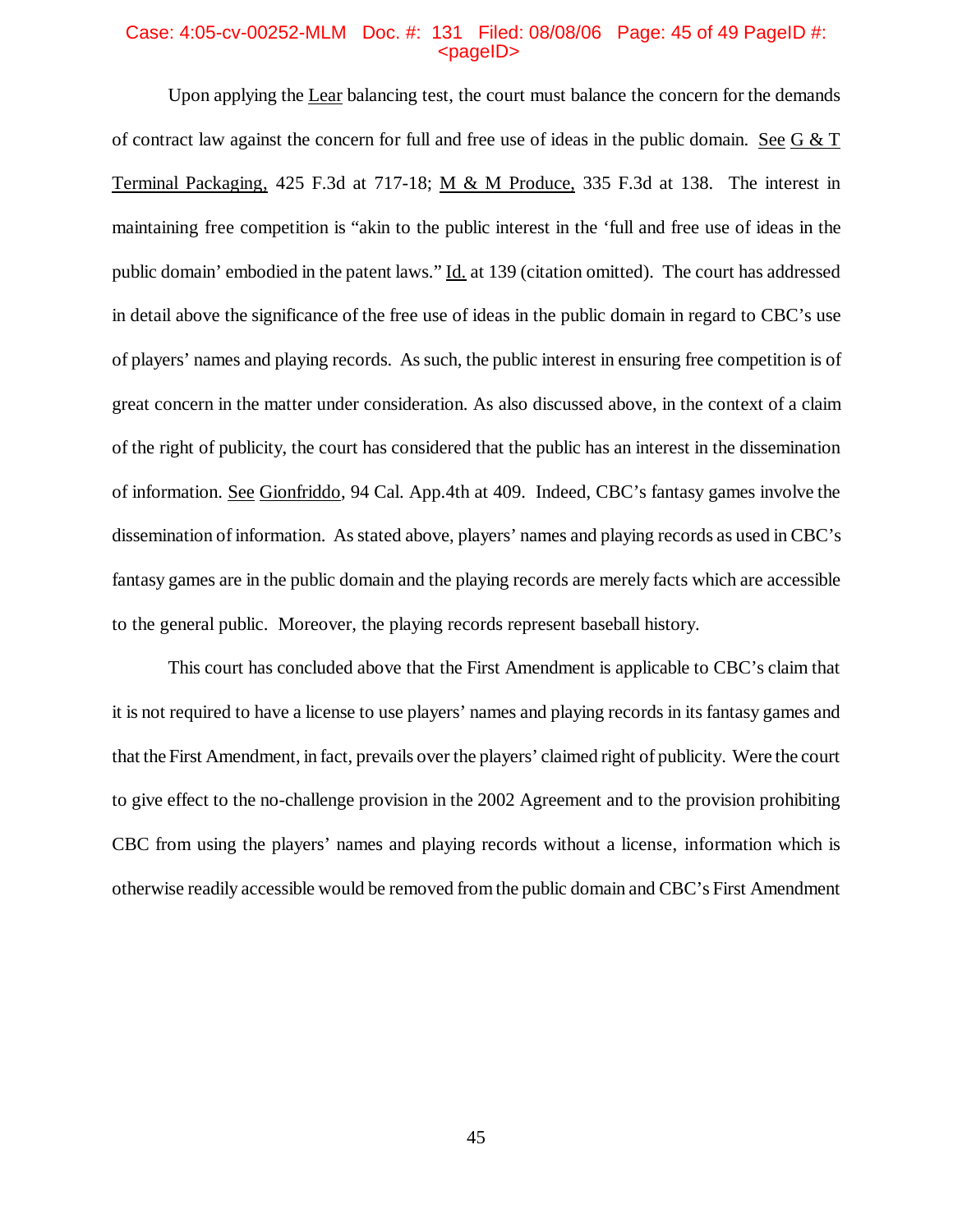## Case: 4:05-cv-00252-MLM Doc. #: 131 Filed: 08/08/06 Page: 46 of 49 PageID #:  $<$ pageID $>$

rights would be infringed.<sup>38</sup> As such, balancing the interests in favor of CBC would facilitate enforcement of the First Amendment.

This court has also noted above that Major League baseball players make a living from playing baseball and fromendorsements; that they are well compensated for these endeavors; but that CBC's use of players' names and records in its fantasy games does not go to the heart of the players' ability to earn a living. See Cardtoons, 95 F.3d at 974. As such, balancing the interests in the matter under consideration in favor of CBC would have little impact on either the players' ability to earn a living or on their incentive for achievement. See id.

 The court, therefore, finds that in the circumstances of this case "the strong federal policy favoring the full and free use of ideas in the public domain" as manifested in the laws of intellectual property prevails over the challenged contractual provisions in the 2002 Agreement. See M & M Produce, 335 F.3d at 137. As such, the court further finds that the no-challenge provision in the 2002 Agreement<sup>39</sup> and the provision which prohibits CBC from using players' names and/or playing records without acquiring a license are unenforceable and void as a matter of public policy. See Lear, 395

<sup>38</sup> Aronson v. Quick Pencil Co., 440 U.S. 257 (1979), upon which the Players' Association relies in support of its position that the 2002 Agreement controls is clearly distinguishable from the matter under consideration as Aronson involved a *current* licensee who claimed that he was not bound by a license agreement because a patent application was rejected during the term of the license. Significantly, Aronson, unlike the matter under consideration, did not implicate the First Amendment or information which is in the public domain; Aronson involved a license for the manufacture and sale of a keyholder. The court in Aronson specifically noted that the contractual provision at issue did not "withdraw any idea from the public domain." Id. at 263. As noted above in the court's discussion of the right of publicity and in the court's discussion of the First Amendment, the contrary is true in the matter under consideration.

The court's finding in regard to the validity of the no-challenge provision in the 2002 Agreement addresses that provision only to the extent it addresses CBC's use of players' names and playing records.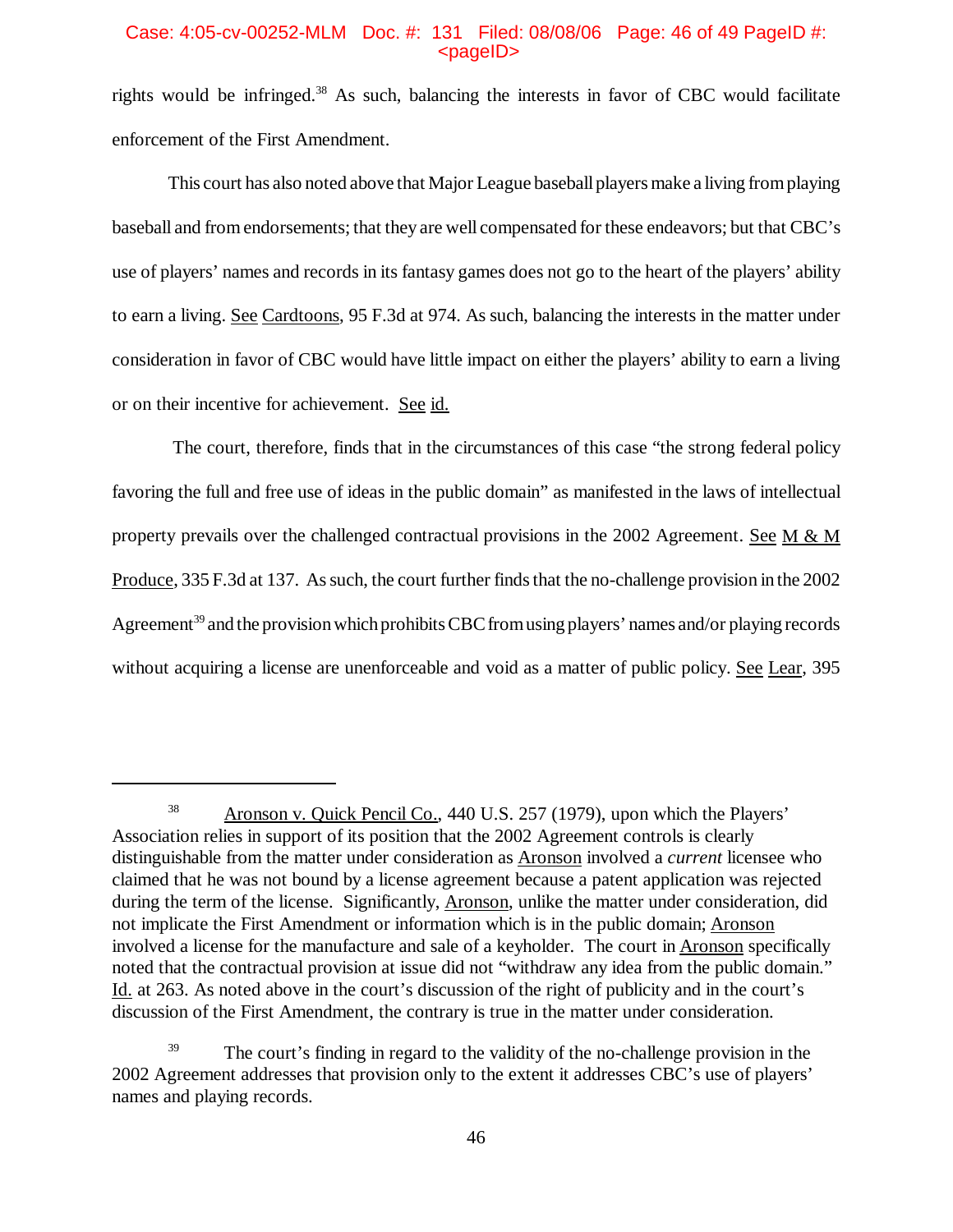### Case: 4:05-cv-00252-MLM Doc. #: 131 Filed: 08/08/06 Page: 47 of 49 PageID #:  $<$ pageID $>$

U.S. at 674; G & T Terminal Packaging, 425 F.3d at 717-18; M & M Produce, 335 F.3d at 132-36; T & T Mfg., 587 F.2d at 538.

## **IV**. **CONCLUSION**

For the reasons more fully set forth above, the court finds that the undisputed facts establish that the players do not have a right of publicity in their names and playing records as used in CBC's fantasy games and that CBC has not violated the players' claimed right of publicity. The court further finds, alternatively, that even if the players have a claimed right of publicity, the First Amendment takes precedence over such a right. The court further finds that the undisputed facts establish that the names and playing records of Major League baseball players as used in CBC'sfantasy games are not copyrightable and, therefore, federal copyright law does not preempt the players' claimed right of publicity. Additionally, the court finds that the no-challenge provision of the 2002 Agreement between CBC and the Players' Association and the provision of this Agreement which prohibits CBC from using players' names and playing records after the expiration of the Agreement are unenforceable based on public policy considerations. The court finds, therefore, that declaratory judgment should issue in CBC's favor. As such, the court will order the Players' Association and Advanced Media to refrain from interfering with CBC's fantasy games in the manner proscribed by this court's decision.

Accordingly,

**IT IS HEREBY ORDERED** that CBC's Motions for Summary Judgment are **GRANTED**; [Doc. 72, Doc.107]

47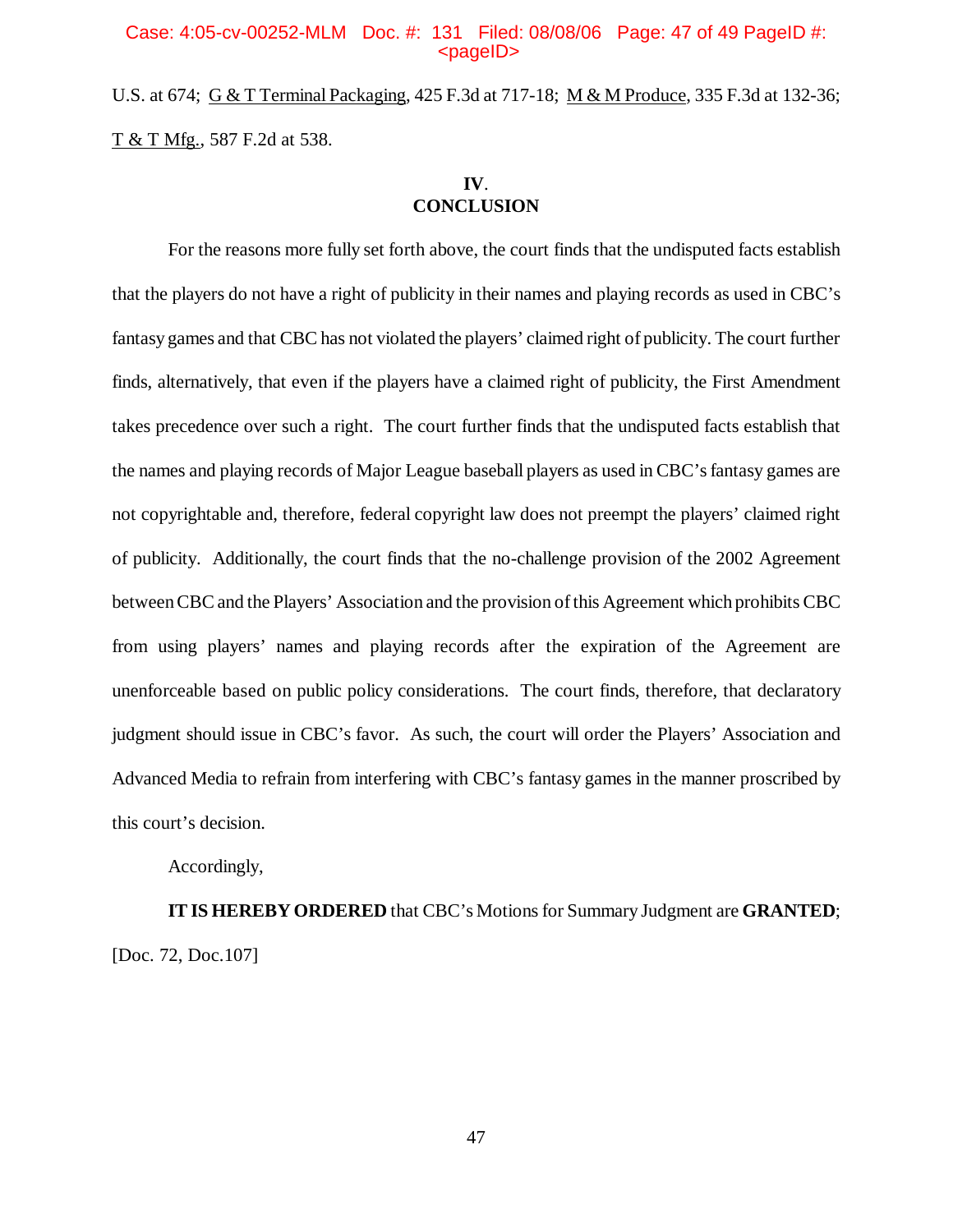## Case: 4:05-cv-00252-MLM Doc. #: 131 Filed: 08/08/06 Page: 48 of 49 PageID #:  $<$ pageID $>$

**IT IS FURTHER ORDERED** that the Players' Association and Advanced Media not interfere with CBC's using players' names and playing records on its website and in its fantasy baseball games in the manner presented in this case; $40$  [Doc. 1]

**IT IS FURTHER ORDERED** that the Motion for Summary Judgment filed by the Players'

Association is **DENIED**; [Doc. 44]

**IT IS FURTHER ORDERED** that the Motion for Summary Judgment filed by Advanced

Media is **DENIED**; [Doc.87]

**IT IS FURTHER ORDERED** that the counterclaims filed by Advanced Media are **DISMISSED**; [Doc. 7]

**IT IS FURTHER ORDERED** that the counterclaims filed by the Players' Association are

**DISMISSED**; [Doc. 26]

**IT IS FURTHER ORDERED** that a separate judgment shall be entered which incorporates by reference this Memorandum Opinion.

> /s/Mary Ann L. Medler MARY ANN L. MEDLER UNITED STATES MAGISTRATE JUDGE

Dated this 8th day of August, 2006.

<sup>&</sup>lt;sup>40</sup> The court clarifies that this Memorandum Opinion only applies to those aspects of CBC's website which are before the court.